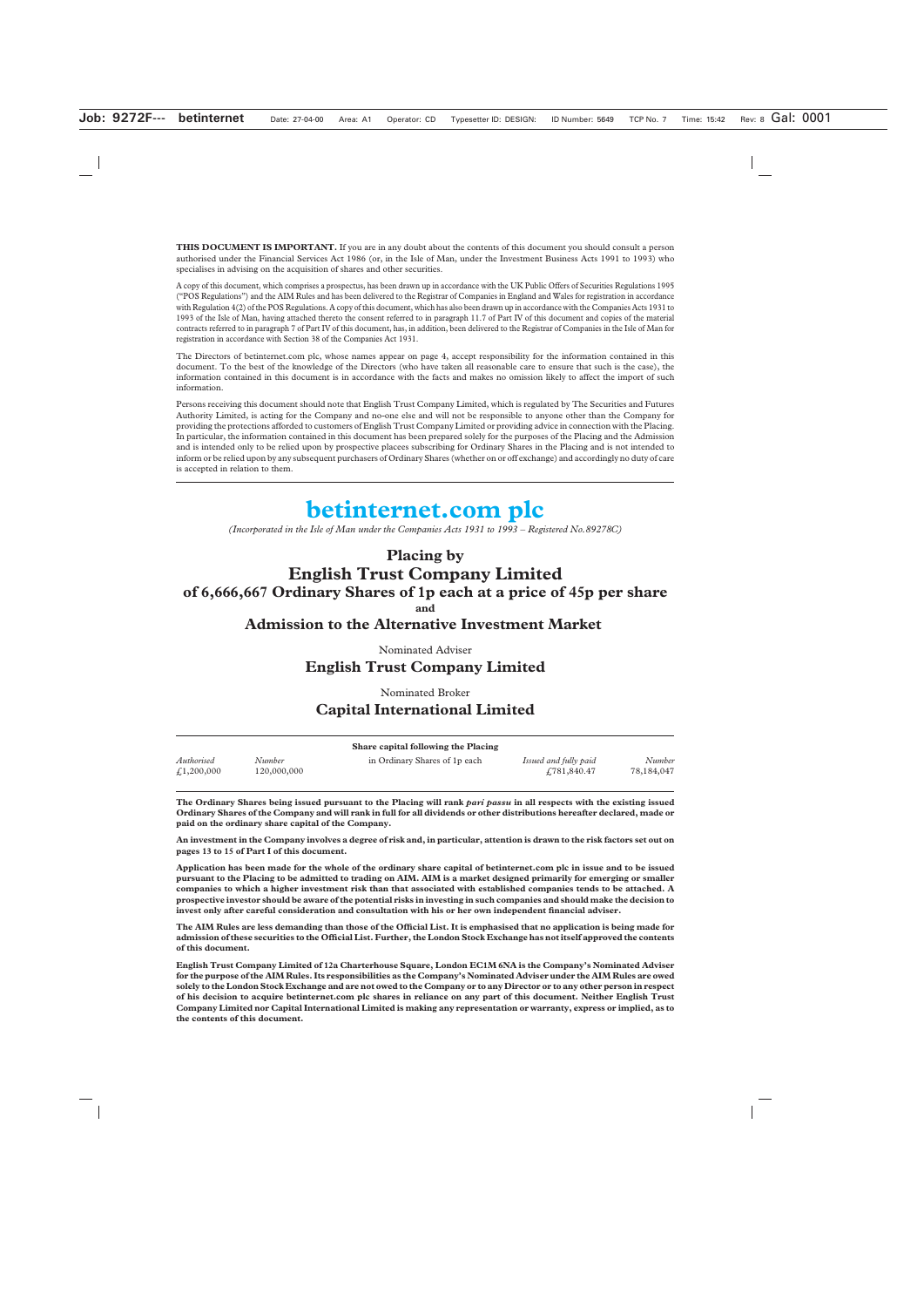## **CONTENTS**

|                           |     |                                                        | Page           |
|---------------------------|-----|--------------------------------------------------------|----------------|
| <b>Definitions</b>        |     |                                                        | 3              |
|                           |     | <b>Directors, Secretary and Advisers</b>               | 4              |
| <b>Key Information</b>    |     |                                                        | 5              |
| <b>Placing Statistics</b> |     |                                                        | 6              |
| <b>Expected Timetable</b> |     |                                                        | 6              |
| Part I                    |     | <b>Information on the Business</b>                     | 7              |
|                           | 1.  | Introduction                                           | $\overline{7}$ |
|                           | 2.  | Background                                             | 7              |
|                           | 3.  | <b>Betting Office Licence</b>                          | 7              |
|                           | 4.  | The Technical Infrastructure                           | 8              |
|                           | 5.  | The Market                                             | 9              |
|                           | 6.  | <b>Company Strategy</b>                                | 9              |
|                           | 7.  | Reasons for the Placing and Use of Funds               | 10             |
|                           | 8.  | <b>Financial Record</b>                                | 10             |
|                           | 9.  | <b>Current Trading and Prospects</b>                   | 10             |
|                           | 10. | Directors, Senior Management and Key Personnel         | 10             |
|                           | 11. | The Isle of Man                                        | 12             |
|                           | 12. | Corporate Governance                                   | 12             |
|                           | 13. | Dividend Policy                                        | 13             |
|                           | 14. | The Private Placing                                    | 13             |
|                           | 15. | The Placing and Undertakings by Principal Shareholders | 13             |
|                           | 16. | <b>Risk Factors</b>                                    | 13             |
| Part II                   |     | <b>Accountants' Report on the Company</b>              | 16             |
| <b>Part III</b>           |     | <b>Pro Forma Statement of Net Assets</b>               | 26             |
| Part IV                   |     | <b>Additional Information</b>                          | 27             |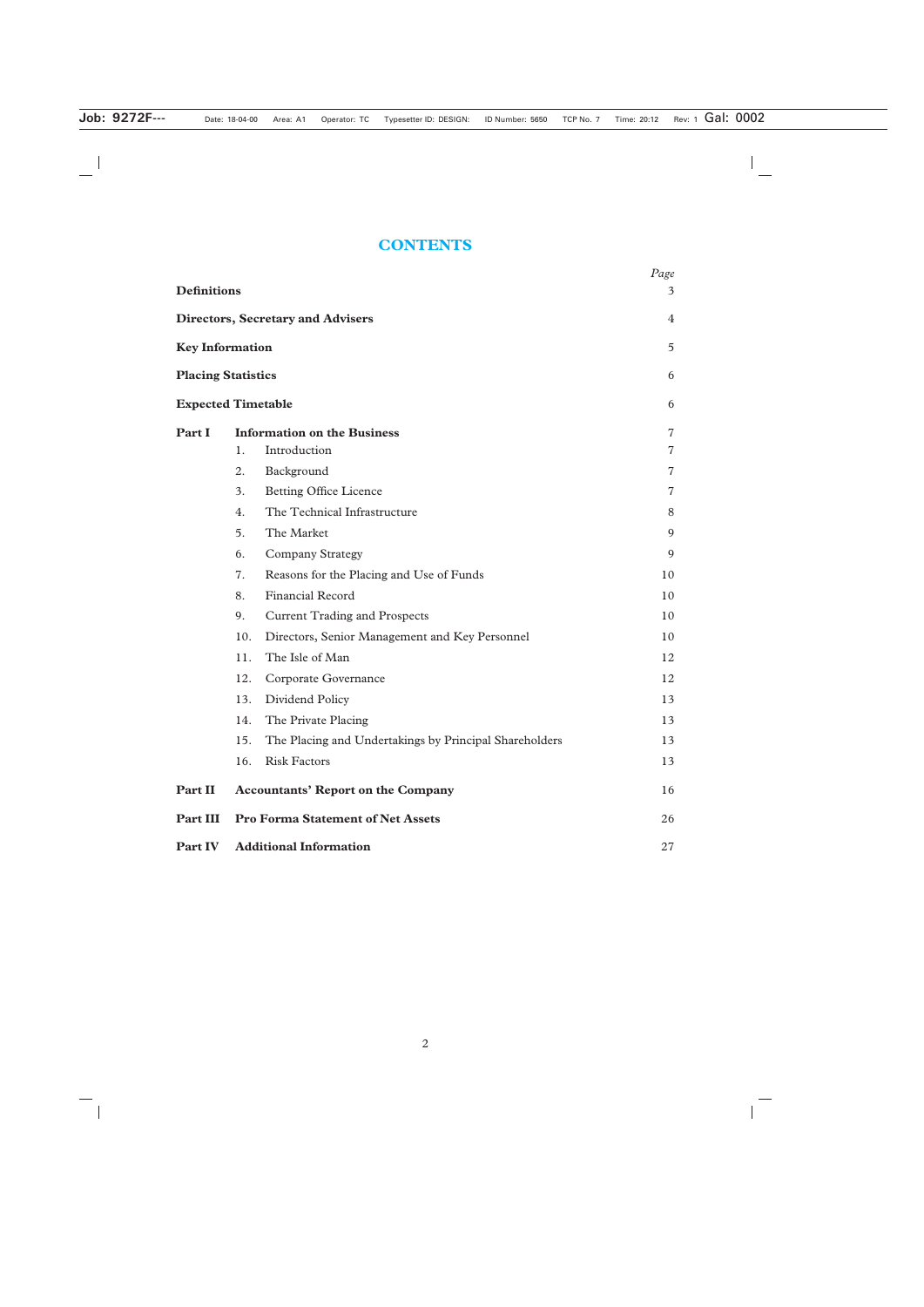## **DEFINITIONS**

The following definitions and terms apply throughout this document unless the context otherwise requires:

| "Admission"                           | the admission of the entire ordinary share capital of the<br>Company issued and to be issued pursuant to the Placing to<br>trading on AIM                                                                                |
|---------------------------------------|--------------------------------------------------------------------------------------------------------------------------------------------------------------------------------------------------------------------------|
| "AIM"                                 | the Alternative Investment Market of the London Stock<br>Exchange                                                                                                                                                        |
| "AIM Rules"                           | the rules of the London Stock Exchange governing the<br>admission to and the operation of AIM                                                                                                                            |
| "Betting Office Licence"              | a betting office licence issued by the Gaming Control<br>Commissioners pursuant to the Gaming, Betting and<br>Lotteries Act 1988                                                                                         |
| "betinternet.com" or the<br>"Company" | betinternet.com plc                                                                                                                                                                                                      |
| "Capital International"               | Capital International Limited, the Company's Nominated<br>Broker, a Member of the London Stock Exchange and<br>licensed to conduct investment business by the Isle of Man<br>Government Financial Supervision Commission |
| "Directors" or "Board"                | the board of directors of the Company whose names appear on<br>page 4                                                                                                                                                    |
| "English Trust"                       | English Trust Company Limited, the Company's Nominated<br>Adviser                                                                                                                                                        |
| "Group"                               | the Company and its subsidiary, Technical Facilities &<br>Services Limited                                                                                                                                               |
| "Internet"                            | a global data and communications network comprising<br>interconnected networks using dedicated protocols                                                                                                                 |
| "IT"                                  | information technology                                                                                                                                                                                                   |
| "London Stock Exchange"               | London Stock Exchange Limited                                                                                                                                                                                            |
| "Ordinary Shares"                     | ordinary shares of 1p each in the capital of the Company                                                                                                                                                                 |
| "Placing"                             | the arrangements for the procurement of subscribers for the<br>Placing Shares by English Trust and Capital International on<br>behalf of the Company pursuant, <i>inter alia</i> , to the Placing<br>Agreement           |
| "Placing Agreement"                   | the agreement dated 28 April 2000 between the Company,<br>English Trust, the Directors and Capital International, details<br>of which are set out in paragraph $7(e)$ of Part IV of this<br>document                     |
| "Placing Price"                       | 45p per Ordinary Share                                                                                                                                                                                                   |
| "Placing Shares"                      | 6,666,667 new Ordinary Shares which are the subject of the<br>Placing                                                                                                                                                    |

All references in this document to legislation are to Isle of Man legislation, unless otherwise stated or the context otherwise requires.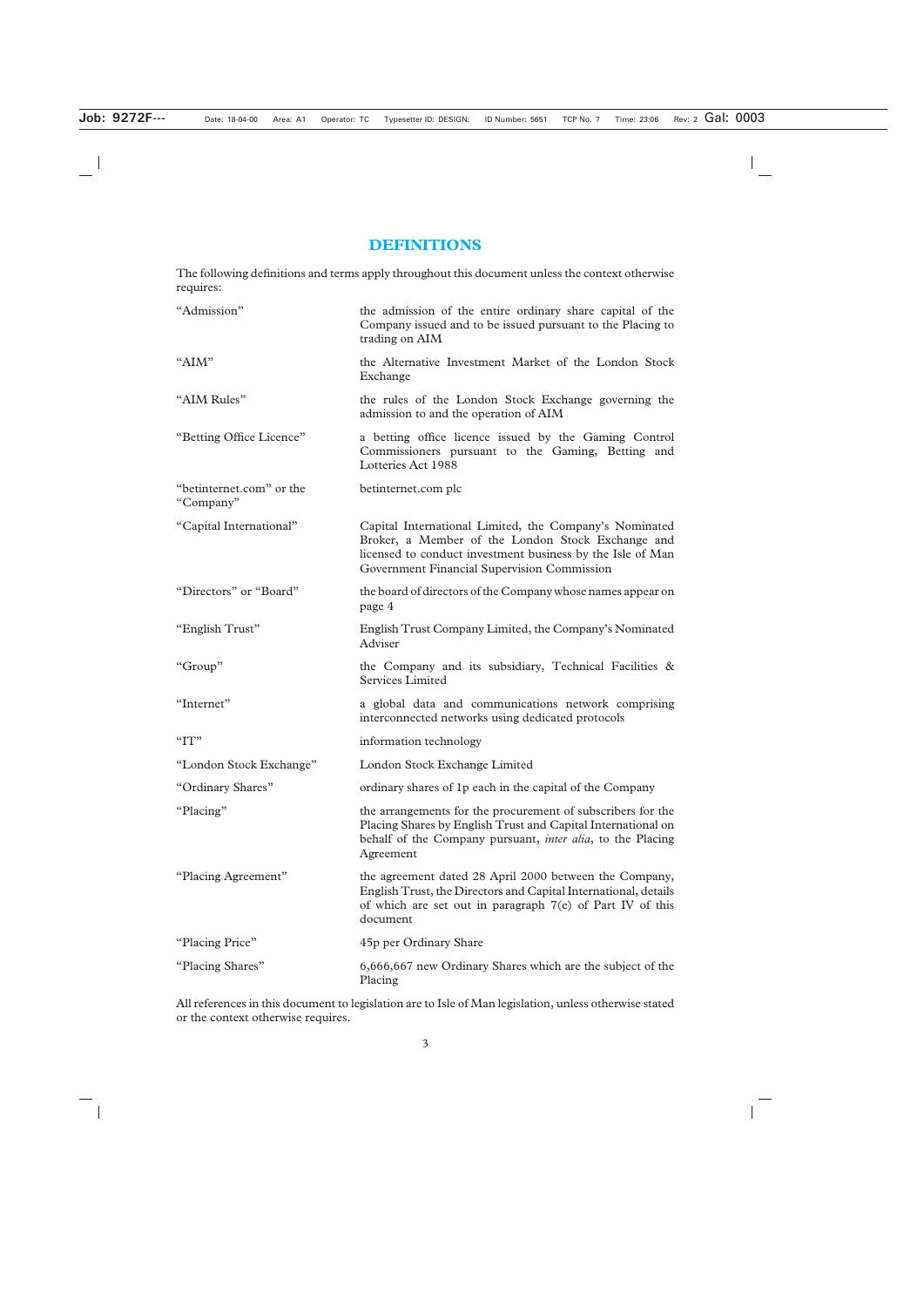## **DIRECTORS, SECRETARY AND ADVISERS**

#### **Directors**

Vincent Edward Caldwell *(Chairman and Managing Director)* William David Mummery *(Technical Director)* Harley Corkill *(Non-Executive Director)*

*all of:*

Burleigh Manor Peel Road Douglas Isle of Man IM1 5EP

#### **Company Secretary and Registered Office**

David Peter Craine Burleigh Manor Peel Road Douglas Isle of Man IM1 5EP

#### **Nominated Adviser**

English Trust Company Limited 12a Charterhouse Square London EC1M 6NA

#### **Solicitors to the Company**

Binchys 40 Lower Baggot Street Dublin 2 Ireland

#### **Advocates to the Company**

Laurence Keenan Advocates Victoria Chambers 47 Victoria Street Douglas Isle of Man IM1 2LD

## **Nominated Broker**

Capital International Limited No.1 The Parade Castletown Isle of Man IM9 1LG

#### **Solicitors to the Issue**

Osborne Clarke Hillgate House 26 Old Bailey London EC4M 7HW

#### **Reporting Accountants**

Deloitte & Touche Chartered Accountants Grosvenor House P. O. Box 250 66/67 Athol Street Douglas Isle of Man IM99 1XJ

#### **Principal Bankers**

Isle of Man Bank Athol Street Douglas Isle of Man IM99 1AN

#### **Registrars**

Northern Registrars Limited Woodsome Park Fenay Bridge Huddersfield HD8 0LA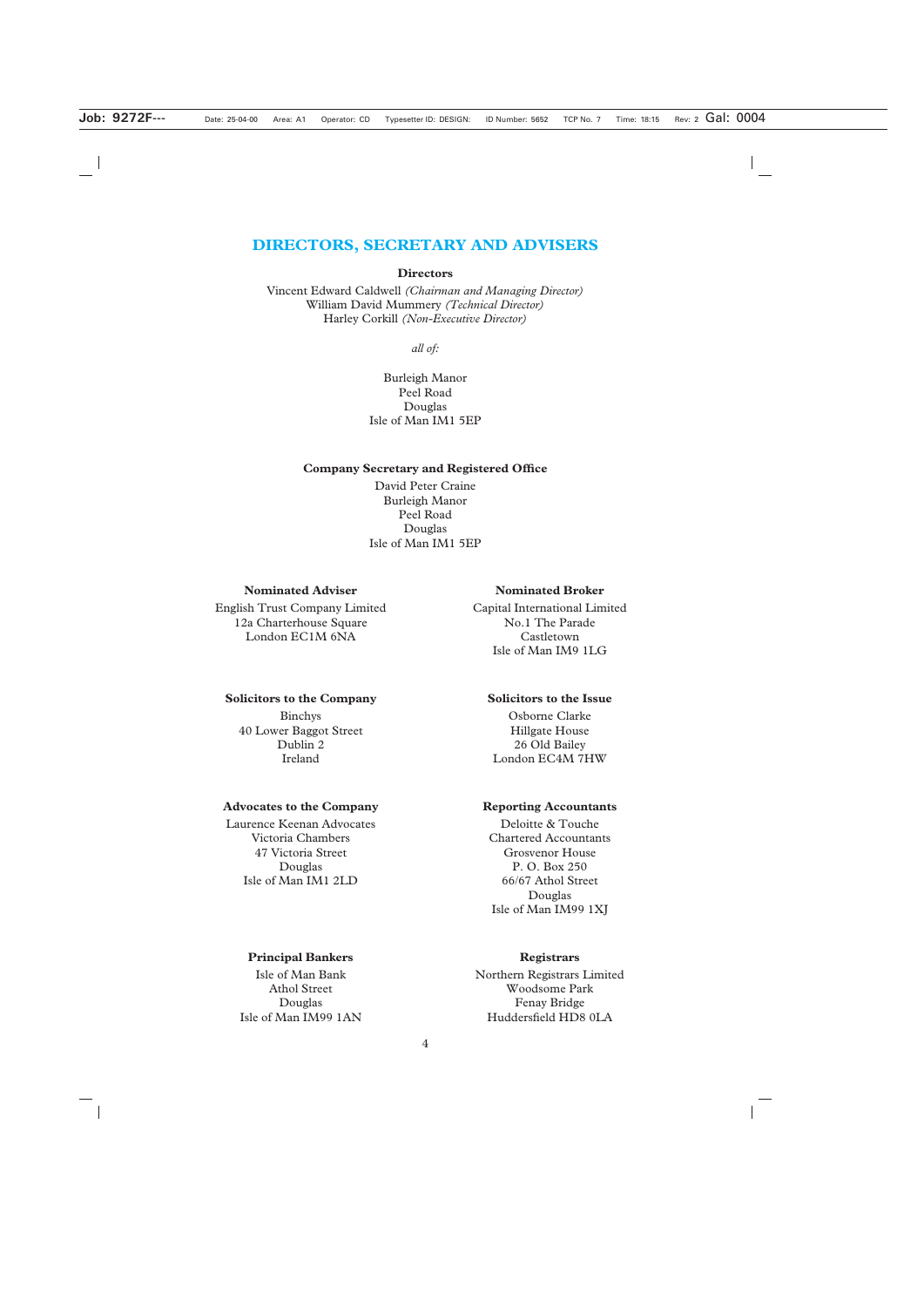## **KEY INFORMATION**

**The following information should be read in conjunction with the full text of this document, from which it is derived. You should read the whole of this document and not just rely on the key information set out below. In particular, your attention is drawn to the risk factors set out on pages 13 to 15 of Part I of this document.**

- The Board's strategy is to position betinternet.com as a global provider of Internet betting services
- betinternet.com was incorporated in1998 in order to secure an Isle of Man Betting Office Licence for international betting
- **The Company commenced trading in October 1998 as a telephone-based betting service in** order to establish the infrastructure necessary for the operation of its proposed international Internet betting services business
- The Directors are satisfied that the growth in turnover generated by betinternet.com's telephone based system since incorporation has established that international demand for the Company's Internet betting services exists
- **The Company's interactive Internet betting site was launched on 17 March 2000**
- The Company's clients effectively bet tax-free
- The client base is being developed globally from its historical Irish foundation, and is already spread across 30 countries
- The Company is focusing on sports perceived to have an international appeal
- **The Directors have established a multi-lingual team of skilled personnel with many years'** experience in the betting industry
- **betinternet.com** is raising  $\hat{\mathcal{L}}$  3,000,000 pursuant to the Placing. The net proceeds are to be utilised primarily in the promotion and development of the Company's Internet betting service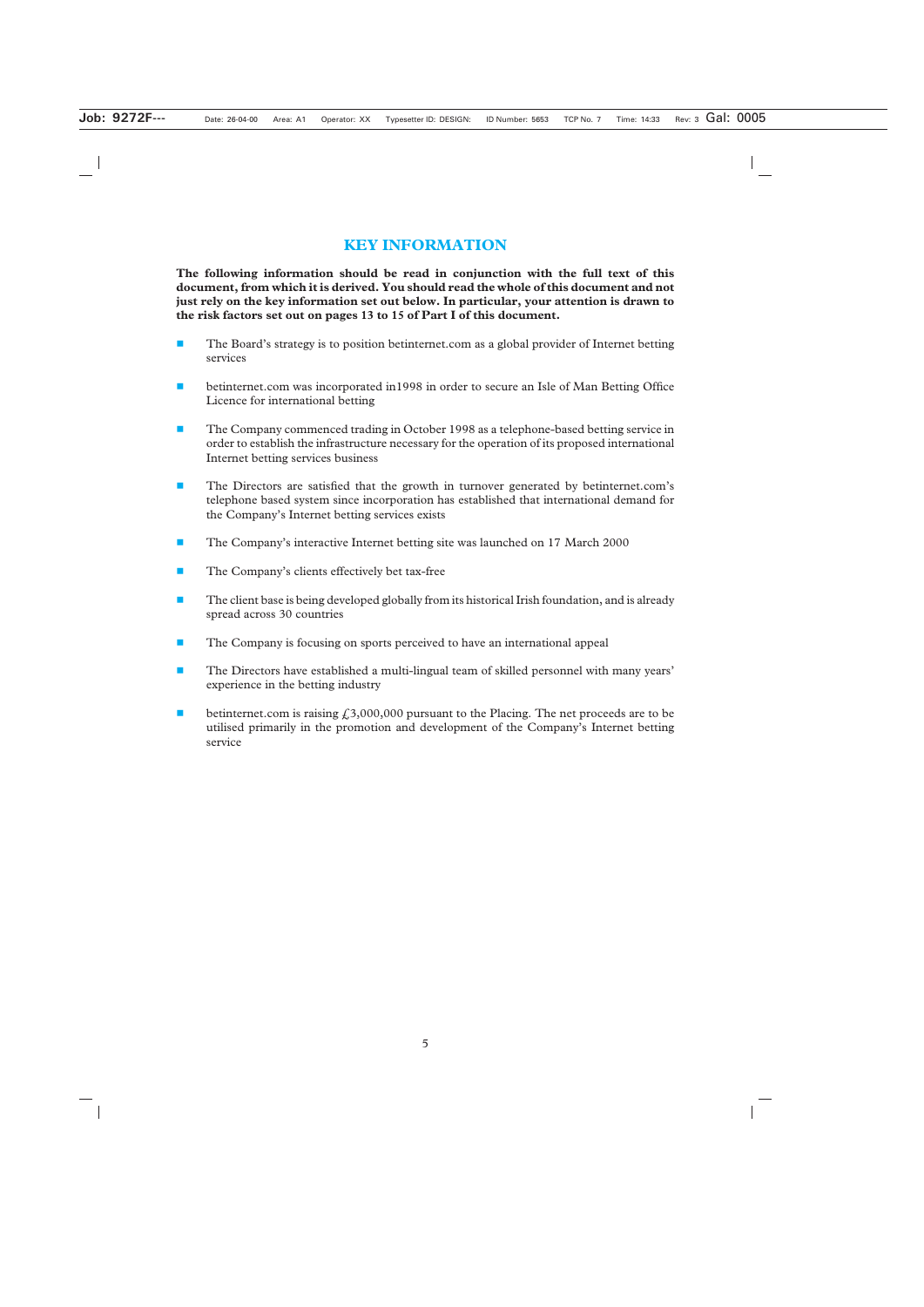## **PLACING STATISTICS**

| Placing Price per Ordinary Share                                                                                             | 45p                |
|------------------------------------------------------------------------------------------------------------------------------|--------------------|
| Number of Ordinary Shares the subject of the Placing                                                                         | 6,666,667          |
| Number of Ordinary Shares in issue following the Placing                                                                     | 78,184,047         |
| Market capitalisation following the Placing at the Placing Price                                                             | f35,182,821        |
| Proceeds of the Placing to be received by the Company net of<br>estimated expenses of $f1490,000$ to be borne by the Company | $\sqrt{2,510,000}$ |

## **EXPECTED TIMETABLE**

Dealings in the Ordinary Shares are expected to commence on AIM at 8 a.m. on 9 May 2000 Expected date for the posting of share certificates – 9 May 2000 Expected date for CREST accounts to be credited – 9 May 2000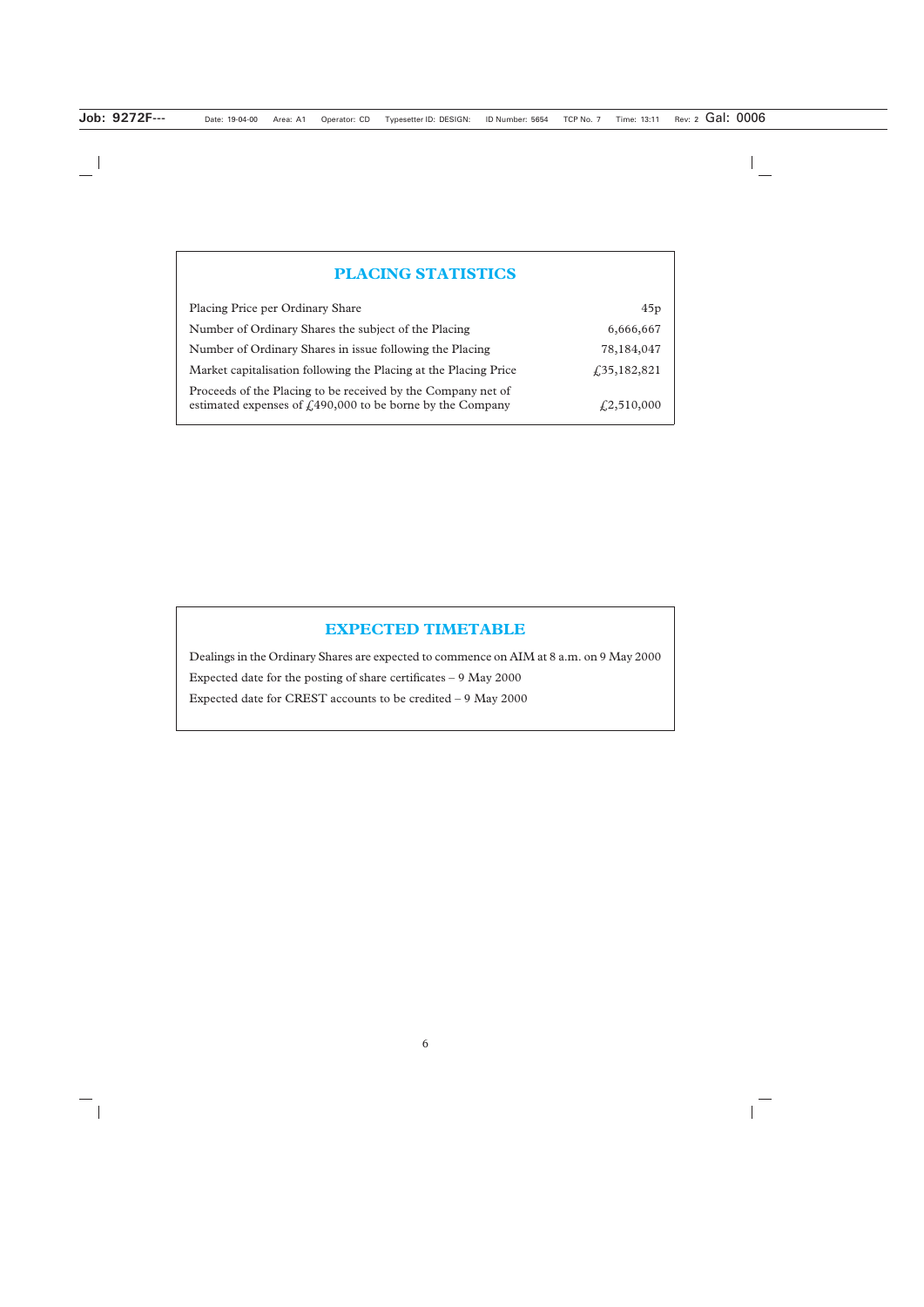## **PART I**

## **INFORMATION ON THE BUSINESS**

## **1. Introduction**

betinternet.com was incorporated in the Isle of Man in 1998 in order to secure a Betting Office Licence and establish the infrastructure and put in place the systems necessary to operate an international tax-free Internet-based betting service. Since that date, the Betting Office Licence has been obtained, the infrastructure of premises, equipment and staff put in place and the Internet site installed and tested. The Company's on-line Internet betting service (www.betinternet.com) was launched on 17 March 2000.

The Company is now seeking Admission to AIM in conjunction with a Placing of 6,666,667 new Ordinary Shares to raise approximately  $\text{\textsterling}3,000,000$  to provide the funds necessary for the promotion and development of its business.

## **2. Background**

betinternet.com is based in Douglas, Isle of Man, and was granted a Betting Office Licence by the Isle of Man Government in May 1998. In order to establish the necessary infrastructure for the intended Internet betting service, including the recruitment of an experienced team of professionals, the Company commenced trading from Douglas, Isle of Man, in October 1998 as a telephone betting service concentrating initially on the Irish horse racing market. The Company now has a client base extending over thirty countries and its weekly turnover has risen to in excess of £340,000.

In anticipation of the launch of the on-line Internet betting service, a policy decision was taken in early 1999 to reduce the Company's reliance on both the Irish market and on horse racing in favour of other sports perceived to have international appeal such as soccer, American and Gaelic football, Formula 1 motor racing, rugby, golf, baseball and basketball and to promote the Company's telephone betting service to the English speaking expatriate community in mainland Europe. In addition, therefore, to its advertising and information web site the Company launched English and German text pages on Sky sports, Eurosport and CNN teletext services. The Directors believe that the diversification both of the customer base and the range of sports offered will, in addition to increasing turnover, substantially reduce the impact of any legislative changes in any one jurisdiction, reduce the effect of seasonal variations relating to particular sports and increase the gross margin which historically has been derived from a concentration on horse racing.

With the launch of the Company's on-line Internet betting service, the Directors believe that betinternet.com is well-placed to commence the next phase of its strategy to position itself as a global provider of international betting services via the Internet.

In January 2000, the Company's operations were moved to larger premises in Douglas and the Company recently exercised an option over an additional floor at these premises. The Company now has over twenty members of staff including a significant proportion with both industry experience and language skills. In addition, the Board has been strengthened by the appointment of two Directors specifically responsible for IT and telecommunications and compliance with anti money laundering regulations.

## **3. Betting Office Licence**

Under the Gaming, Betting and Lotteries Act 1988, the Isle of Man Gaming Control Commissioners were authorised to issue ten Betting Office Licences. During the following ten years seven of these were issued, all to operators of traditional local bookmaking offices.

In 1998 the General Betting Duty Order 1998 reduced betting duty to the rate of 0.3 per cent in relation to "international telephone bets". In order to avail itself of this preferential rate the licence holder must undertake not to accept bets from either Isle of Man or UK residents and establish strict operating procedures to ensure that it complies with this undertaking.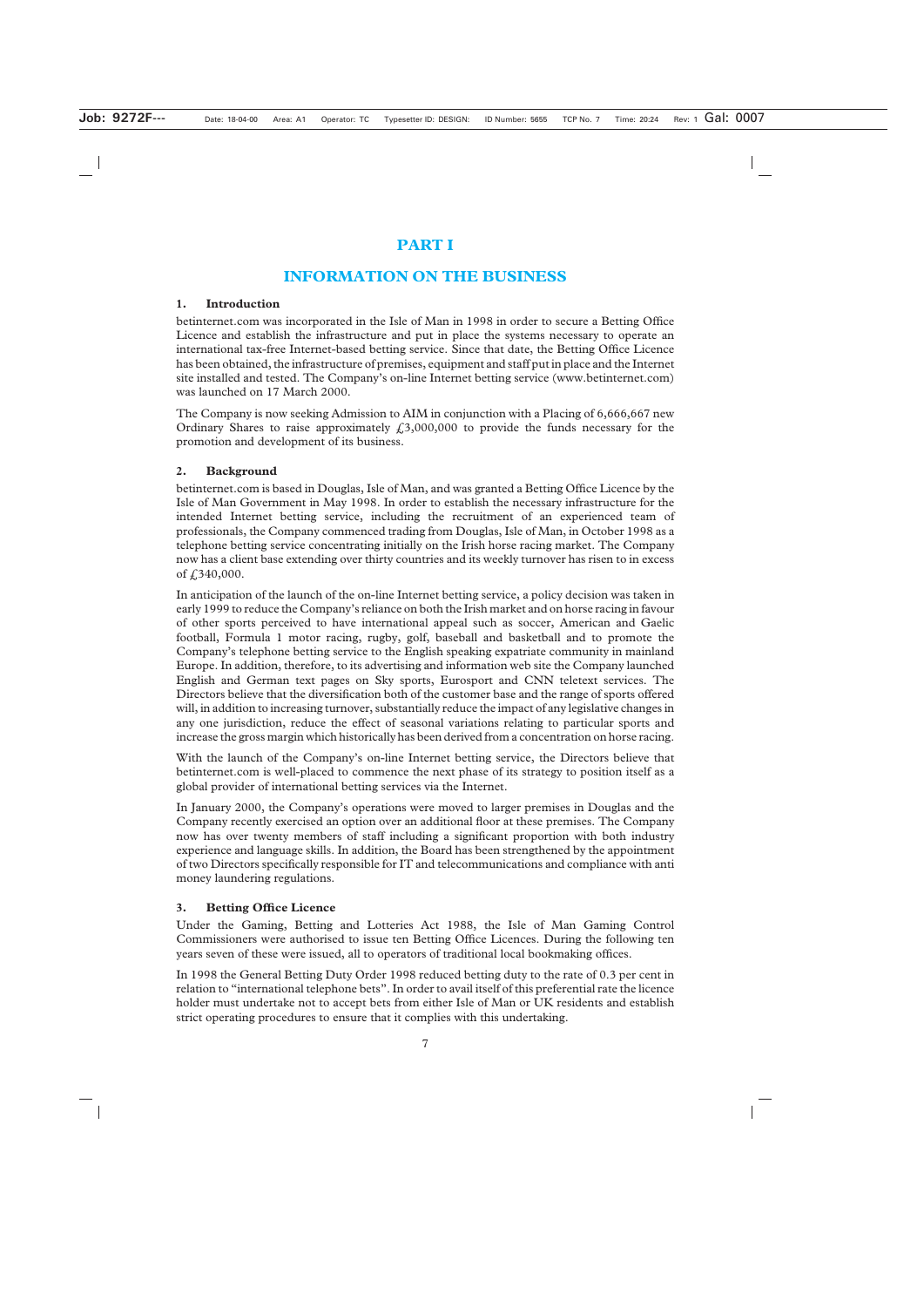As a result of such change in betting duty, there was a high level of interest in the three remaining Betting Office Licences, one of which was secured by betinternet.com which, since the commencement of trading, has restricted its operations to international betting services in order to take advantage of the favourable duty. It is understood that, at present, there are only three operators in the Isle of Man (including betinternet.com) who have restricted their operations in this way so as to avail themselves of the favourable rate of duty.

The ability to levy duty at the rate of 0.3 per cent confers a distinct competitive advantage on the relevant operator when compared with rates of duty levied in other jurisdictions such as Germany (16 per cent) and Ireland (5 per cent). This advantage is augmented by the Company which itself absorbs the betting duty, thus allowing its clients effectively to bet tax-free.

The Directors are confident that the Company's systems currently ensure and will continue to ensure that the Company complies with the terms of its Betting Office Licence.

## **4. The Technical Infrastructure**

The Company is in the process of establishing its own in-house technical team which will be headed by William Mummery, one of the Company's Directors, who has considerable experience in the IT and telecommunications sectors.

In relation to horse racing, betinternet.com's technical infrastructure allows for the direct input of information from Satellite Information Services including details on runners and early odds overnight and throughout the day. The system also allows the Company to collect and process statistical information from external sources so as to enable it to generate information on other sports on which the Company offers odds. This data is displayed on the Company's twenty internal information terminals and provides data feed for the liability managers and telephone operators. The system also automatically prevents the placing of wagers once an event has begun.

In addition, the Company has installed the following systems and infrastructure in support of its international service:

- an automatic dial up capability which allows simultaneous authorisation of credit card transactions whilst the operator is dealing with a client's bet;
- two separate creation and editing suites which enable the Company's English and German text pages on Eurosport and CNN teletext to be continually updated; and
- a broad band fibre optics link to carry its web traffic and e-commerce transactions which has been implemented in such a manner as to enable the Company to respond rapidly to increases in web site traffic volumes by adding additional capacity.

The Company's Internet based system is compatible with all aspects of its telephone based system, including the Company's database, the back office systems and the web server which is hosted by betinternet.com on its own premises. The security "firewall", (a means of protecting computerised systems from unauthorised access) is provided by Cisco Pix, a state of the art hardware solution. In addition to providing a high level of security the Cisco Pix firewall has the advantage of not degrading the data throughput speed of the site. In the design and implementation of the on-line service, consideration was given to satisfying very high security demands. The system is designed to protect the security of transactions as well as threats from outside influences.

The Directors are confident that the telecommunications infrastructure of the Isle of Man will facilitate betinternet.com's strategy to position itself as a global provider of Internet betting services. The Isle of Man has a fully digital and fixed mobile voice network and is expected shortly to have a fixed broadband access which will increase the data carrying capacities beyond those currently available with ISDN. Manx Telecom and other Internet service providers provide a wide range of Internet access services.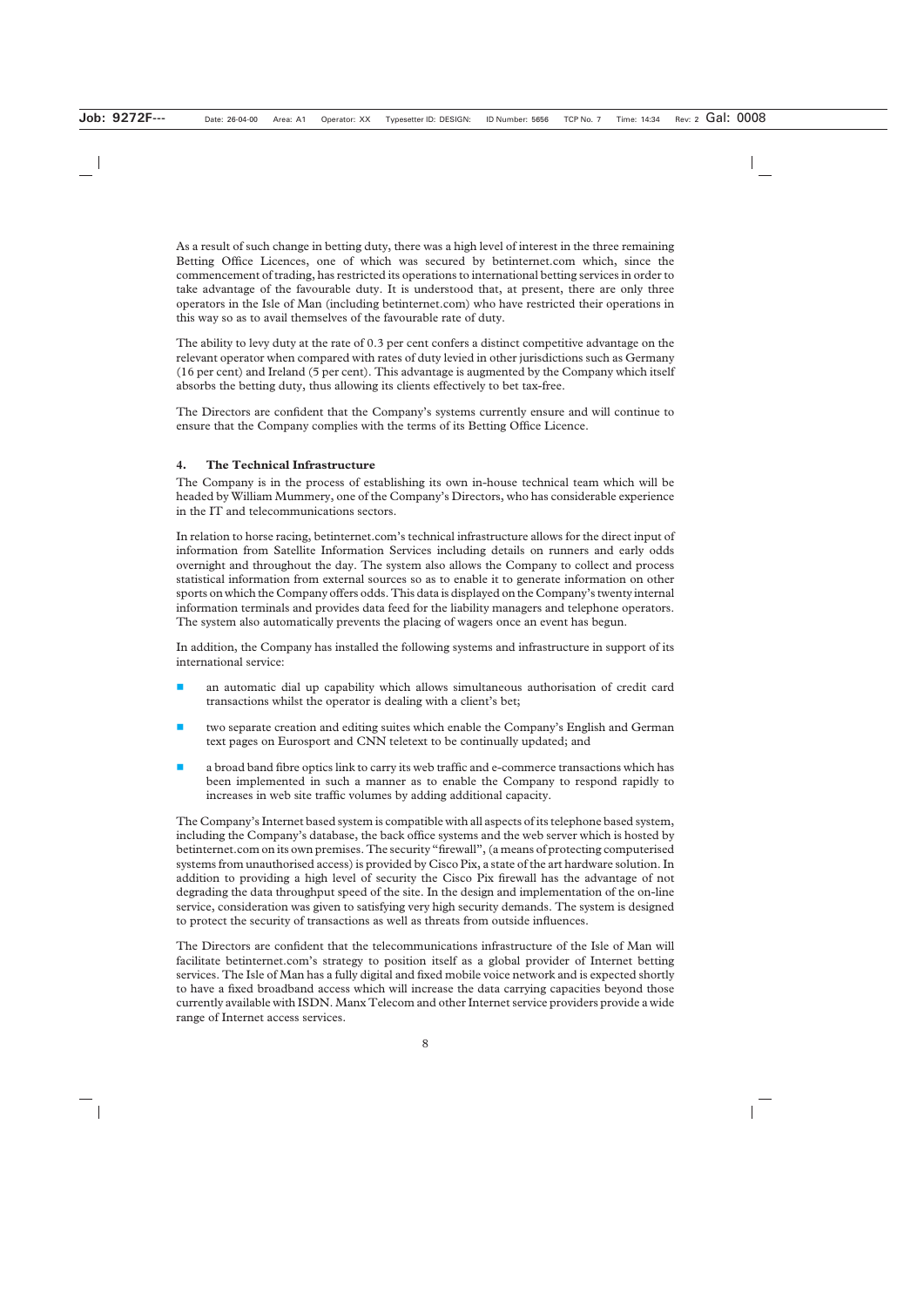## **5. The Market**

The advent of on-line betting has changed the dynamics of the betting industry not only for the customer but also for the operator*.* The Internet allows a broad range of socio-economic groups to place bets from the comfort of their own homes on a wide range of sports and other betting products.

Recent Internet surveys have indicated that in the region of 150 million people world-wide are presently on-line and that this will grow to between 280 million and 350 million people by 2003. As people get out of the habit of using traditional product delivery channels and convert to telephone and Internet services, commentators consider it is unlikely that this trend will reverse. In addition, Internet users in general are becoming more diverse with different age and socio-economic groups displaying different on-line purchasing habits.

Against this background, commentators project that between US\$3 billion and US\$10 billion will be gambled on-line by 2002 as betting service providers avail themselves of the high audience reach and cost savings presented by the Internet. An industry survey indicates that English (60%) is the primary language of the global betting industry, followed by Russian (15%) and German (7%), with French and Spanish having approximately 4% each. In Europe, it is estimated that 7.3 million Germans use the Internet with 6.5 million users in France and 9 million in Italy.

It was also recently reported that during 1997 Sky and Eurosport television broadcast 22,000 hours of sports coverage. The Directors believe that the interaction of sports coverage on radio and television and the increasing sophistication of web and mobile telephone technology will combine to provide enormous global opportunities for the gaming industry.

## **6. Company Strategy**

The Directors believe that the customer friendly, efficient and convenient telephone betting service provided by the Company to date has been instrumental in building and maintaining its customer base. The Company anticipates that telephone betting will remain a revenue generator for the foreseeable future.

Having obtained a Betting Office Licence and put in place the necessary infrastructure, the Directors believe that the Company is well placed to secure significant revenues from the anticipated Internet betting market and that key factors in achieving this are the low rate of betting duty available to companies operating in the Isle of Man on an international basis, a strong regulatory infrastructure and the implementation of a high level of security for credit card transactions.

In addition, the Directors believe that the establishment of a reputable brand name is fundamental to the Company's success. To this end, the Company is proposing to utilise targeted marketing techniques and, in the medium term, to obtain media coverage at prime televised sporting events so as to enhance the Company's brand profile.

By way of implementation of the Company's strategy to become a global provider of Internet betting services, the Company has retained a multi-lingual staff (currently offering information and bet handling services in English, German, French, Spanish and Italian), is providing a 24 hour telephone and Internet betting service, covering a wide range of international sports, and catering for "real time" bets in a range of foreign currencies.

The Company will continue its policy of diversification of its customer base and the range of sports offered, in order to increase operating margins and reduce the size of the average wager, consequently reducing the Company's risk profile. In addition, the Company will focus on strong national partnerships and synergistic links that are intended to deliver customers directly to the Company.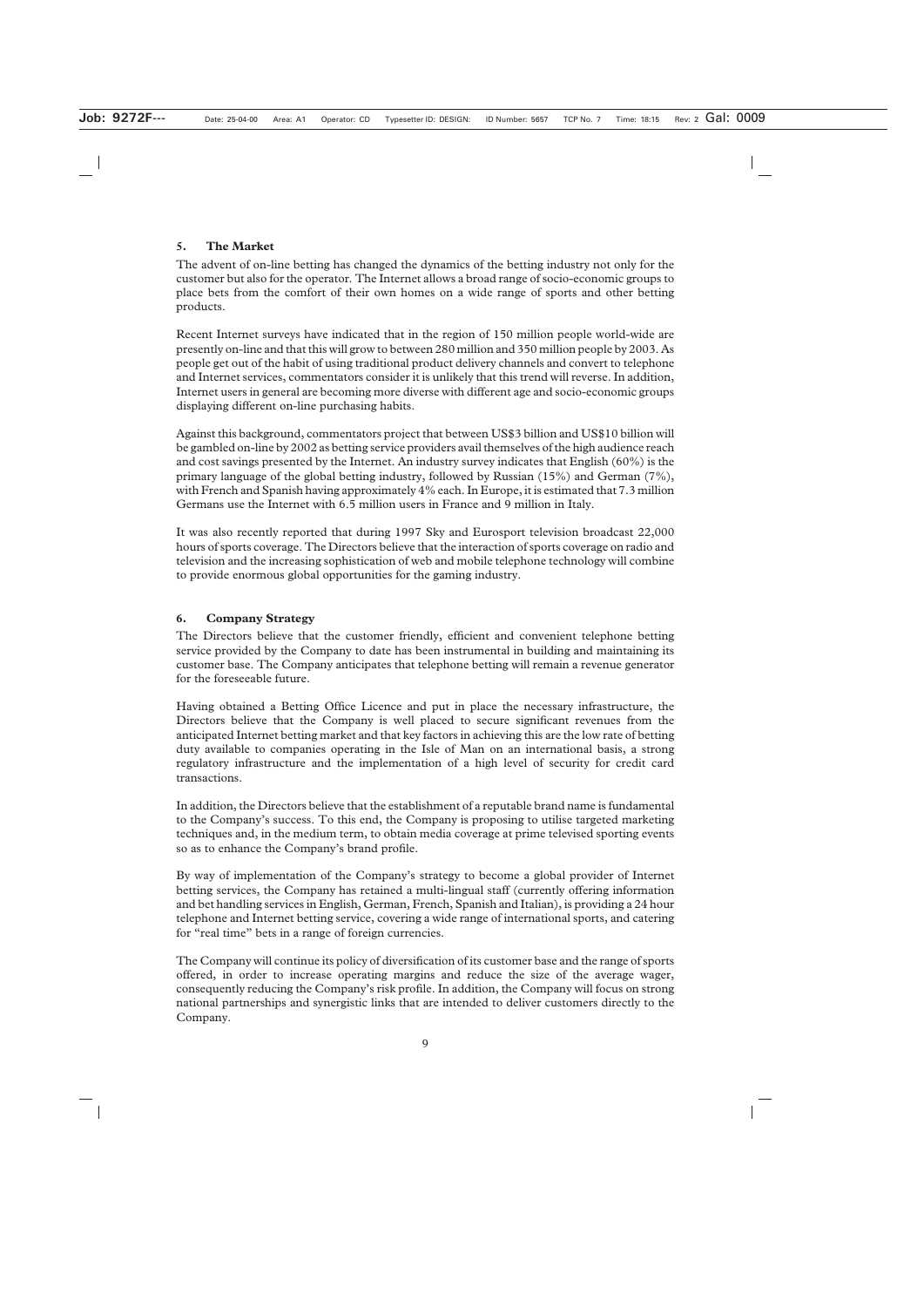## **7. Reasons for the Placing and Use of Funds**

The Directors are of the opinion that admission of the Company's shares to trading on AIM will raise the profile of the Company and assist in the establishment of the Company's brand name. The Company is seeking to raise  $\ell$ , 3,000,000 from investors pursuant to the Placing to fund the development of its Internet based business.

The Directors intend that, out of the net proceeds of the Placing, approximately  $\mathcal{L}$ 1 million will be utilised during the first 18 months post flotation in advertising and promoting the Internet site,  $\text{\emph{£}}300,000$  in enhancing the site,  $\text{\emph{£}}800,000$  in operating expenses and  $\text{\emph{£}}400,000$  in working capital to cover the liability book.

## **8. Financial Record**

The trading record of the Group for the period from incorporation to 29 February 2000, extracted from the Accountants' report set out in Part II of this document is summarised below:

|                      | Period from         | Period from     |
|----------------------|---------------------|-----------------|
|                      | 1 June 1999 to      | 13 January 1998 |
|                      | 29 February 2000    | to 31 May 1999  |
|                      | $\mathcal{L}^2 000$ | f'000           |
| Turnover             | 6,915               | 1,544           |
| Gross Profit/(loss)  | 160                 | (20)            |
| Loss before taxation | (346)               | (304)           |

The financial record of the Company reflects the results of the Directors' policy of building an appropriate infrastructure in terms of the client base, premises, staff and equipment to facilitate the launch of the on-line Internet betting service.

## **9. Current Trading and Prospects**

The Directors are satisfied that the growth in turnover generated by betinternet.com's telephone based system since incorporation has established that international demand for the Company's Internet betting service exists. The Company has established a client base extending over some thirty countries and weekly turnover had risen, prior to the launch of the Internet betting service, to in excess of  $\text{\textsterling}340,000$ . The Directors view the prospects for the Company's business with confidence.

## **10. Directors, Senior Management and Key Personnel**

## **Directors**

The Board comprises:

## **Vincent Edward Caldwell, aged 39, Chairman and Managing Director**

Vincent Caldwell has been an Isle of Man resident since March 1995. He was formerly resident in Dublin where he operated as a licensed bookmaker from 1989 to 1993. He owned, together with members of his family, and ran six licensed betting shops. Whilst resident on the Isle of Man he worked for Stanley Leisure plc and the Joe Jennings chain of betting shops from 1995 to 1997.

Mr. Caldwell is a director of a number of companies involved in activities ranging from investment to computer software. He is the betinternet.com Designated Official and is therefore the manager with day-to-day responsibility for the running of the betting operation.

Vincent Caldwell was instrumental in the formation of the Isle of Man Association of Betting Office Licencees which was established in January 2000 and from which time he has been the elected Chairman of the Association.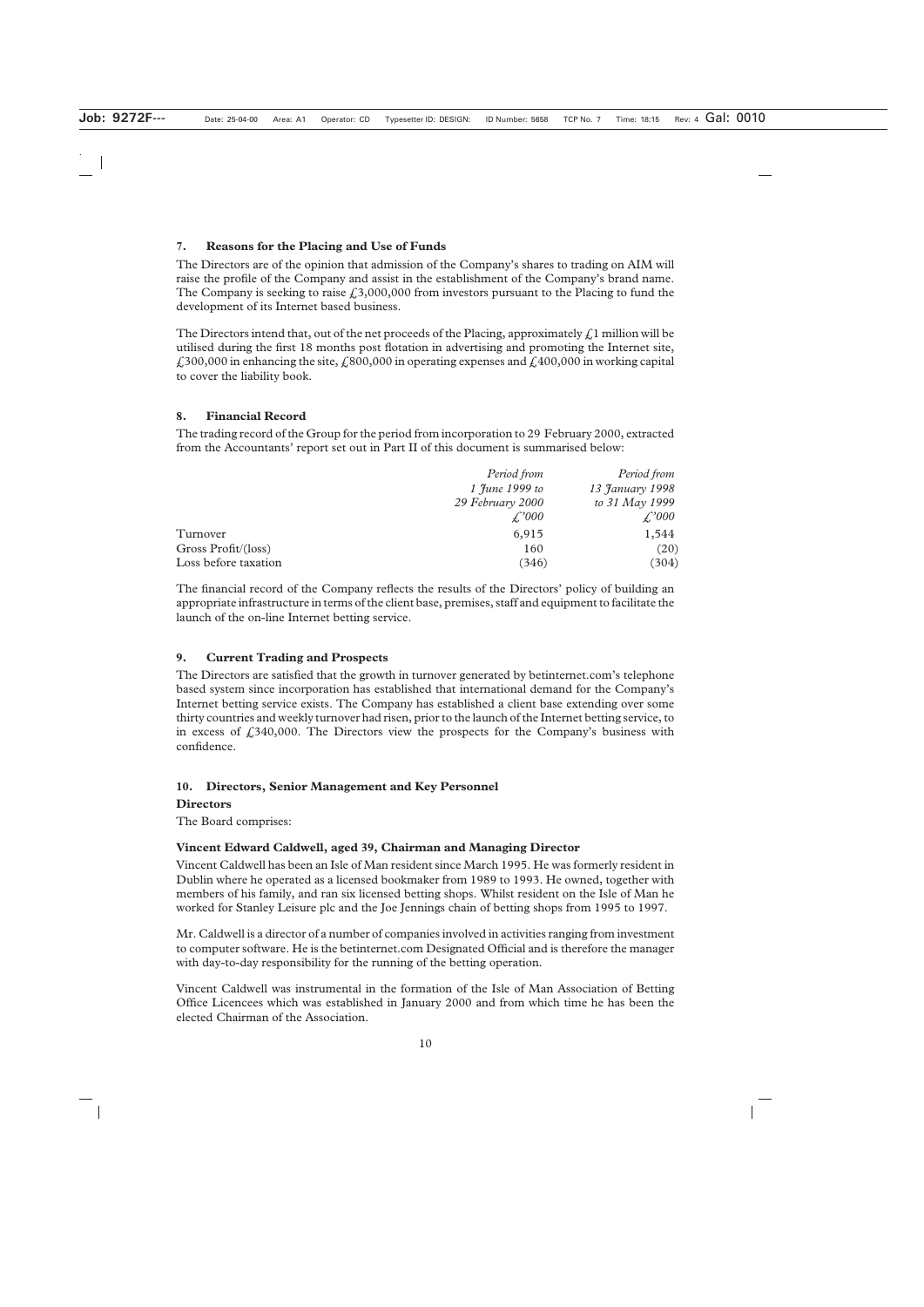## **William David Mummery, aged 54, Technical Director**

William Mummery has over thirty years' experience in the electronics industry. In 1966 he joined Electronic Rentals and in 1974 was seconded to the group's South African operations in order to set up its infrastructure in advance of the advent of television broadcasting. He was subsequently appointed managing director of Electronic Rentals in Hong Kong in which position he was responsible for the sourcing and manufacture of electronic consumer products for distribution to the group's world-wide operations. In 1989 he managed the sale of the Hong Kong business to Thorn EMI before returning to join the UK board of another group subsidiary, Visionhire, where he remained until 1991 when he led a management buyout of the group's Isle of Man interests of which he remains a director and 50 per cent shareholder.

## **Harley Corkill ACIB, aged 57, Non-Executive**

Mr. Corkill worked for many years in a number of senior management positions with the Isle of Man Bank. He is a Director of Ulster Bank (IOM) Limited and a Trustee of Nobles Isle of Man Hospital. Mr. Corkill is betinternet.com's Compliance Director.

## **Senior Management**

The senior management of the Company comprises:

## **Chief Operations Officer**

**Patrick Flanagan,** aged 46, recently joined the Company from Ladbrokes for whom he worked since 1977. He took up appointment in that year as a shop manager, being appointed local supervisor within a period of twelve months. In 1980, he was promoted to District Manager for North London and in 1981 for London West and North West. In 1986 he was appointed District Manager of London West End and City and in 1987 Operations Director for Ladbrokes Ireland. In 1993 he was further promoted to the position of General Manager, Gibraltar, and in 1999 was appointed Operations Director, Ladbroke International.

## **Deputy Operations Manager**

**Sean Graham,** aged 32, joined the Company in mid-April 2000. Mr. Graham has extensive experience of the betting industry having worked for 15 years in his family's business, S.P. Graham Limited, for which he was the race room controller.

## **Company Secretary**

**David Peter Craine FCA,** aged 45, has been a partner in an Isle of Man based firm of Chartered Accountants since 1982. He is a fellow of the Institute of Chartered Accountants in England and Wales and is a past Chairman of the Isle of Man Society of Chartered Accountants.

## **Financial Controller**

**Brian O'Sullivan FCA,** aged 44, joined the Company in March 2000 as its financial controller. He oversees the Company's financial controls via remote on-line access. He graduated from University College Dublin in 1976 and qualified as a chartered accountant in 1979. He was admitted as an Associate of the Institute of Chartered Accountants in Ireland in 1984 and became a fellow of that Institute in 1995. He has been self-employed since 1988 during which time he has provided ongoing long-term financial control and general management services to the Irish businesses of multi-national software organisations.

## **Marketing Manager**

**Mark McGuinness,** aged 33, is the Company's Marketing Manager. He joined the Company in February 2000. He has extensive knowledge of the betting industry having spent nine years with Tote Bookmakers Limited. He has held managerial positions with Bass Plc and Footlocker PLC where he gained experience in customer services, operations and marketing. He graduated from Paisley University in 1987 and 1998 with degrees in Biology and Business Administration (majoring in marketing and law) respectively.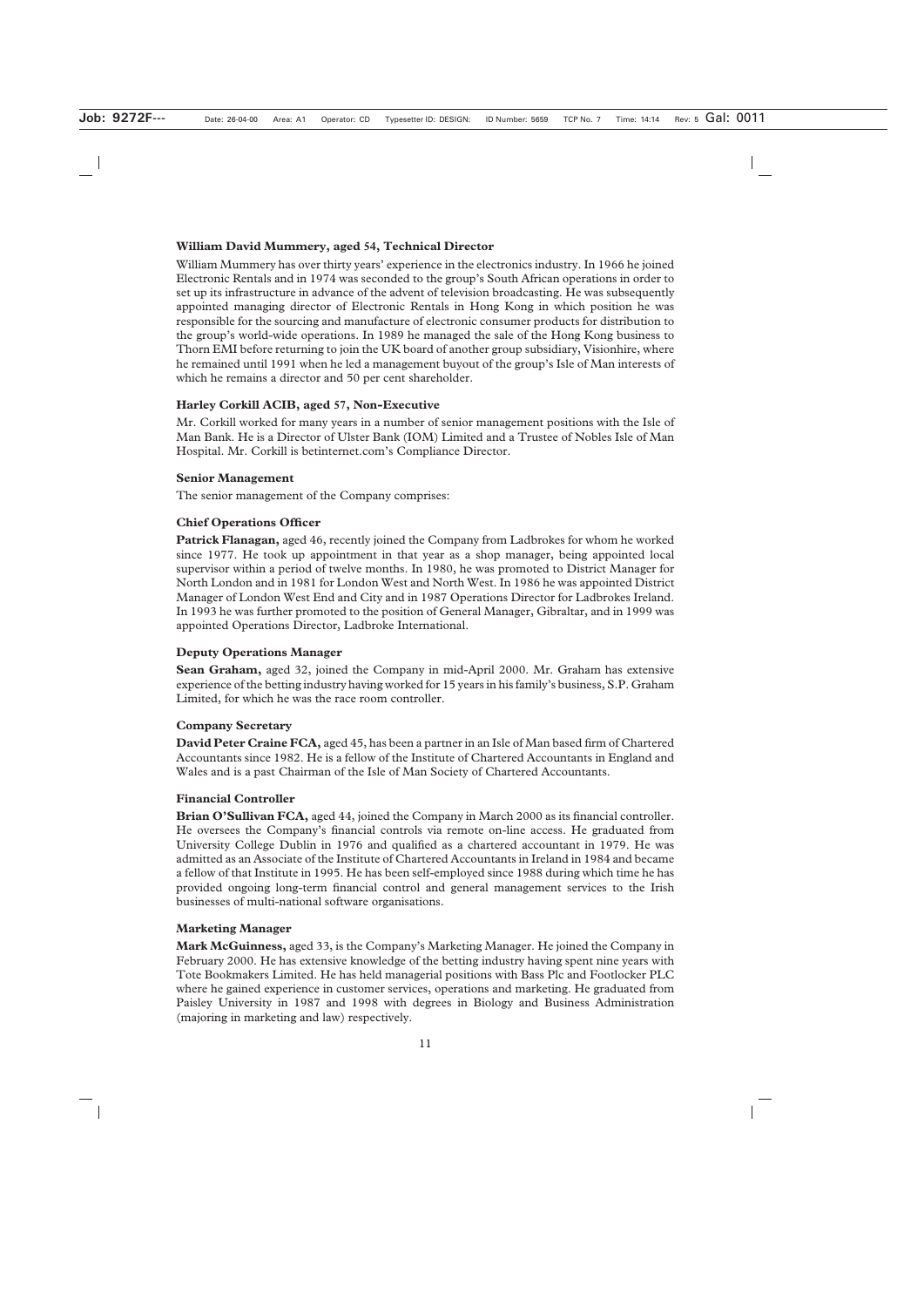## **Key Personnel**

The Company has several risk management teams specialising in selected target sports markets. The teams are headed by:

**Wayne O'Hara**, aged 42, is the Sports Operations Manager and joined the Company in February 1999, having previously worked for four years for Bowman International. He has particular experience of liability control and customer services/marketing.

**Joyce Yates**, aged 37, is the Evening Supervisor. She joined the Company recently, having previously worked for several years for both William Hill and Bowman International. Ms Yates has specific experience in liability control and staff training.

**Robert Macdonald Kneen** aged 37, is the race desk supervisor.He has worked in the betting industry for 17 years. He began as a manager for Stanley Racing working locally and in England and Ireland, before progressing to Director and General Manager with Joe Jennings (IOM) Limited. He joined the Company in January 2000.

## **11. The Isle of Man**

The Isle of Man is a Crown Dependency which enjoys semi-independent status. It is separate and distinct from the United Kingdom both geographically and politically. It is a Member of the Commonwealth. The Island's Parliament, Tynwald, makes its own laws and oversees all internal administration, fiscal and social policies. As a British Crown Dependency the ultimate responsibility for the Island's government is vested in the Crown but, by long standing convention, the United Kingdom Government does not legislate for the Island except with the specific consent of the Island's Government. The Island has its own income tax and customs and excise services and prints its own bank notes and stamps.

The Isle of Man is not a Member of the European Union. However, the Island enjoys a special relationship with the Union by virtue of Protocol 3 to the Act of Accession annexed to the Treaty of Accession 1972 by which the United Kingdom became a Member. Under Protocol 3, which requires the Manx Government to apply the principle of equal treatment to all natural and legal persons of the European Union, the Isle of Man is within the European Union's common customs tariff area for the purposes of trade in industrial and agricultural products.

Financial services constitute the largest single sector of the Island's economy. The Manx Government has encouraged economic growth in recent years by creating a suitable legislative framework for expansion and by offering financial incentive where necessary, particularly for the manufacturing industry and tourism.

The British Government's 1998 Review of financial regulation in the Isle of Man, Jersey and Guernsey (the "Edwards Review") concluded that the Isle of Man was "clearly in the top division of offshore financial centres" and had created political, legal and regulatory infrastructures which were "remarkably good for such a small jurisdiction".

## **12. Corporate Governance**

The Company is developing appropriate measures to ensure that it will, as far as possible, be able to comply with The Combined Code Principles of Good Governance and the Code of Best Practice published by the London Stock Exchange subject to such reservations as are appropriate for the size and stage of development of the Company. The Company presently has one Non Executive Director and proposes to appoint a Non-Executive Chairman within six months of Admission. The Non Executive Directors will bring an independent viewpoint to the Company's activities. The Board has not separated the roles of Chairman and Managing Director but intends to do so in the future with the appointment of the new Non Executive Chairman. The Board has established a Remuneration Committee comprising the Chairman and the Non Executive Director. The Remuneration Committee will determine the remuneration of the executive Directors and the grant of options to employees, including executive Directors, under the Company's share option plans. The Board has established an Audit Committee comprising the Chairman, the Non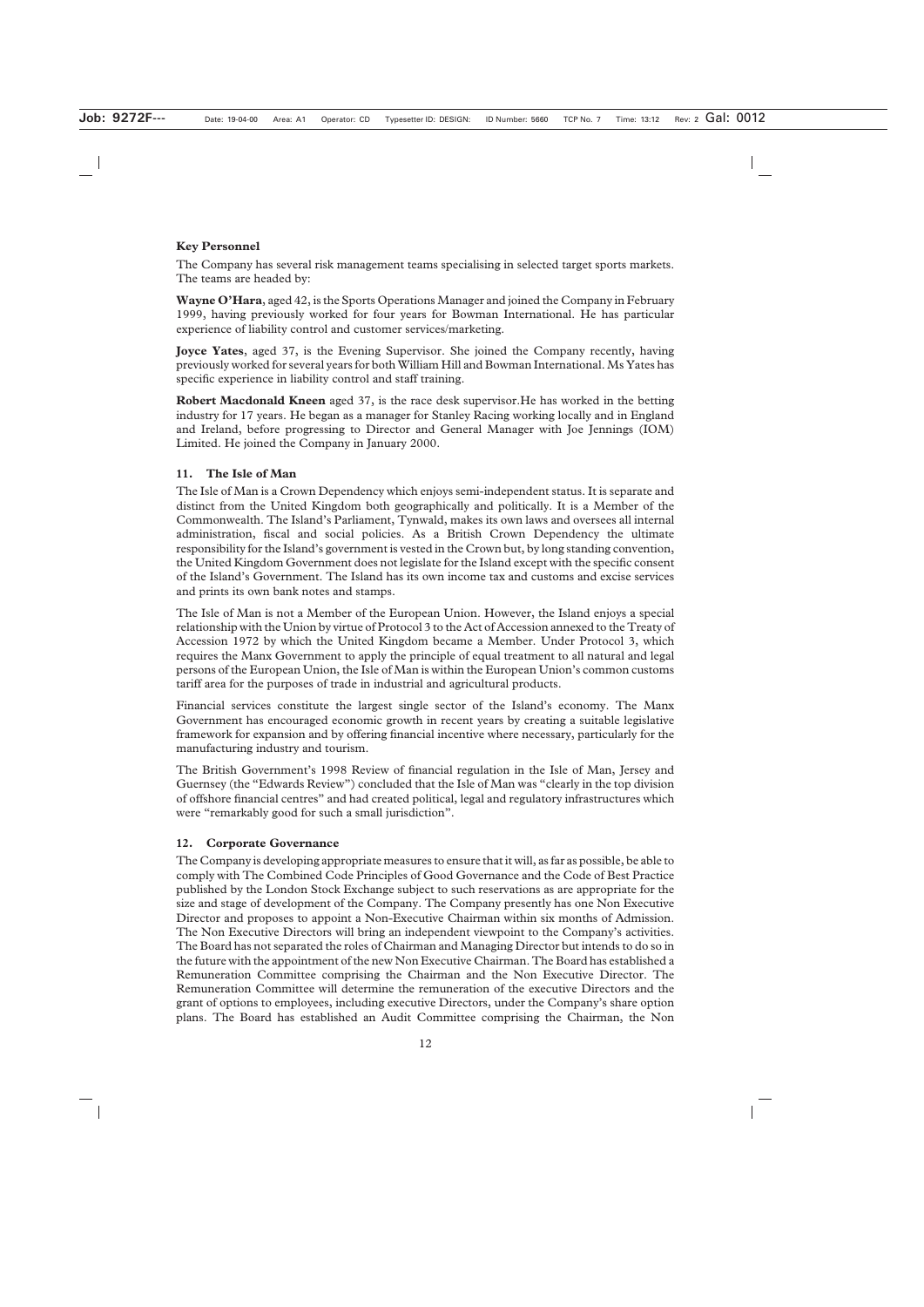Executive Director and Brian O'Sullivan, the Company's Financial Controller. It is anticipated that the Non Executive Chairman, when appointed, will join both the Remuneration Committee and the Audit Committee.

## **13. Dividend Policy**

The Directors intend to commence payment of dividends when it becomes commercially viable to do so, subject to the working capital requirements of the Group and the availability of distributable profits and thereafter they will adopt a progressive but prudent dividend policy. The Directors do not anticipate, however, that any dividends will be paid or recommended for payment prior to the year ending 31 May 2003.

## **14. The Private Placing**

In January 2000 the Company raised approximately  $\text{\textsterling}1,000,000$  by means of a private placing through the issue of 216,007 new ordinary shares of 10p each in the capital of the Company to investors in order to fund the completion of the development of the Company's Internet betting system.

## **15. The Placing and Undertakings by Principal Shareholders**

6,666,667 new Ordinary Shares representing 8.53 per cent of the enlarged issued share capital of the Company have been conditionally placed at 45p per share by English Trust pursuant to the Placing Agreement, the principal terms of which are summarised in paragraph 7(e) of Part IV of this document. The Placing Shares will, when issued, rank *pari passu* in all respects with the existing issued Ordinary Shares. The Placing will raise approximately  $f(2,510,000$  net of expenses for the Company. The Placing is conditional, *inter alia* , on Admission taking place.

Immediately following Admission, the Directors and their associates will be interested in 26,568,600 Ordinary Shares, representing 33.98 per cent of the then issued Ordinary Shares. The Directors, persons connected with them and certain principal shareholders have undertaken that they will not sell or otherwise dispose of any part of their respective interests in the Ordinary Shares held immediately preceding the Placing for a period of up to twelve months following Admission. The Directors' undertakings are contained in the Placing Agreement, further details of which are set out in paragraph 7(e) of Part IV of this document. The principal shareholders' undertakings are contained in lock in agreements executed by each of such principal shareholders, further details of which are set out in paragraph 7(f) of Part IV of this document.

## **16. Risk Factors**

The Directors have identified a number of risk factors relating to an investment in the Company:

- **The Ordinary Shares are not listed on the Official List of the London Stock Exchange and** although the Ordinary Shares are to be traded on AIM, this should not be taken as implying that there will be a liquid market in the Ordinary Shares. An investment in the Ordinary Shares may, therefore, in certain circumstances be difficult to realise. The value of the Ordinary Shares may go down as well as up.
- The investment offered in this document may not be suitable for all recipients of this document. Investors are accordingly advised to consult an investment adviser authorised under the relevant statute within their own jurisdiction who specialises in investments of this kind before making a decision to invest.
- **The Company depends on the efforts and skills of a number of key personnel, including its** Chairman and Managing Director, Vincent Caldwell, its Chief Operations Officer, Patrick Flanagan and its Technical Director, William Mummery. In addition, the Company's future success depends to a large extent on its ability to continue to attract, motivate and retain highly experienced or qualified employees. The loss of the services of such individuals, to the extent that betinternet.com could not replace them, or an inability to attract new personnel, could have a material adverse effect on betinternet.com's business.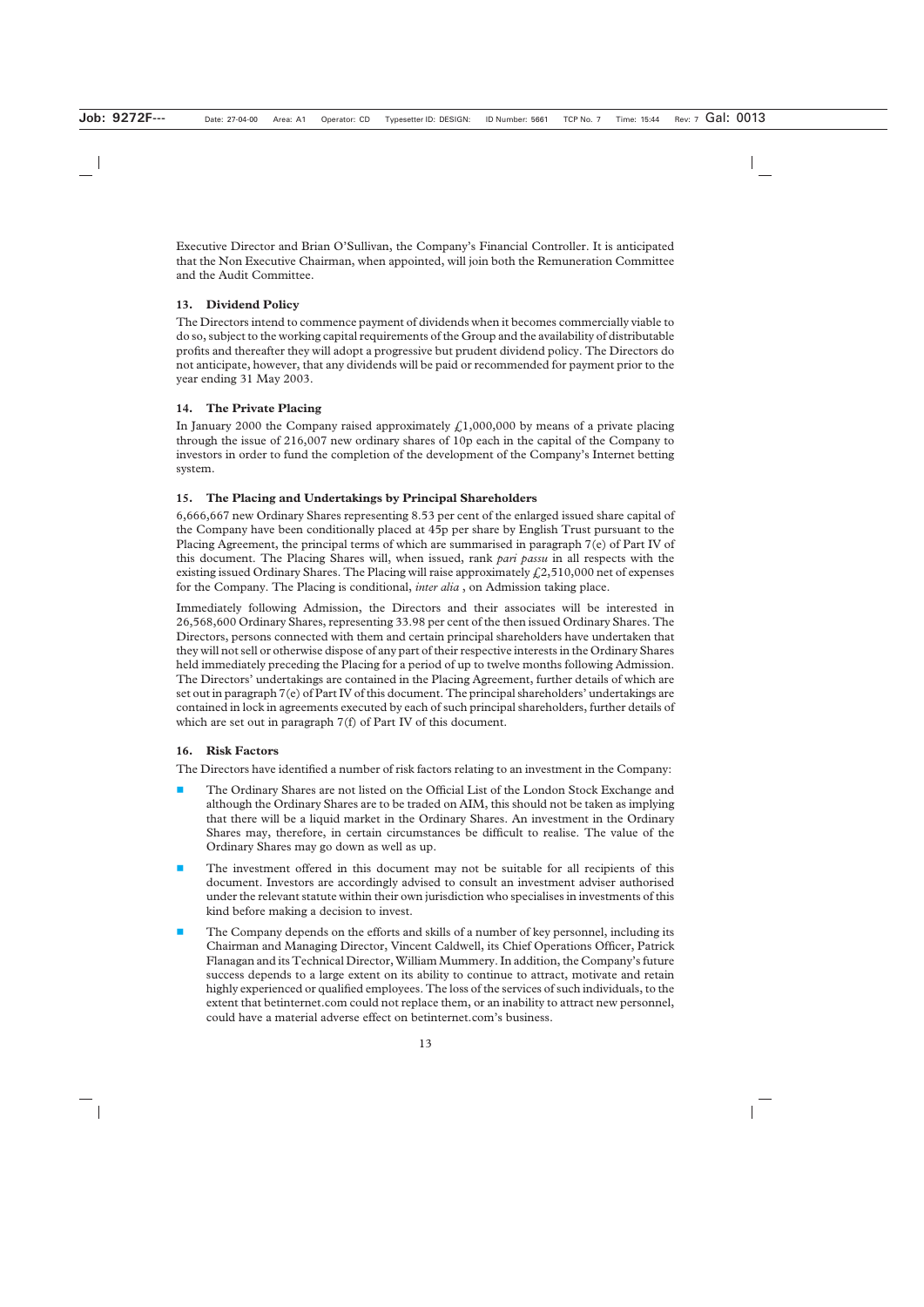- The betting activities of the Company are subject to the usual commercial risks and such factors as Internet competition and economic conditions generally may affect the Company's ability to generate income. As gambling is a discretionary activity, it can be affected by changes in the economic climate.
- The Directors are aware that certain jurisdictions are reviewing the fiscal effects of cross-border betting and there is the possibility of consequential changes in legislation. This document has been prepared on the basis of current rates of betting duty and regulatory legislation and the current interpretation thereof. These factors, together with levels and bases of taxation, may change as a result of future changes in law or practice, none of which are anticipated at the present time.
- The Directors are aware that the Isle of Man Government is considering a revision of the applicable legislation to regulate the issuance of additional Betting Office Licences, giving rise to the possibility of increased competition when that process is complete. The Directors are aware of other "Offshore" jurisdictions that have granted similar licences and may continue to do so.
- The Directors intend to seek real underlying growth through the further development of the Company's technology and through continued investment in improving its Internet and telephone betting facilities. There can be no assurance, however, that such initiatives will result in increased turnover for betinternet.com. In addition, there can be no assurance that any further development or investment by betinternet.com will not be matched by its competitors.
- betinternet.com's operating results may be affected by seasonality and, in particular, the schedule of the horse races on which it accepts bets and from which a large proportion of the turnover of the Company is currently derived.
- The Company may encounter delays in developing and expanding its operations. In particular, as the Company's international business expands the Company may experience temporary difficulties in identifying further suitably qualified multi-lingual staff in the Isle of Man.
- Most countries regulate or, in some cases prohibit, betting activities. Historically, the regulation of the betting industry has been organised at a national level. No international betting regulatory regime exists. Accordingly, whilst the Company is satisfied that it complies with the laws and regulations of the Isle of Man, where it has operations, whether, or the extent to which, existing domestic legislation in other countries around the world applies to the international betting activities of betinternet.com is uncertain. In addition, certain countries have enacted specific legislation prohibiting Internet betting, such as the People's Republic of China, and similar legislation has been proposed, but not yet enacted, in other countries including the United States. The Company has not yet undertaken a review of the betting laws and regulations in every jurisdiction from which it may receive bets. Accordingly, there can be no assurance that the application of existing and potential future laws and regulations in a number of jurisdictions will not have a material adverse effect on the development and operation of the Group's international activities.
- **The operations of the Company may be subject to future changes in legislation relating to** regulation of the Internet.
- The operation of betting facilities is generally subject to governmental regulation. Various permits, licences, findings of suitability and approvals are required to be held by operators of betting services.
- A Betting Office Licence is granted in the Isle of Man on an annual basis and the licence holder is obliged to make a formal application for renewal. The Company's Betting Office Licence has been renewed for the forthcoming year commencing 1 June 2000. There are no reasons to consider that future renewals of the licence will be refused by the Gaming Control Commissioners unless the relevant legislation affecting the Betting Office Licence and the associated Bookmaker's Permit has been contravened in a material and substantial way.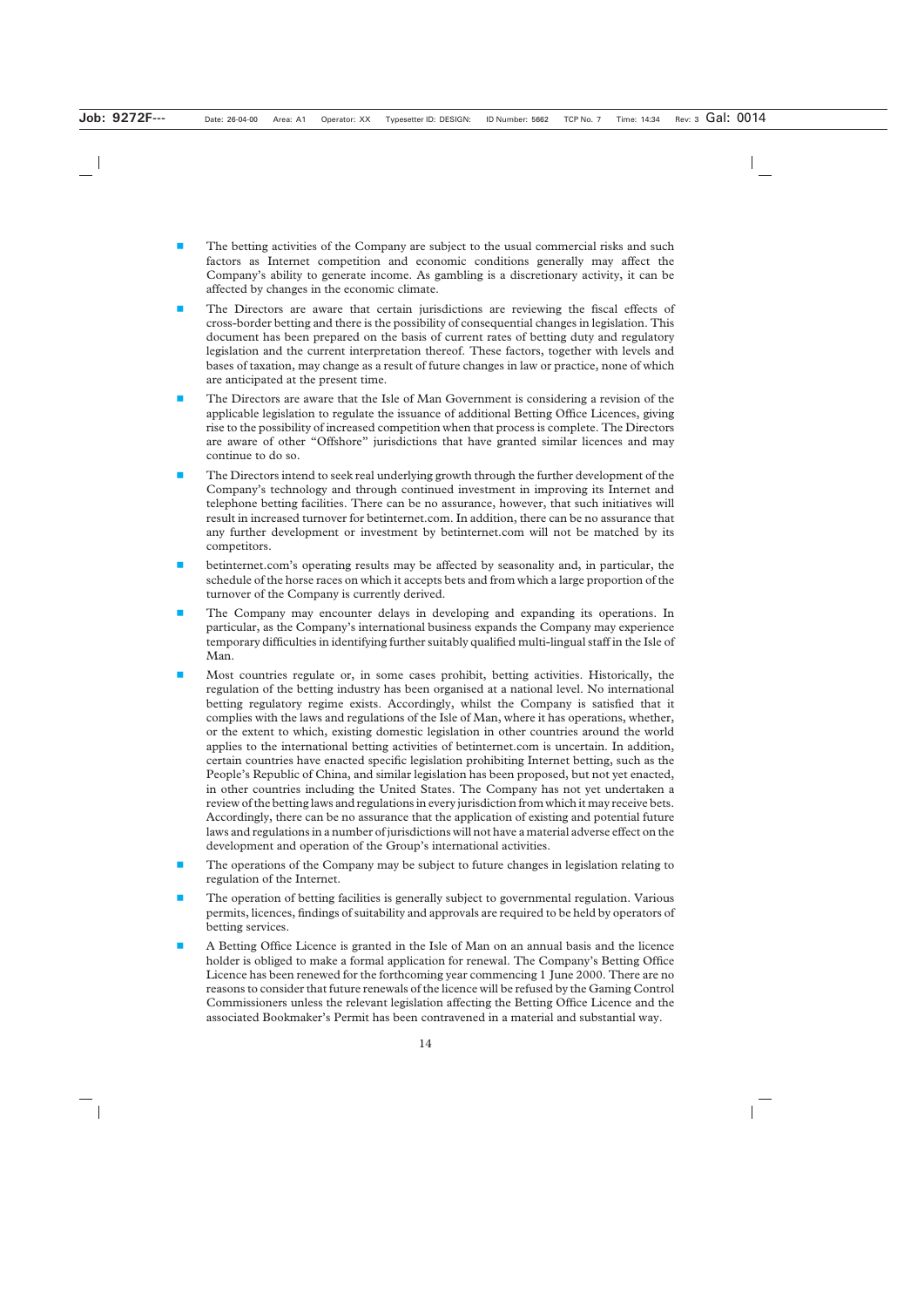- Building and enhancing the value of the Company's brand is fundamental to expanding its business. The Company's success in developing brand awareness will depend on its ability to provide a broad range of betting services and information on sporting events on a global basis. There can be no assurance that the Company will be successful in promoting its brand. To attract and retain online users and to promote and maintain its brand, the Company intends to spend significant amounts on an aggressive brand-building strategy, which includes advertising, promotional programs and the establishment of strategic alliances. The Company may need to spend significant amounts in the future to maintain the value of its brand. Revenues from these activities may not be sufficient to offset associated costs.
- The book liability management and back office data necessary for the Company's system makes its software complex and sophisticated and therefore these products may contain design defects and other software errors that even the most rigorous testing program may not identify. Errors, bugs or viruses could result in a loss of clients or lack of market acceptance or claims against the Company for loss or damage suffered by a customer as a consequence. In addition, as the Company's Internet betting service has only recently been launched, it has been subjected to only a limited period of live testing. Its ability, therefore, to inter-react satisfactorily with the Company's other systems, including the accounting functions, has not yet been proven over an extensive period of time.
- The increase in volume and richness of information transmitted over the Internet creates congestion due to the current bandwidth constraints of the Internet. Narrowband limits the delivery of media-rich content over the Internet, in terms of speed and capacity. As more users access the Company's site they may encounter delays in service or decreased quality in network performance due to bandwidth limitations.
- **The secure transmission of confidential information over public networks is a critical** element of the Company's operations. The Company has not in the past experienced significant network security problems. However its networks may be vulnerable to unauthorised access, computer viruses and other security problems. Persons that circumvent security measures could use the Company's confidential information or customers' confidential information wrongfully or cause interruptions or malfunctions in the Company's operations. The Company may be required to expend significant additional resources to protect against the threat of security breaches or to alleviate problems caused by any breaches. The Company may not be able to implement security measures that will protect sufficiently against security risks.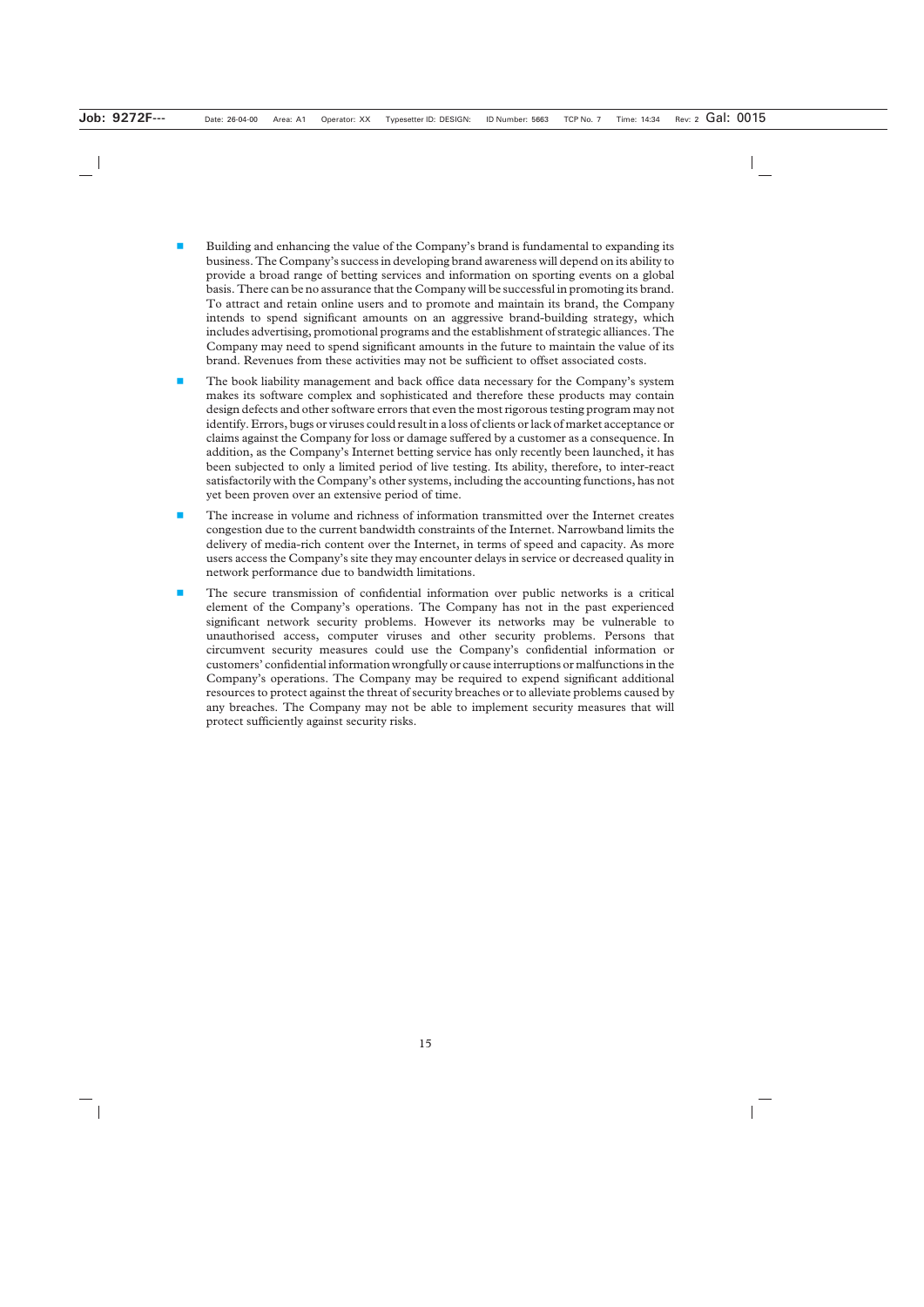## **PART II**

## **ACCOUNTANTS' REPORT ON THE COMPANY**

#### **Deloitte & Touche**

Chartered Accountants Grosvenor House P. O. Box 250 66/67 Athol Street Douglas Isle of Man IM99 1XJ

The Directors betinternet.com plc Burleigh Manor Peel Road Douglas Isle of Man IM1 5EP

The Directors English Trust Company Limited 12a Charterhouse Square London EC1M 6NA

28 April 2000

Dear Sirs,

#### **betinternet.com plc ("the Company") and its subsidiary ("the Group")**

We report on the financial information set out below. This financial information has been prepared for inclusion in the Prospectus dated 28 April 2000 relating to the Admission of the Company to trading on the Alternative Investment Market ("the Prospectus").

#### **Basis of preparation**

The financial information set out in this report is based on the audited consolidated financial statements of the Group for the period from 13 January 1998 to 31 May 1999 and the period from 1 June 1999 to 29 February 2000, to which no adjustments were considered necessary.

#### **Responsibility**

Such financial statements are the responsibility of the Directors of the Company, and they approved their issue.

The Directors of the Company are responsible for the contents of the Prospectus in which this report is included.

It is our responsibility to compile the financial information set out in our report from the financial statements, to form an opinion on the financial information and to report our opinion to you.

#### **Basis of opinion**

We conducted our work in accordance with the Statements of Investment Circular Reporting Standards issued by the Auditing Practices Board. Our work included an assessment of evidence relevant to the amounts and disclosures in the financial information. The evidence included that previously obtained by us relating to the audit of the financial statements underlying the financial information. It also included an assessment of significant estimates and judgements made by those responsible for the preparation of the financial statements underlying the financial information and whether the accounting policies are appropriate to the entity's circumstances, consistently applied and adequately disclosed.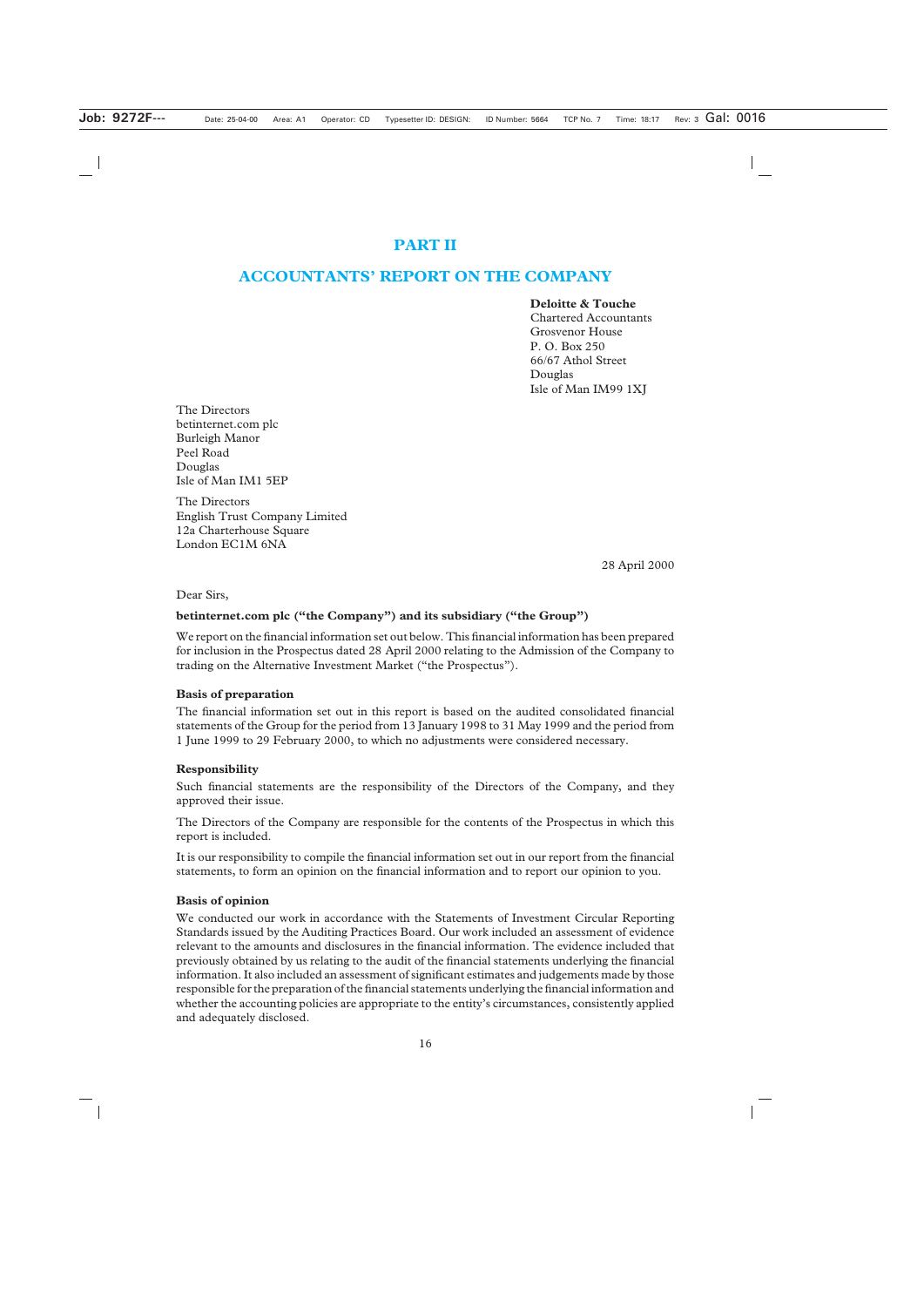We planned and performed our work so as to obtain all the information and explanations which we considered necessary in order to provide us with sufficient evidence to give reasonable assurance that the financial information is free from material misstatement whether caused by fraud or other irregularity or error.

## **Opinion**

In our opinion, the financial information set out below gives, for the purposes of the Prospectus, a true and fair view of the state of affairs of the Group as at the dates stated and of its losses for the periods then ended.

## **Consent**

We consent to the inclusion in the Prospectus of this report and accept responsibility for this report for the purposes of paragraph 45(8)(b) of Schedule 1 to the Public Offers of Securities Regulations 1995.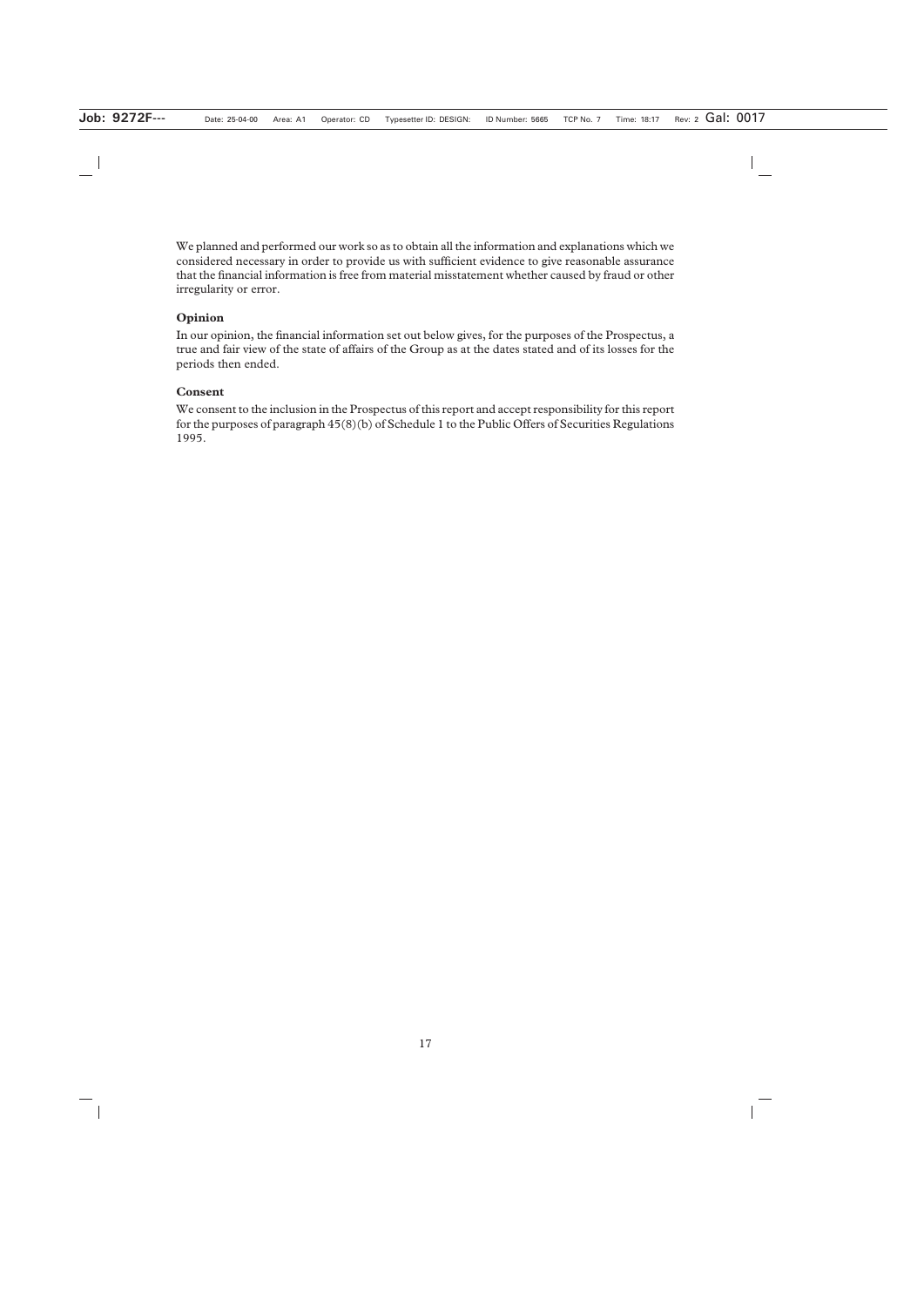#### **CONSOLIDATED PROFIT AND LOSS ACCOUNTS**

|                                             |                | $1$ June      | 13 January    |
|---------------------------------------------|----------------|---------------|---------------|
|                                             |                | 1999 to       | 1998 to       |
|                                             |                | 29 February   | $31$ May      |
|                                             |                | 2000          | 1999          |
|                                             | <b>Note</b>    | Ł             | £             |
| Betting stakes received                     | 2              | 6,914,634     | 1,543,800     |
| Winnings paid                               |                | (6, 734, 318) | (1, 559, 351) |
| Betting duty paid                           | $\overline{2}$ | (20, 367)     | (4,682)       |
| Gross profit/(loss)                         |                | 159,949       | (20, 233)     |
| Administration expenses                     |                | (506, 191)    | (283, 934)    |
| Operating loss                              | 3              | (346, 242)    | (304, 167)    |
| Interest receivable and similar income      |                | 9,702         | 6,219         |
| Interest payable and similar charges        |                | (9,324)       | (5, 734)      |
| Loss on ordinary activities before taxation |                | (345, 864)    | (303, 682)    |
| Tax on loss on ordinary activities          | $\overline{4}$ |               |               |
| Loss on ordinary activities after taxation  |                | (345, 864)    | (303, 682)    |
| Dividend proposed                           |                |               |               |
| Retained loss for the financial period      | 11             | (345, 864)    | (303, 682)    |

The Directors consider that all results derive from continuing operations. A statement of total recognised gains and losses is not required as there were no recognised gains and losses other than the loss for the current period. This was also the case for the prior period.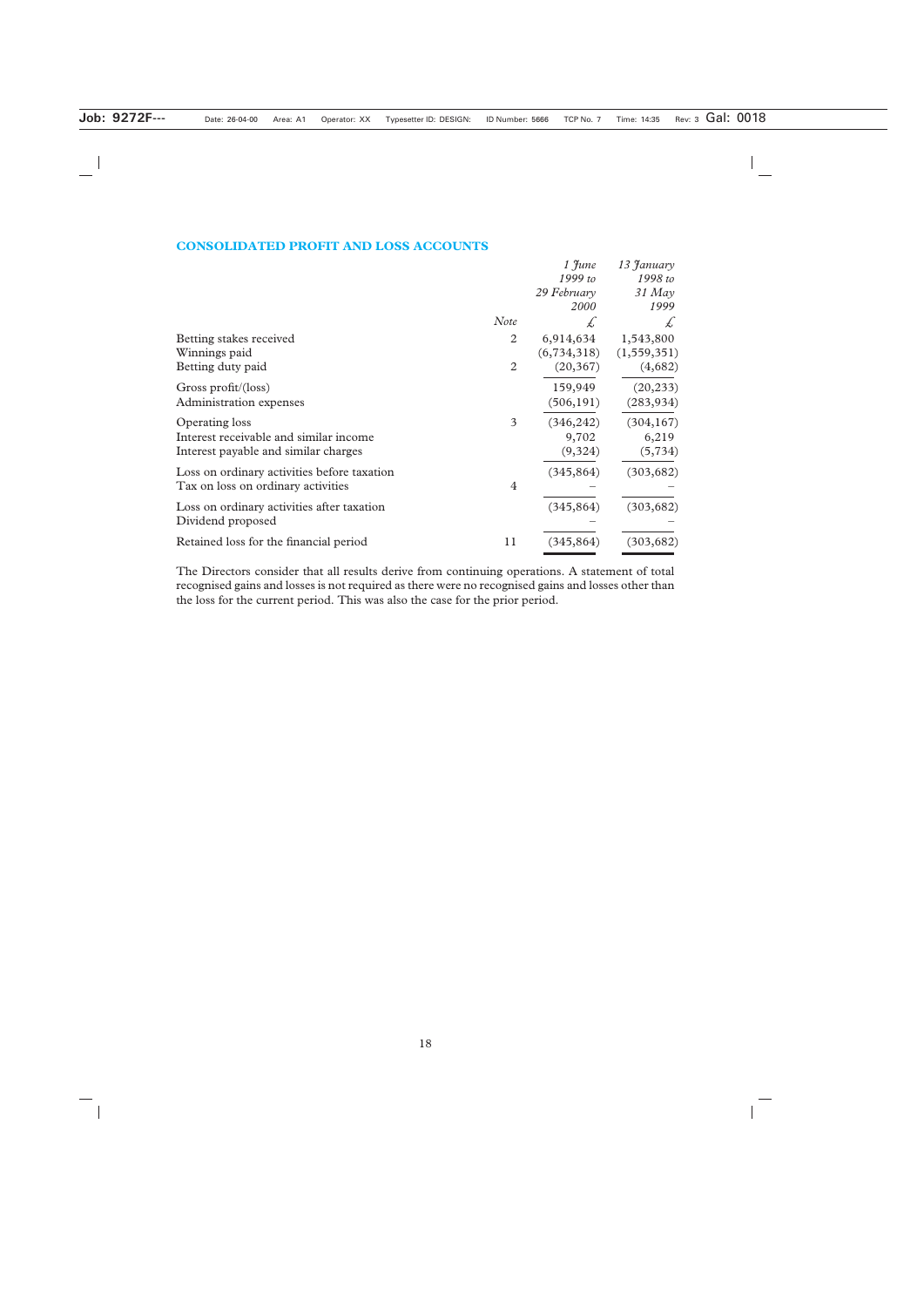## **BALANCE SHEETS**

|                                                       |      | As at       | As at      |
|-------------------------------------------------------|------|-------------|------------|
|                                                       |      | 29 February | 31 May     |
|                                                       |      | 2000        | 1999       |
|                                                       | Note | £           | £          |
| <b>FIXED ASSETS</b>                                   |      |             |            |
| Intangible assets                                     | 5    | 141,028     | 4,457      |
| Tangible assets                                       | 6    | 168,799     | 31,945     |
|                                                       |      | 309,827     | 36,402     |
| <b>CURRENT ASSETS</b>                                 |      |             |            |
| Debtors                                               | 8    | 82,542      | 13,746     |
| Cash at bank and in hand                              |      | 1,394,944   | 24,873     |
|                                                       |      | 1,477,486   | 38,619     |
| <b>CREDITORS: amounts falling due within one year</b> | 9    | (561, 859)  | (128, 703) |
| NET CURRENT ASSETS/(LIABILITIES)                      |      | 915,627     | (90, 084)  |
| <b>TOTAL ASSETS LESS CURRENT LIABILITIES</b>          |      | 1,225,454   | (53, 682)  |
| <b>CAPITAL AND RESERVES</b>                           |      |             |            |
| Called up share capital                               | 10   | 345,625     | 250,000    |
| Share premium                                         | 10   | 1,529,375   |            |
| Profit and loss account                               |      | (649, 546)  | (303, 682) |
| <b>Equity shareholders' funds</b>                     |      | 1,225,454   | (53, 682)  |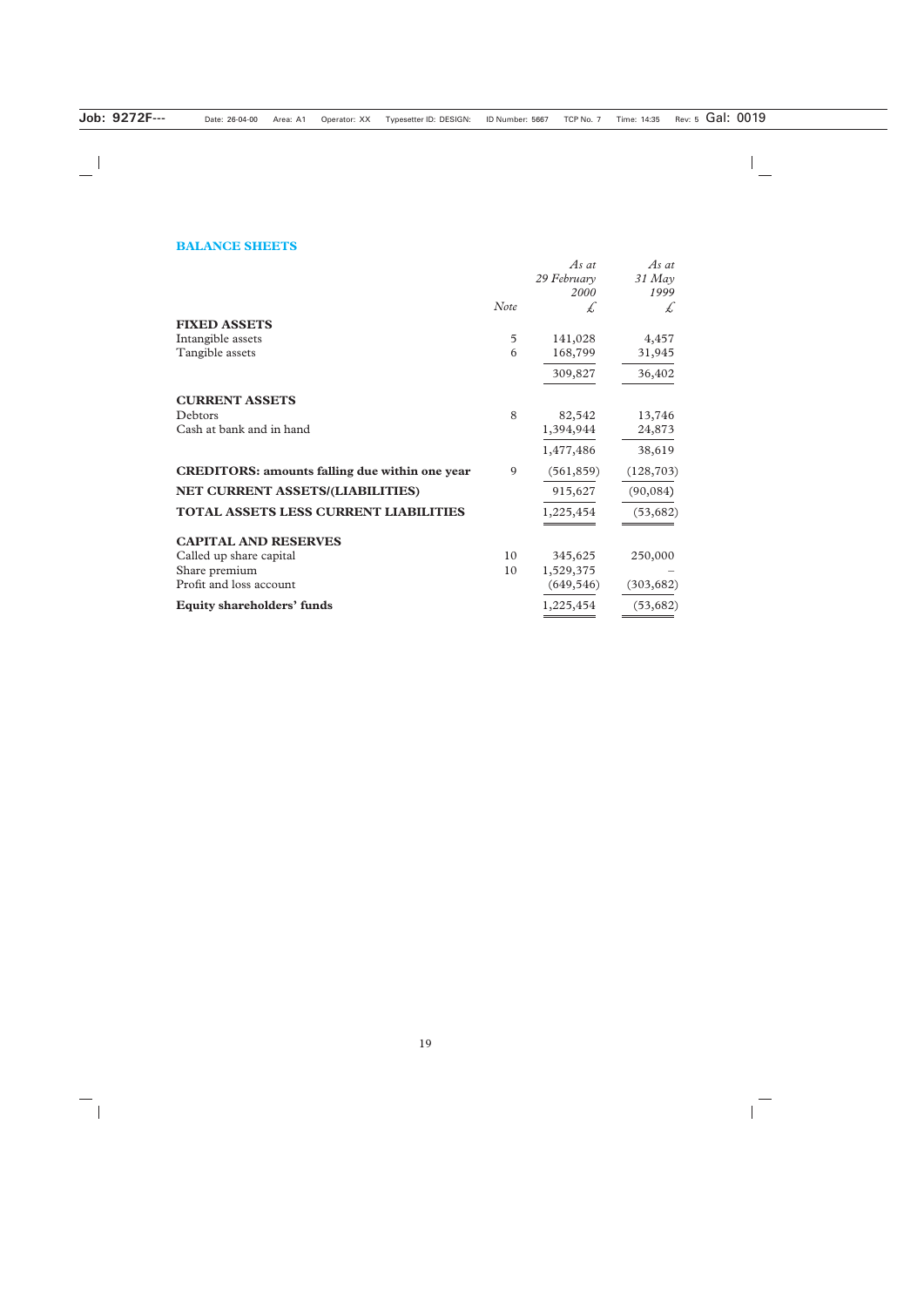## **NOTES TO THE CONSOLIDATED FINANCIAL INFORMATION**

## **1. ACCOUNTING POLICIES**

In the absence of comparable accounting standards in the Isle of Man, the Directors have chosen to apply United Kingdom Accounting Standards published by the United Kingdom's Accounting Standards Board in the preparation of the financial statements as applicable to small companies, provided that they are not inconsistent with the requirements of the Isle of Man Companies Acts 1931 to 1993.

The particular accounting policies adopted are described below.

#### **Accounting convention**

The financial statements are prepared under the historical cost convention.

#### **Basis of Consolidation**

The consolidated financial statements incorporate the financial statements of the Company and its subsidiary.

#### **Betting stakes and winnings**

Stakes received from customers less voids are recognised as income at the point the event to which they relate has been completed. Winnings paid are reflected at the point the outcome of the event to which the bet relates becomes known. Any stakes received prior to the balance sheet date where the event to which they relate occurs after the balance sheet date, are not recognised as income, but reflected as deferred income in the balance sheet.

#### **Foreign currency**

Foreign currency balances are translated to Sterling at the rate of exchange ruling on the last business day in the Group's financial period.

Foreign currency transactions are converted to Sterling at the rate of exchange ruling at the date of the transaction.

Profits and losses on foreign currency translations and conversions are included in the profit and loss account.

## **Bank interest**

Bank interest income is recognised in the profit and loss account on a receipts basis. Accordingly no amount is reflected in the balance sheet for interest receivable at the balance sheet date.

## **Tangible fixed assets**

Depreciation is provided on cost in equal annual instalments over the estimated useful lives of the assets. The rates of depreciation are as follows:

| Computer equipment and computer software    | $50\%$ |
|---------------------------------------------|--------|
| Fixtures and fittings, and office equipment | 25%    |

#### **Intangible assets**

Development costs are capitalised where, in the opinion of the Directors, there is a benefit that will be derived from the expenditure incurred. Given the nature of such costs they are written off in equal annual instalments over a period not exceeding two years.

## **2. BETTING STAKES RECEIVED / BETTING DUTY PAID**

Turnover represents the stakes received from customers less any void bets recorded. Betting duty is payable at the rate of 0.3 per cent of gross stakes received, and is payable to Customs and Excise.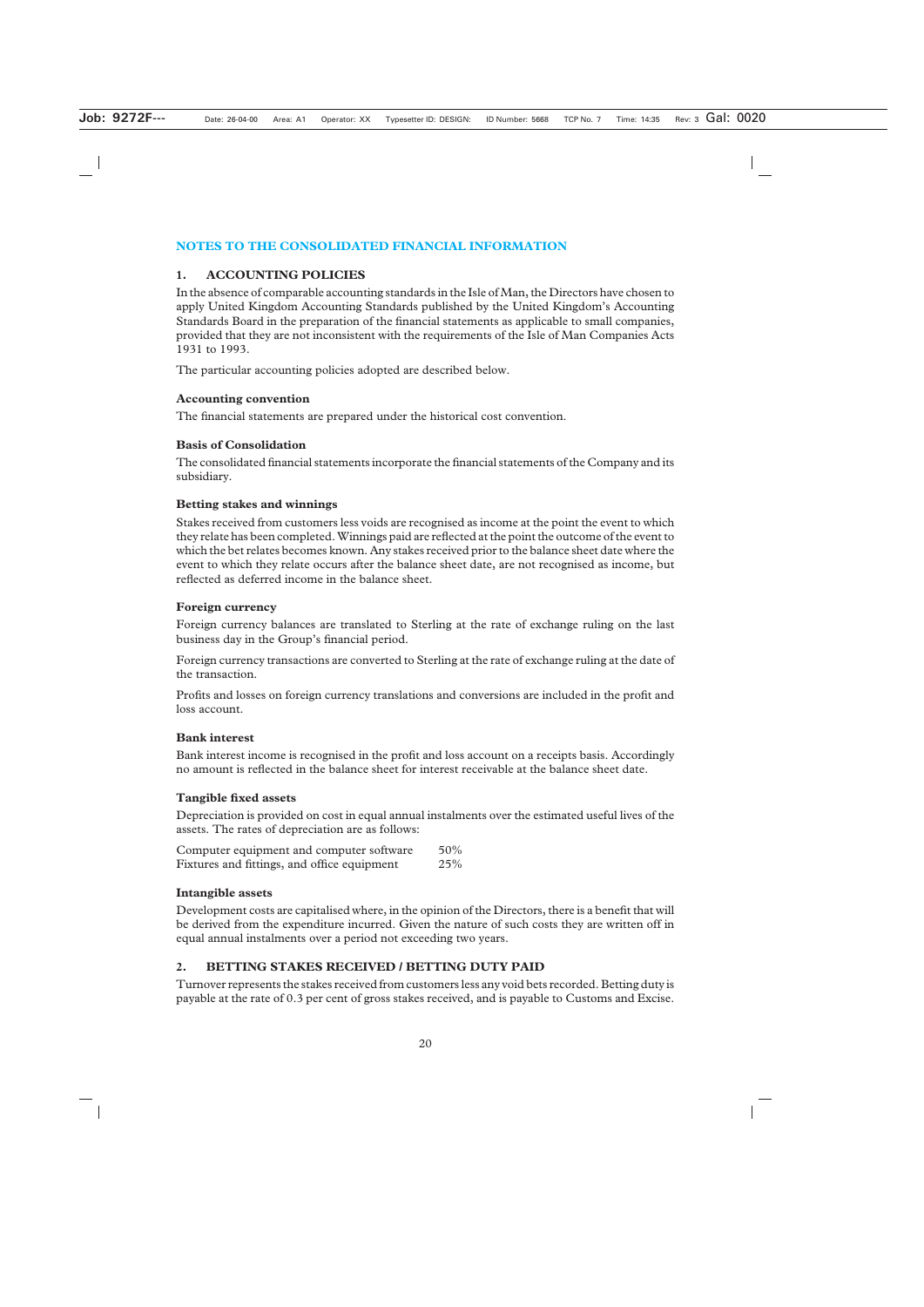#### **3. OPERATING LOSS**

Operating loss is stated after charging;

|                                       | $1$ June    | 13 January |
|---------------------------------------|-------------|------------|
|                                       | $1999$ to   | 1998 to    |
|                                       | 29 February | $31$ May   |
|                                       | <b>2000</b> | 1999       |
|                                       |             | £          |
| Depreciation on tangible fixed assets | 17,299      | 15,083     |
| Amortisation of intangible assets     | 2,506       | 2,228      |
| Auditors' remuneration                | 7,050       | 7,050      |
| Directors' remuneration               | 35,833      | 54,989     |

Directors' remuneration above excludes any employer national insurance costs borne by the Group.

## **4. TAX ON LOSS ON ORDINARY ACTIVITIES**

No provision for tax is required due to the level of losses incurred.

#### **5. INTANGIBLE FIXED ASSETS**

|                                 | Development |
|---------------------------------|-------------|
|                                 | costs       |
|                                 | 1999        |
|                                 | £           |
| Cost                            |             |
| At 13 January 1998              |             |
| Additions                       | 6,685       |
| At 31 May 1999                  | 6,685       |
| <b>Additions</b>                | 139,077     |
| At 29 February 2000             | 145,762     |
| <b>Accumulated amortisation</b> |             |
| At 13 January 1998              |             |
| Charge for the period           | 2,228       |
| At 31 May 1999                  | 2,228       |
| Charge for the period           | 2,506       |
| At 29 February 2000             | 4,734       |
| Net book value                  |             |
| At 29 February 2000             | 141,028     |
| At 31 May 1999                  | 4,457       |

Development costs capitalised in the period ended 29 February 2000 relate to the cost of design and installation of the Internet betting system for use by the Group. The Directors are of the opinion that these costs should be amortised over a two-year period commencing in March 2000, which is when the Internet betting site becomes "live" and available for use by customers.

The remainder of development costs capitalised relate to the cost of a report commissioned on the subject of On-Line Internet Betting. The Directors are of the opinion that this cost should be amortised over a two-year period.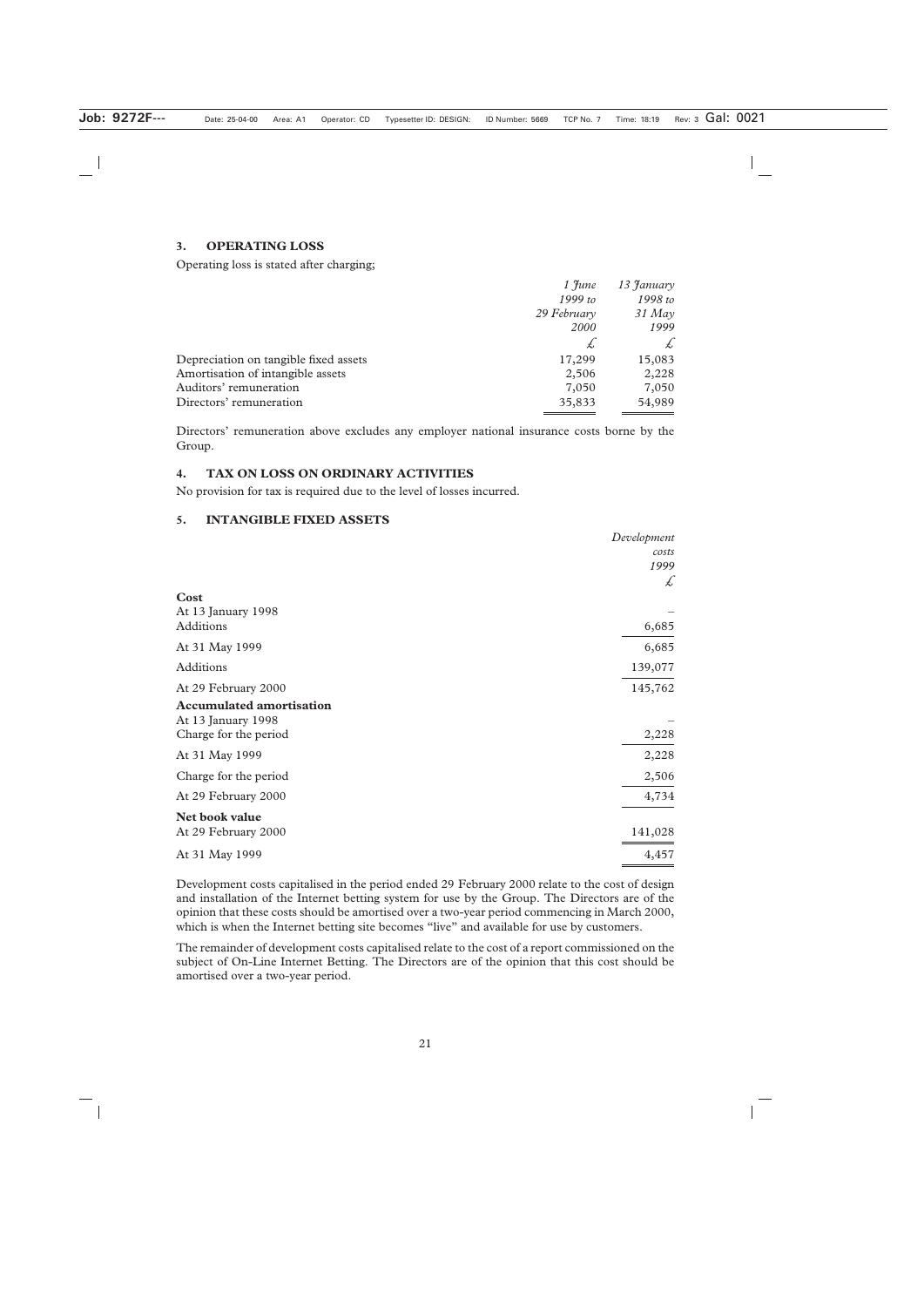#### **6. TANGIBLE FIXED ASSETS**

| Cost                                                                           | Computer<br>equipment and<br>software<br>£ | Office<br>equipment<br>£ | Fixtures and<br>fittings<br>$\star$ | Total<br>£        |
|--------------------------------------------------------------------------------|--------------------------------------------|--------------------------|-------------------------------------|-------------------|
| At 13 January 1998<br>Additions                                                | 43,471                                     | 1,521                    | 2,036                               | 47,028            |
| At 31 May 1999<br>Additions                                                    | 43,471<br>143,514                          | 1,521                    | 2,036<br>10,639                     | 47,028<br>154,153 |
| At 29 February 2000                                                            | 186,985                                    | 1,521                    | 12,675                              | 201,181           |
| <b>Accumulated depreciation</b><br>At 13 January 1998<br>Charge for the period | 14,494                                     | 252                      | 337                                 | 15,083            |
| At 31 May 1999<br>Charge for the period                                        | 14,494<br>16,632                           | 252<br>285               | 337<br>382                          | 15,083<br>17,299  |
| At 29 February 2000                                                            | 31,126                                     | 537                      | 719                                 | 32,382            |
| Net book value<br>At 29 February 2000                                          | 155,859                                    | 984                      | 11,956                              | 168,799           |
| At 31 May 1999                                                                 | 28,977                                     | 1,269                    | 1,699                               | 31,945            |

#### **7. SUBSIDIARY UNDERTAKING**

The Company incorporated a subsidiary company on 17 December 1999 called Technical Facilities & Services Limited. This Isle of Man incorporated company is wholly owned by the Company and its purpose is to provide Internet telephone and betting computer systems, to include software and hardware, to the Company.

#### **8. DEBTORS**

|                         | As at       | As at    |
|-------------------------|-------------|----------|
|                         | 29 February | $31$ May |
|                         | 2000        | 1999     |
|                         | £           | £        |
| Trade debtors           | 56,602      | 13,273   |
| VAT recoverable         | 15,647      |          |
| Prepayments             | 10,293      |          |
| Directors' loan balance |             | 473      |
|                         | 82,542      | 13,746   |

The Director's loan balance was interest free and held no fixed repayment terms.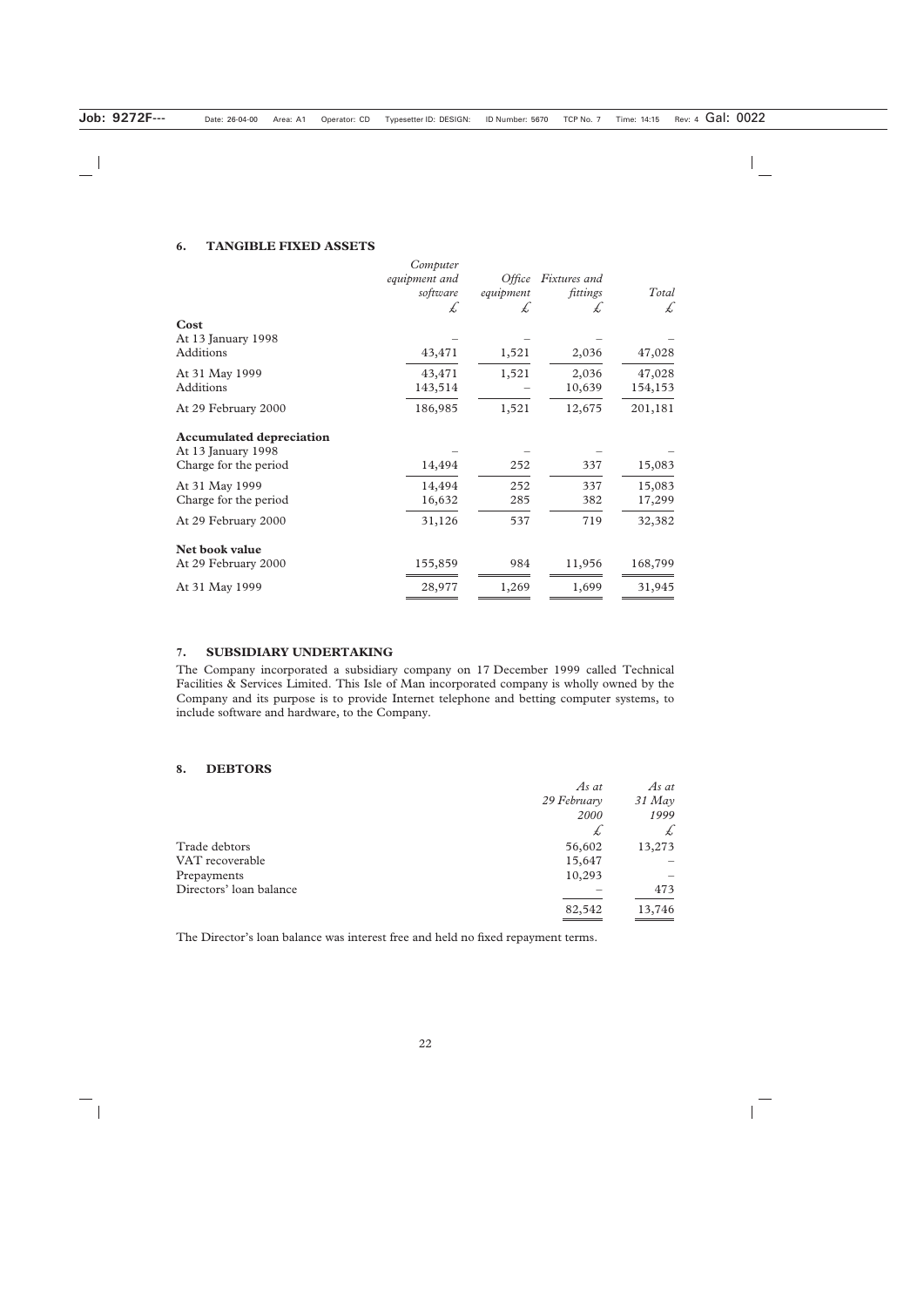#### **9. CREDITORS: AMOUNTS FALLING DUE WITHIN ONE YEAR**

|                              | As at       | As at         |
|------------------------------|-------------|---------------|
|                              | 29 February | 31 May        |
|                              | 2000        | 1999          |
|                              | $\star$     | $\mathcal{L}$ |
| Trade creditors              | 244,473     | 103,834       |
| Deferred income              | 37,746      |               |
| Accruals and other creditors | 279,640     | 24,869        |
|                              | 561,859     | 128,703       |
|                              |             |               |

Included in accruals and other creditors are amounts payable in respect of income tax and national insurance of £21,910 (31 May 1999: £6,542) relating to the payroll, and betting duty payable of £2,980 (31 May 1999: £485).

#### **10. SHARE CAPITAL**

|                              | 29 February | $31$ May |
|------------------------------|-------------|----------|
|                              | <b>2000</b> | 1999     |
|                              | Ł           | £        |
| Authorised                   |             |          |
| Ordinary shares of $f1$ each |             | 250,000  |
| Ordinary shares of 10p each  | 1,000,000   |          |
| Issued and fully paid        |             |          |
| Ordinary shares of $f1$ each |             | 250,000  |
| Ordinary shares of 10p each  | 345,625     |          |

On incorporation the authorised share capital of the Company was  $\text{\textsterling}2,000$  divided into 2,000  $\text{\textsterling}1$ ordinary shares of which two were issued at par. On 4 June 1998 the authorised share capital of the Company was increased to  $\frac{250,000}{250,000}$  by the creation of an additional 248,000  $\frac{1}{2}$  ordinary shares with the additional shares ranking *pari passu* in all respects with the existing £1 ordinary shares. On 4 June 1998 the issued share capital was also increased to  $f<sub>1</sub>250,000$  by the issue of an additional 249,998  $\zeta$ 1 ordinary shares for cash at par.

The authorised share capital of the Company has been increased to a total of 10,000,000 10p ordinary shares. This was achieved by the 250,000 authorised  $\zeta$ 1 ordinary shares being increased to 500,000  $\ell$ ,1 ordinary shares on 10 August 1999 and then to 1,000,000  $\ell$ ,1 ordinary shares on 29 November 1999. All of the new shares rank *pari passu* with the existing shares. A subdivision was approved on 30 November 1999 converting the  $1,000,000 f$ , ordinary shares to 10,000,000 10p ordinary shares.

On 24 September 1999 58,594  $\zeta$ 1 ordinary shares were allotted for cash at a price of  $\zeta$ 6.40 per share. On 15 December 1999 a further 154,302 ordinary shares of 10p each were allotted for cash at a price of  $\frac{1.62}{1.62}$  per share. On 31 January 2000 a further 216,007 ordinary 10p shares were allotted for cash at a price of  $\text{\emph{f}}\,4.6293$  per share.

At 29 February 2000 the issued share capital was 3,456,249 ordinary shares of 10p each, which had been issued at a total premium of  $\text{\textsterling}1,529,375$  (31 May 1999:  $\text{\textsterling}nil$ ).

Options over 192,300 ordinary shares of 10p each in the capital of the Company have been granted during the period from 25 June 1998 to 29 February 2000. The exercise price of those options ranges from 0.5p to 23.1465p, and all are exercisable during the period of 10 years from their respective date of grant.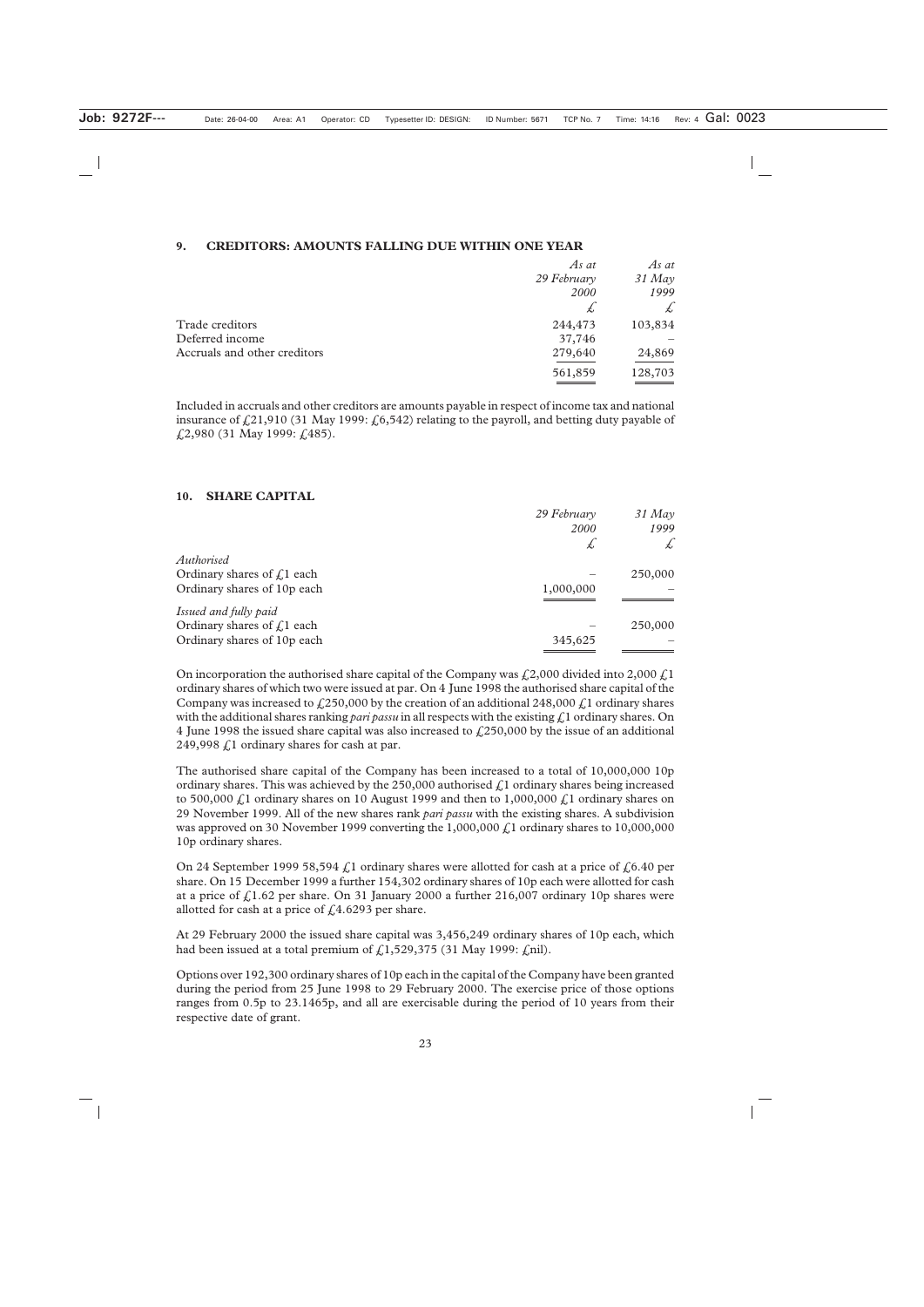#### **11. RECONCILIATION OF MOVEMENTS IN SHAREHOLDERS' FUNDS**

|                                                                                | Period from<br>$1$ $\mathfrak{F}$ une<br>1999 to<br>29 February<br><i>2000</i> | Period from<br>13 January<br>1998 to<br>$31$ May<br>1999 |
|--------------------------------------------------------------------------------|--------------------------------------------------------------------------------|----------------------------------------------------------|
|                                                                                | Ł,                                                                             | £                                                        |
| Loss for the financial period<br>Dividends                                     | (345, 864)<br>(345, 864)                                                       | (303, 682)<br>(303, 682)                                 |
| Issue of shares:                                                               |                                                                                |                                                          |
| On incorporation                                                               |                                                                                | $\mathcal{D}_{\mathcal{L}}$                              |
| Increase in issued share capital                                               | 1,625,000                                                                      | 249,998                                                  |
| Net increase/(reduction) in shareholders' funds<br>Opening shareholders' funds | 1,279,136<br>(53, 682)                                                         | (53, 682)                                                |
| Closing shareholders' funds                                                    | 1,225,454                                                                      | (53, 682)                                                |

#### **12. CONTINGENT LIABILITIES**

By the nature of the business, a stake can be received from a customer in respect of some event happening in the future, and hence the level of any liability to the Group cannot be assessed until after that event has occurred. As at the balance sheet date there were  $\ell$ , 37,746 (31 May 1999:  $\ell$ ,nil) of such stakes that had been received where the event to which they related was after the balance sheet date. Accordingly,  $\text{\textsterling}37,746$  (31 May 1999:  $\text{\textsterling}$ nil) has been reflected as deferred income in the balance sheet (see note 9).

#### **13. CAPITAL COMMITMENTS**

As at 29 February 2000 the Group had no capital commitments.

## **14. RELATED PARTY TRANSACTIONS**

Amounts totalling  $f(121,075)$  have either been paid by Technical Facilities & Services Ltd, reflected as payable at 29 February 2000, or paid on behalf of Technical Facilities & Services Ltd to a single supplier. A Director of the Company is a 50 per cent shareholder of that supplier.

## **15. OPERATING LEASE COMMITMENTS**

At 29 February 2000 the Group was committed to making the following payments during the next year in respect of operating leases:

|                      | Land and  |
|----------------------|-----------|
|                      | buildings |
| Leases which expire: | $\star$   |
| After 5 years        | 51,945    |
|                      | 51,945    |

## **16. CONTROLLING PARTY AND ULTIMATE CONTROLLING PARTY**

As at 31 May 1999 V E Caldwell and B J Eastwood each had a fifty per cent interest in the shares of the Company. As at 29 February 2000 V E Caldwell was the holder of 62.53 per cent of the issued share capital of the Company. However, he had granted options to family members and family trusts over certain of his holding all of which have subsequently been exercised subject to the approval of the Gaming Control Commissioners. At this date, B J Eastwood had no interest in the share capital of the Company. Accordingly, Mr Caldwell can be considered to be the ultimate controlling party of the Company.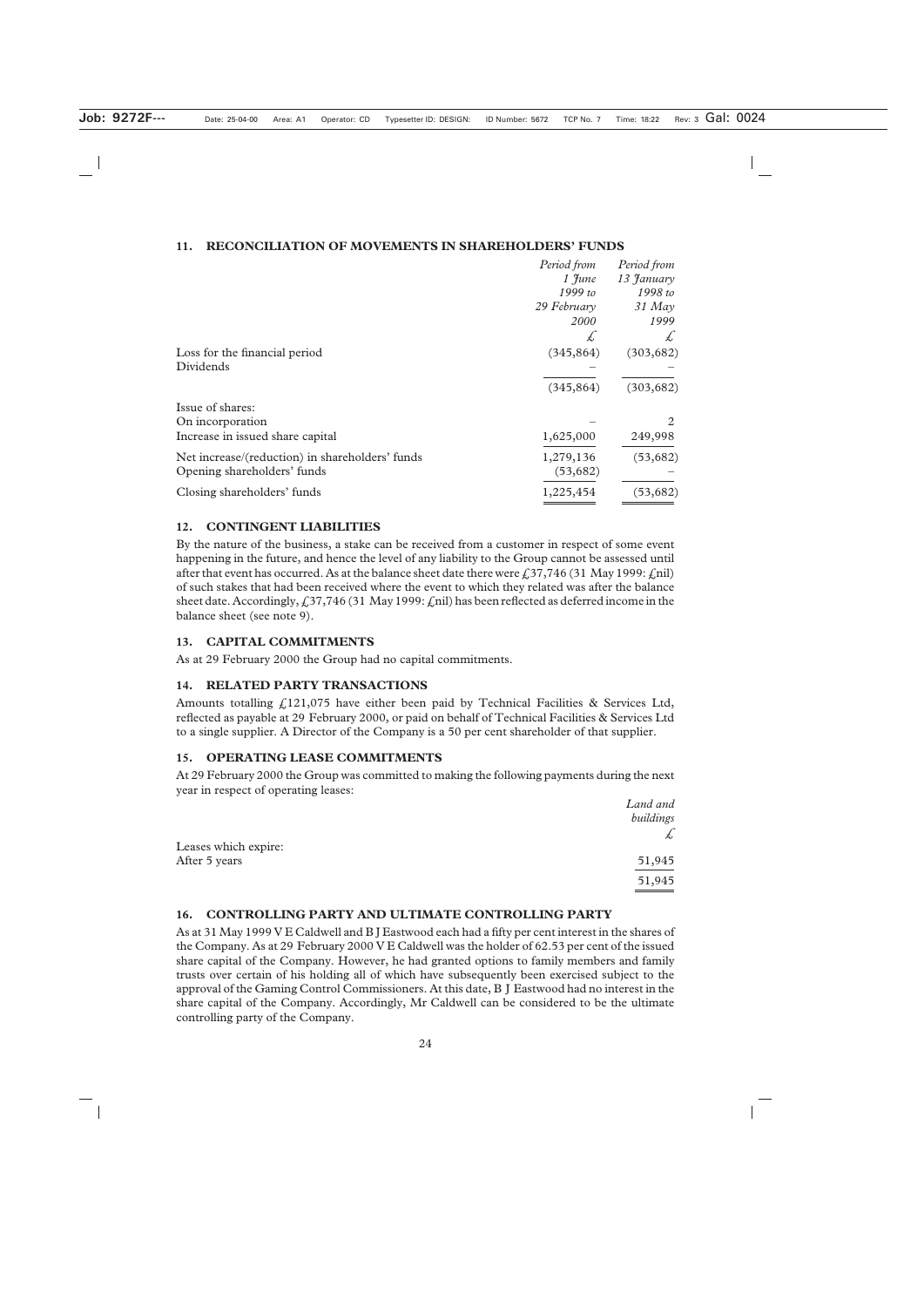## **17. EVENTS OCCURING AFTER THE BALANCE SHEET DATE**

On 17 March 2000 the Group launched its interactive Internet site which is capable of accepting bets. The Directors believe this is where the future of the business lies, and to that end are seeking to raise funds via a listing on the Alternative Investment Market of the London Stock Exchange to allow for further development of the Internet betting side of the business and to market and promote this to potential customers.

On 23 March 2000 the shareholders of the Company approved a special resolution converting the status of the Company from a limited company to a public limited company.

Pursuant to a special resolution of the Company passed on 28 April 2000:

- (i) the authorised share capital of the Company was increased from  $f(1,000,000$  to  $f(1,200,000)$ by the creation of an additional 2,000,000 ordinary shares of 10p each;
- (ii) each of the ordinary shares of 10p in the capital of the Company issued and unissued was sub-divided into 10 Ordinary Shares of 1p giving the Company an authorised share capital of  $f(1,200,000)$  divided into 120,000,000 Ordinary Shares of 1p each, of which 34,562,490 Ordinary Shares of 1p were in issue, credited as fully paid;
- (iii)  $\text{\textsterling}345,624.90$  standing to the credit of the Company's share premium account was capitalised and utilised in paying up 34,562,490 Ordinary Shares, which were allotted, credited as fully paid up, to the holders of the existing Ordinary Shares in the capital of the Company *pro rata* to their existing holdings, on the basis of 1 new Ordinary Share for every Ordinary Share held on that date.

On 28 April 2000, 2,392,400 Ordinary Shares were allotted for cash as to 1,720,000 of such shares at a price of 0.5p per share and as to 672,000 of such shares at a price of 3.25p per share pursuant to the exercise of share options.

Yours faithfully

Deloitte & Touche *Chartered Accountants*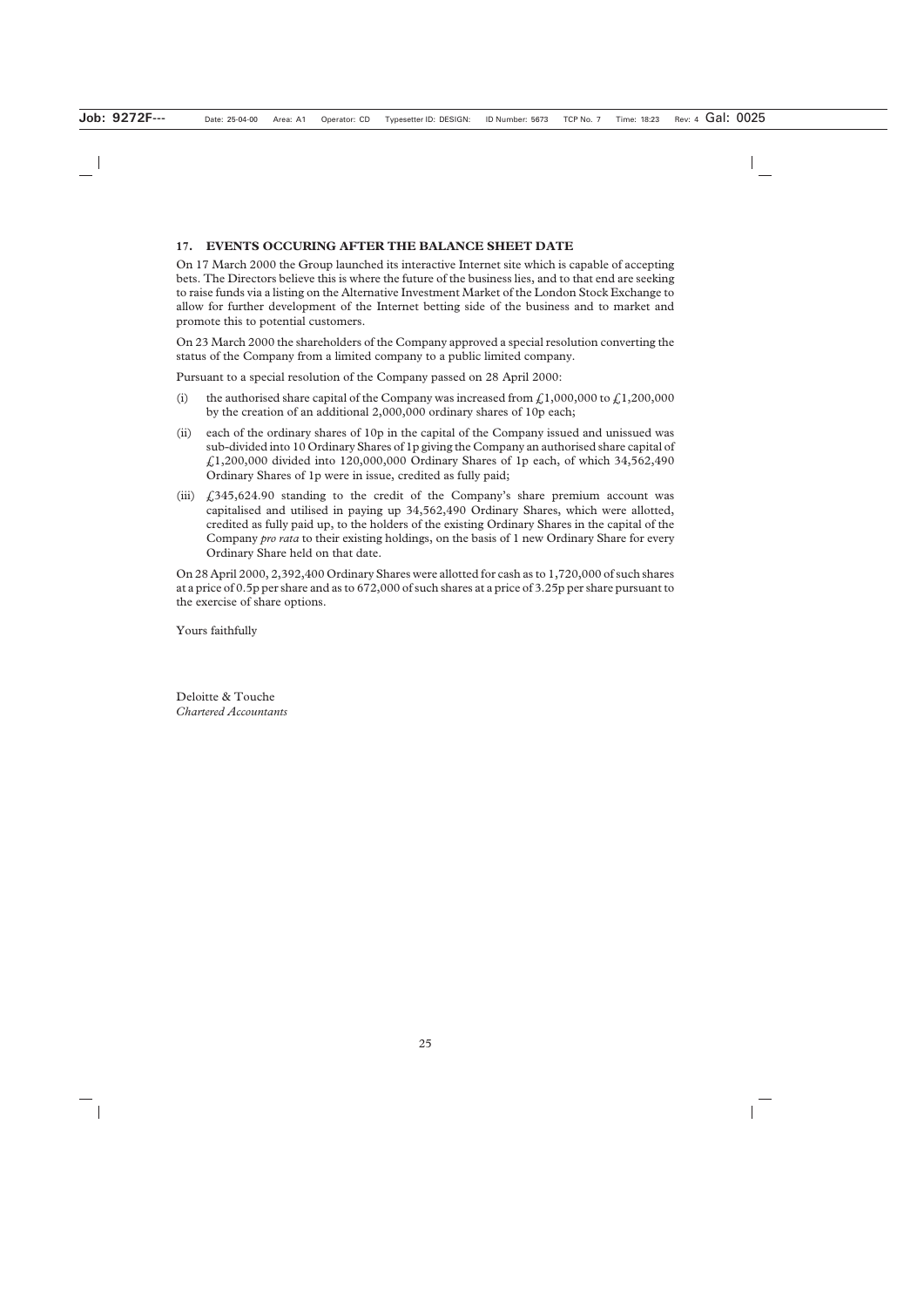## **PART III**

## **PRO FORMA STATEMENT OF NET ASSETS**

The following pro forma statement of net assets is based upon the audited balance sheet of the Company as at 29 February 2000 included in the Accountants' Report set out in Part II of this document adjusted to reflect the proceeds of the Placing, net of expenses. This statement is for illustrative purposes only and, because of its nature, cannot give a complete picture of the financial position of the Company. No account has been taken of the trading results of the Company since 29 February 2000.

|                                       | Net Assets as at |             | Pro forma        |
|---------------------------------------|------------------|-------------|------------------|
|                                       | 29 February 2000 | Adjustments | Net Assets       |
|                                       | £                | Ł,          | $\overline{f}$ . |
| <b>FIXED ASSETS</b>                   |                  |             |                  |
| Intangible assets                     | 141,028          |             | 141,028          |
| Tangible assets                       | 168,799          |             | 168,799          |
|                                       | 309,827          |             | 309,827          |
| <b>CURRENT ASSETS</b>                 |                  |             |                  |
| Debtors                               | 82,542           |             | 82,542           |
| Cash at bank and in hand              | 1,394,944        | 2,510,000   | 3,904,944        |
|                                       | 1,477,486        |             | 3,987,486        |
| <b>CREDITORS:</b> amounts falling due |                  |             |                  |
| within one year                       | (561, 859)       |             | (561, 859)       |
| <b>NET CURRENT ASSETS</b>             | 915,627          |             | 3,425,627        |
| <b>TOTAL ASSETS LESS CURRENT</b>      |                  |             |                  |
| <b>LIABILITIES</b>                    | 1,225,454        |             | 3,735,454        |

Notes:

1. Cash at bank has been adjusted to reflect the net proceeds of the Placing.

2. The proforma statement of net assets does not constitute statutory accounts within the meaning of Section 2(1) of the Companies Act 1982.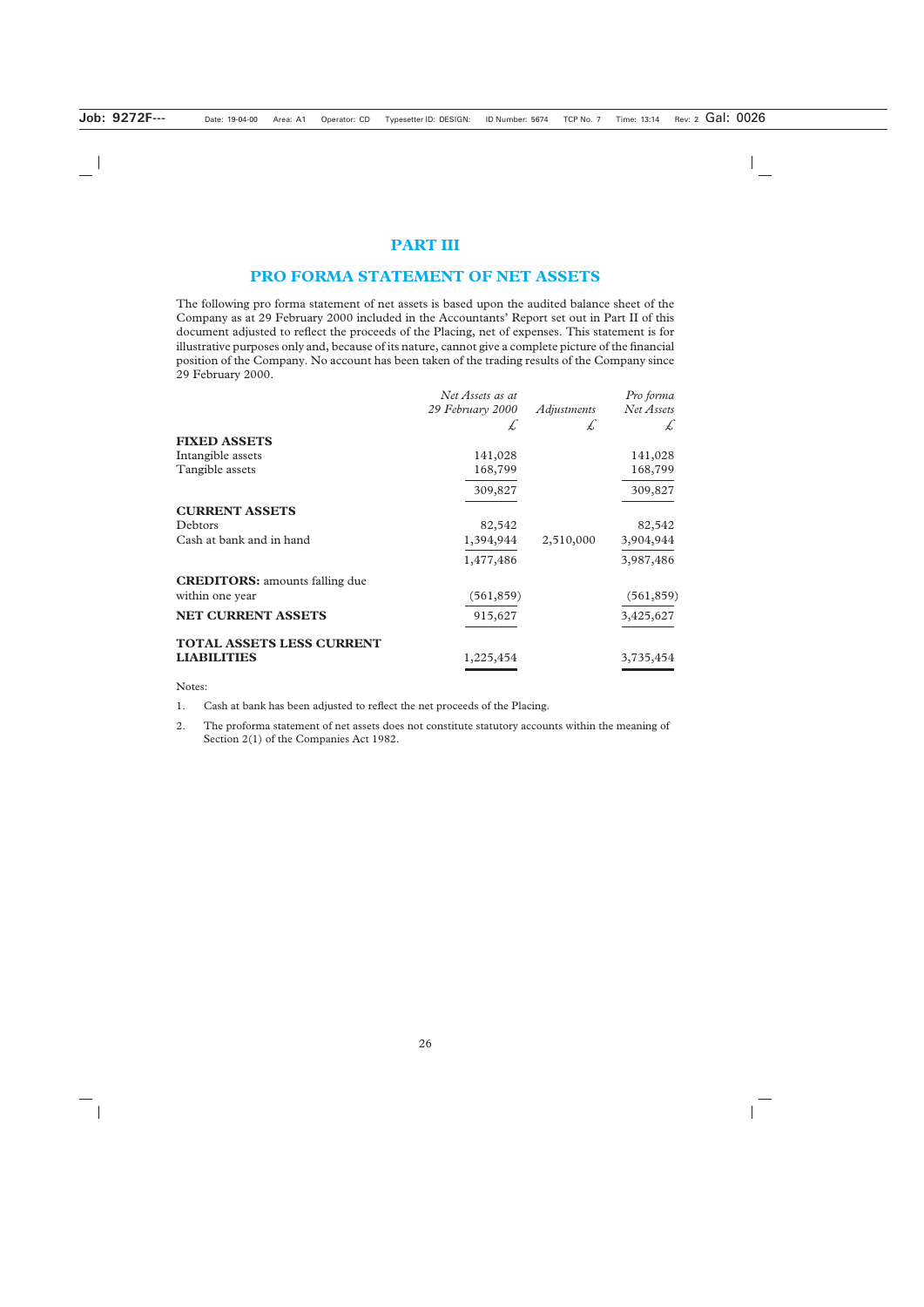## **PART IV**

## **ADDITIONAL INFORMATION**

## **1. The Company, its Subsidiary and Principal Establishment**

1.1 The Company was incorporated in the Isle of Man as Lane Acre Consultants Limited under the Companies Acts 1931 to 1993 as a private company limited by shares on 13 January 1998 with registered number 89278C and, accordingly, the liability of its members is limited. The Company's name was changed to Eastwoods Worldwide Limited on 26 June 1998 and to Offshore Betting Limited on 6 August 1998. On 2 February 2000 its name was changed to Betinternet.com Limited.

On 23 March 2000 the Company was re-registered as a public limited company and its name was changed to betinternet.com plc.

- 1.2 The Company has one wholly owned subsidiary, Technical Facilities & Services Limited (the "Subsidiary"), which was incorporated in the Isle of Man under the Companies Acts 1931 to 1993 as a private limited company on 17 December 1999 with registered number 98346C. The Subsidiary has an authorised share capital of  $f(2,000)$  divided into 2,000 ordinary shares of  $f<sub>i</sub>1$  each, two of which are issued credited as fully paid.
- 1.3 The Company carries on a telephone and Internet betting service. The principal activity of the Subsidiary is the provision of Internet telephone and betting computer systems.
- 1.4 The registered office of both the Company and the Subsidiary is at Burleigh Manor, Peel Road, Douglas, Isle of Man IM1 5EP. The head office and principal place of business of the Company is at Viking House, Nelson Street, Douglas, Isle of Man IM1 2AH. These premises comprise approximately 4,122 sq. ft of office space on the third and fourth floors of the building and are occupied in the case of the fourth floor under a lease dated 20 January 2000 for a term of 10 years commencing on 3 January 2000 at an initial annual rent of  $\text{\emph{4}}.22,945$  increasing to  $\text{\emph{4}}.23,827$  from 3 January 2001 and to  $\text{\emph{4}}.24,710$  from 3 January 2002 and in the case of the third floor under a lease dated 18 April 2000 for a term of 10 years commencing on 12 April 2000 at an initial annual rent of  $\text{\emph{f}}_330,641$  increasing to  $\text{\emph{f}}_331,819$ from 12 April 2001 and to  $\text{\textsterling}32,998$  from 12 April 2002. The rent in respect of the fourth floor is subject to review on 3 January 2003 and every third anniversary of that date and the rent in respect of the third floor is subject to review on 12 April 2003 and every third anniversary of that date. The Company has options in respect of the ground and first floors of the building which are exercisable at any time up to and including 31 July 2000.

## **2. Share Capital**

- 2.1 The Company was incorporated with an authorised share capital of  $\text{\textsterling}2,000$  divided into 2,000 ordinary shares of  $f<sub>i</sub>1$  each, 2 of which were issued credited as fully paid. Since the date of its incorporation the following changes have occurred in the authorised and issued share capital of the Company:
	- (i) on 4 June 1998, the authorised share capital of the Company was increased from  $\text{\emph{£}}2,000$  to  $\text{\emph{£}}250,000$  by the creation of an additional 248,000 ordinary shares of  $\hat{L}$ 1 each, and, on that date, 249,998 ordinary shares of  $\hat{L}$ 1 each in the capital of the Company were allotted for cash at par;
	- (ii) on 10 August 1999, the authorised share capital of the Company was increased from  $\text{\emph{£}}250,000$  to  $\text{\emph{£}}500,000$  by the creation of an additional 250,000 ordinary shares of £1 each;
	- (iii) on 24 September 1999, 58,594 ordinary shares of  $\zeta$ 1 each in the capital of the Company were allotted for cash at a price of  $\ell$ , 6.40 per share. The subscriber was Castle Nominees Limited.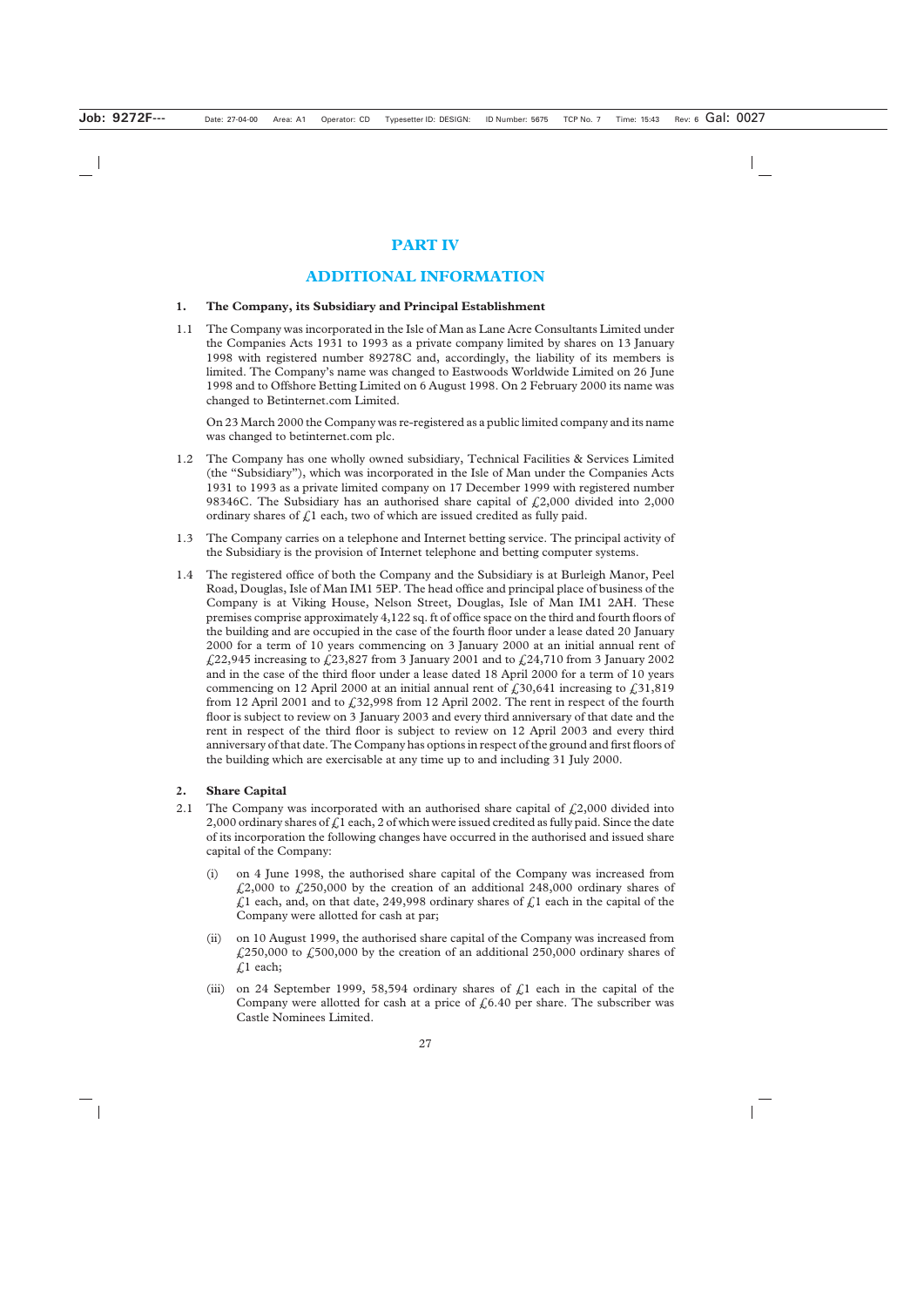- (iv) on 29 November 1999, the authorised share capital of the Company was increased from  $\hat{F}_1$ 500,000 to  $\hat{F}_1$ ,000,000 by the creation of an additional 500,000 ordinary shares of  $f<sub>i</sub>$  each;
- (v) on 30 November 1999, each of the ordinary shares of  $f<sub>i</sub>$  in the capital of the Company was sub-divided into 10 ordinary shares of 10p each giving the Company an authorised share capital of  $f_11,000,000$  divided into 10,000,000 ordinary shares of 10p each, of which 3,085,940 ordinary shares of 10p each were in issue, credited as fully paid;
- (vi) on 15 December 1999, a further 154,302 ordinary shares of 10p each were allotted for cash to English Shareholders Nominees Limited at a price of  $f<sub>i</sub>1.62$  per share;
- (vii) on 31 January 2000, a further 216,007 ordinary shares of 10p each were allotted for cash at a price of  $f_14.6293$  per share. The subscriber was Castle Nominees Limited.
- 2.2 Pursuant to a special resolution of the Company passed on 28 April 2000:
	- (i) the authorised share capital of the Company was increased from  $\ell$ , 1,000,000 to  $\text{\textsterling}1,200,000$  by the creation of an additional 2,000,000 ordinary shares of 10p each;
	- (ii) each of the ordinary shares of 10p in the capital of the Company, issued and unissued, was sub-divided into 10 Ordinary Shares giving the Company an authorised share capital of  $\hat{\mathcal{L}}$ 1,200,000 divided into 120,000,000 Ordinary Shares, of which 34,562,490 Ordinary Shares were in issue, credited as fully paid;
	- (iii)  $\int$ , 345,624.90 standing to the credit of the Company's share premium account was capitalised and utilised in paying up 34,562,490 Ordinary Shares, which were allotted, credited as fully paid up, to the holders of the existing Ordinary Shares in the capital of the Company pro rata to their existing holdings, on the basis of 1 new Ordinary Share for every Ordinary Share held on that date;
	- (iv) new Articles of Association were adopted by the Company (the "Articles");
	- (v) the directors were generally and unconditionally authorised pursuant to Article 6 of the Articles to allot and issue relevant securities (within the meaning of Article 6(G) of the Articles up to an amount not exceeding the authorised but unissued share capital of the Company for the time being such authority (unless previously renewed, varied or revoked) to expire at the conclusion of the next annual general meeting of the Company;
	- (vi) the directors were empowered pursuant to Article 8 of the Articles until the conclusion of the next annual general meeting of the Company to allot equity securities (as defined by Article 7(H) of the Articles pursuant to the authority referred to in paragraph  $2.2(v)$ above as if Article 7(I) of the Articles did not apply to the allotment, such power being limited to the allotment of Ordinary Shares in connection with the Placing, the allotment of equity securities in connection with a rights issue to holders of Ordinary Shares made in proportion (as nearly as may be) to their existing holdings (subject to exclusions or arrangements in relation to issues arising under the laws of any territory or requirements of any regulatory authority or stock exchange in any territory or legal or practial problems in respect of overseas shareholders, fractional entitlements or otherwise howsoever), the allotment of equity securities to holders of any options under any share option scheme of the Company and the allotment otherwise than as provided above, of equity securities up to an aggregate nominal amount of  $\zeta$ 39,092 (being approximately 5 per cent of the nominal amount of the Company's issued share capital immediately following the Placing).
- 2.3 On 28 April 2000, 2,392,400 Ordinary Shares were allotted for cash as to 1,720,000 of such shares at a price of 0.5p per share and as to 672,400 of such shares at a price of 3.25p per share pursuant to the exercise of share options.
- 2.4 There has been no increase or reduction in the authorised or issued share capital of the Subsidiary since the date of its incorporation.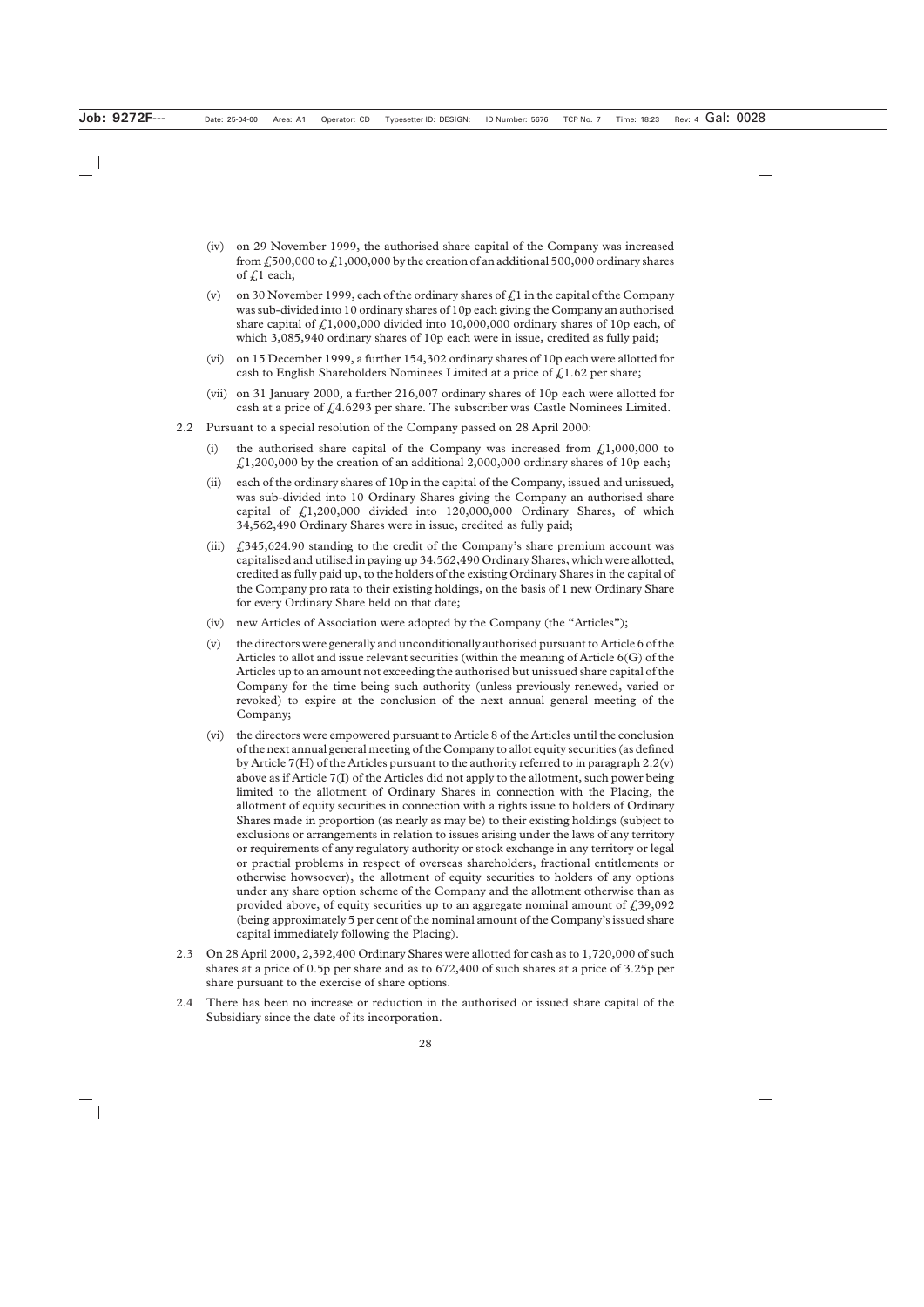2.5 As at the date of this document the following share options over Ordinary Shares are outstanding, all of which are exercisable during the period of 10 years from their respective date of grant:

|               | Options   | Exercise |
|---------------|-----------|----------|
| Date of Grant | Granted   | Price    |
| 25/06/98      | 120,000   | 0.5p     |
| 23/04/99      | 660,000   | 0.5p     |
| 23/08/99      | 44,800    | 3.25p    |
| 18/09/99      | 44,800    | 3.25p    |
| 09/02/00      | 584,000   | 23.1465p |
| 22/04/00      | 1,208,000 | 23.1465p |
|               |           |          |

Options over a further 500,000 Ordinary Shares have been offered pursuant to the Company's 1998 Share Option Plan, exercisable at a price of 23.1465p per share. These options have been accepted by the person to whom they have been offered and in accordance with the rules of the Company's 1998 Share Option Plan they will be granted on 8 May 2000.

- 2.6 Save as disclosed in this paragraph 2 and in paragraph 6.3 below:
	- (i) in the period since incorporation no capital of the Company has been allotted for cash or for a consideration other than cash; and
	- (ii) no share or loan capital of the Company or of the Subsidiary is proposed to be issued, or is under option, or is agreed conditionally or unconditionally to be put under option.
- 2.7 Immediately following Admission the authorised share capital of the Company will be £1,200,000 divided into 120,000,000 Ordinary Shares, of which 78,184,047 will be in issue credited as fully paid. 41,815,953 Ordinary Shares, representing 34.85 per cent of the authorised share capital, will remain unissued, of which 3,161,600 Ordinary Shares will be under option. The Directors have no present intention of issuing any of such authorised but unissued Ordinary Shares.

## **3. Directors' and Other Interests**

3.1 At the date hereof and immediately following Admission, the interests of each Director and those of any person connected with that Director within the meaning of Section 346 of the Companies Act 1985 of England and Wales ("Connected Person") in the share capital of the Company which are required to be disclosed pursuant to the AIM Rules, are or will be as follows:

|                         |               | Percentage          | No. of        |
|-------------------------|---------------|---------------------|---------------|
|                         |               | of enlarged         | Ordinary      |
|                         | Ordinary      | <i>issued share</i> | <i>Shares</i> |
| Name of Director        | <i>Shares</i> | capital             | under option  |
| Vincent Edward Caldwell | 15,633,500    | 20.00               | 300,000       |
| William David Mummery   |               |                     | 500,000       |
| <b>Harley Corkill</b>   | 21,600        | 0.03                | 100,000       |

Of the Ordinary Shares in which Mr. Caldwell is interested, 220,000 are owned by Fiona Caldwell, Mr. Caldwell's wife.

3.2 Save as disclosed in paragraph 3.1 above, no interest in the share capital of the Company or of the Subsidiary is held by any of the Directors and no such interest, the existence of which is known or could with reasonable diligence be ascertained by the relevant Director, is held by any Connected Person.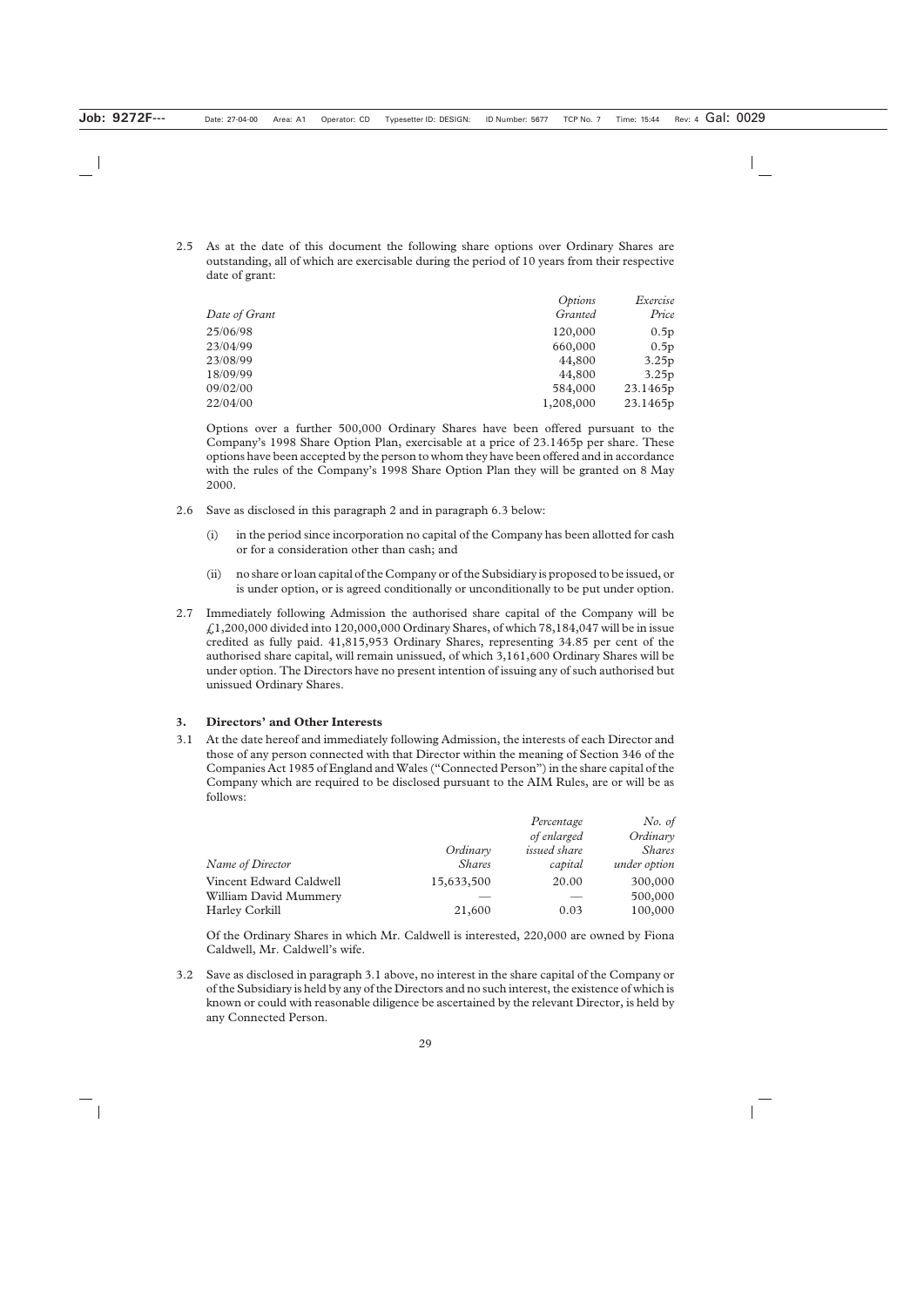3.3 Other than the interests of the Directors disclosed in this paragraph 3 and save as disclosed below, the Directors are not aware of any other person who, immediately following the Placing, will be interested, directly or indirectly, in 3 per cent or more of the enlarged issued share capital of the Company:

|                                              | Number of Ordinary | Percentage of enlarged |
|----------------------------------------------|--------------------|------------------------|
| Name of Shareholder                          | <i>Shares</i>      | issued share capital   |
| <b>Castle Nominees Limited</b>               | 16,641,540         | 21.29                  |
| Diplomat Trust Company Limited               | 5,734,400          | 7.33                   |
| <b>English Shareholders Nominees Limited</b> | 3,086,040          | 3.95                   |
| The European Trustee Company Limited         | 4,720,200          | 6.04                   |
| Jennifer Caldwell                            | 4,937,600          | 6.32                   |
| Martin Caldwell                              | 2,851,600          | 3.65                   |
| <b>Mill Properties Limited</b>               | 10,913,500         | 13.96                  |

- 3.4 Save as set out in paragraphs 3.1 and 3.3 above, the Company is not aware of any person who, directly or indirectly, jointly or severally, exercises or could exercise control over the Company.
- 3.5 Save as disclosed in paragraphs 4 and 7 below no Director has or has had any interest in any transaction which is or was unusual in its nature or conditions or is or was significant to the business of the Group and which was effected by the Company or the Subsidiary (i) during the current or immediately preceding financial year; or (ii) during an earlier financial year and which remains in any respect outstanding or unperformed.
- 3.6 In addition to their directorships in the Company and the Subsidiary the Directors hold, or have held the following directorships during the five years prior to the date of this document:

| Director                                                                     | <b>Current Directorships</b>                                                                                                                                                                                                                                                                                                                                                                                                                                                                                                                       | Past Directorships                                                                                                                                                                                                                                                                                                                                                                                                                                                                                                                                                                                                                                                                                                                         |
|------------------------------------------------------------------------------|----------------------------------------------------------------------------------------------------------------------------------------------------------------------------------------------------------------------------------------------------------------------------------------------------------------------------------------------------------------------------------------------------------------------------------------------------------------------------------------------------------------------------------------------------|--------------------------------------------------------------------------------------------------------------------------------------------------------------------------------------------------------------------------------------------------------------------------------------------------------------------------------------------------------------------------------------------------------------------------------------------------------------------------------------------------------------------------------------------------------------------------------------------------------------------------------------------------------------------------------------------------------------------------------------------|
| Vincent Edward<br>Caldwell                                                   | Adley Investments Limited (BAH)<br>Ba Gua Enterprises Limited (BVI)<br>Charter Consultants Limited (IOM)<br>Kayemoor Properties Limited (BVI)<br>Key Technology Consultants Limited (IOM)<br>Las Enterprises Limited (BVI)<br>Seymour Management Limited (IOM)<br>Seymour Management Limited (BVI)<br>Star Rose Investments Limited (BVI)<br>Dauphin Limited (BVI)<br>Landvale Development Limited (NI)<br>Calligraphic Systems Limited (IRE)<br>Pineridge Enterprises Limited (IOM)<br>Calcore Investments Inc (BVI)<br>Arjuna Properties Limited | Orozone Limited (IOM)<br>Axiom Overseas Limited (BVI)<br>Cranbourn Investments Limited (BVI)<br>Glencastle Enterprises Limited (IOM)<br>Glencliffe Properties Limited (IOM)<br>Goldenacre Investments Limited<br>(IOM)<br>Hos. Service (Isle of Man) Limited<br>(IOM)<br>Karl Consultants Limited (BVI)<br>Seager Enterprises Limited (IOM)<br>Terrace Enterprises Limited (IOM)<br>Trevlin Investments Limited (BVI)<br>Tudorland Enterprises Limited (IOM)<br>Leoneira Trading Limited (Madeira)<br>Agrippa Investments Limited (NI)<br>Isle Film Distribution (No 7) Limited<br>Isle Film Distribution (No 8) Limited<br>Isle Film Distribution (No 9) Limited<br>Isle Film Distribution (No 10) Limited<br>Marsden Investments Limited |
| William David<br>Mummery                                                     | Partingtons Limited                                                                                                                                                                                                                                                                                                                                                                                                                                                                                                                                | The Insight Partnership Limited (UK)                                                                                                                                                                                                                                                                                                                                                                                                                                                                                                                                                                                                                                                                                                       |
| Harley Corkill                                                               | Ulster Bank (Isle of Man) Limited                                                                                                                                                                                                                                                                                                                                                                                                                                                                                                                  | Isle of Man Bank (Nominees) Limited                                                                                                                                                                                                                                                                                                                                                                                                                                                                                                                                                                                                                                                                                                        |
| $BAH = Bahamas$<br>= British Virgin Islands<br>BVI<br>$TOM = L1_2 \circ FMa$ |                                                                                                                                                                                                                                                                                                                                                                                                                                                                                                                                                    |                                                                                                                                                                                                                                                                                                                                                                                                                                                                                                                                                                                                                                                                                                                                            |

- $IOM = I sle of Man$
- $IRE = Ireland$
- $NI$ Northern Ireland
- UK = United Kingdom
- 3.7 None of the Directors has been a partner in any partnership during the five years prior to the date of this document.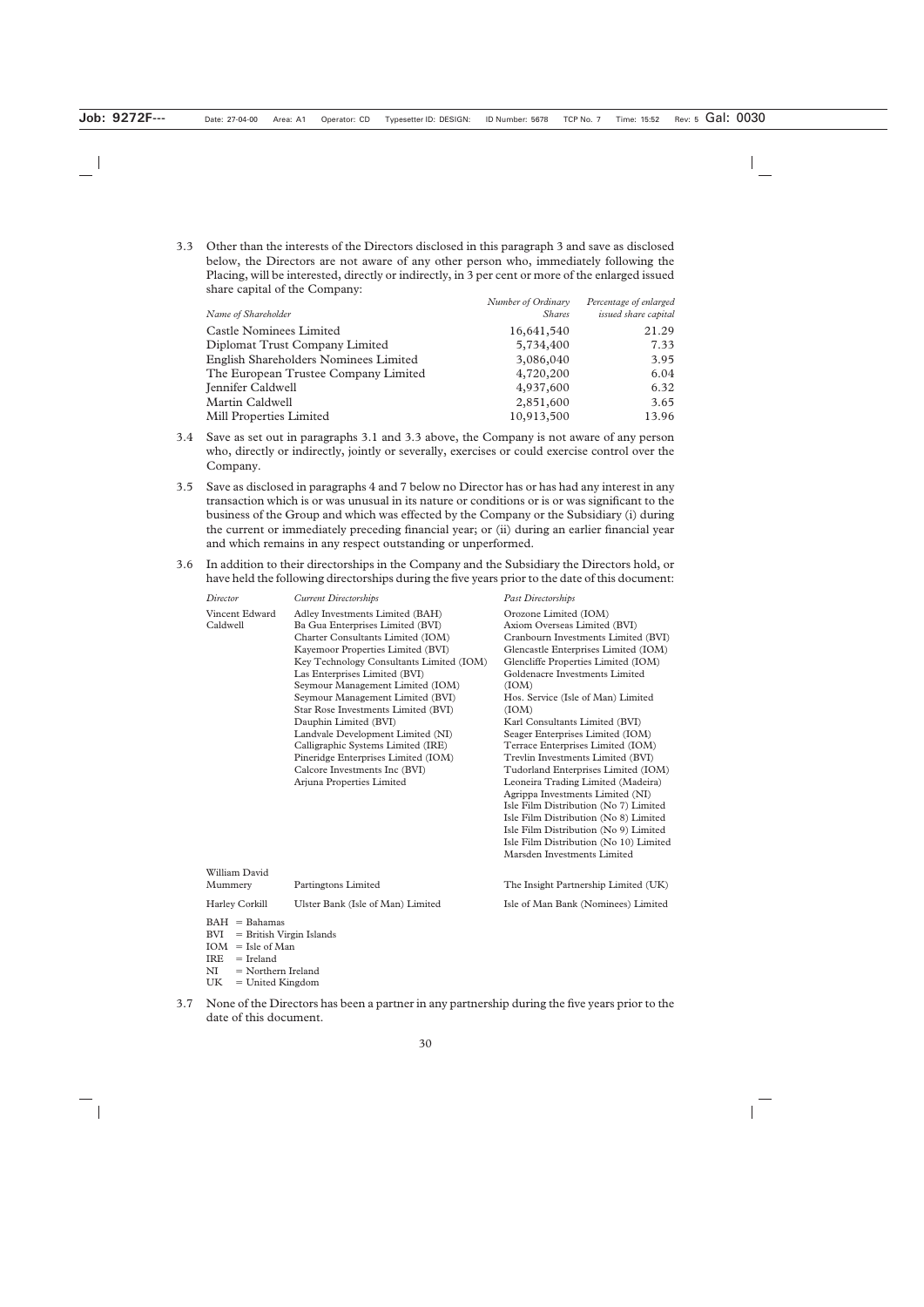- 3.8 No Director has:
	- (i) any unspent convictions in relation to indictable offences;
	- (ii) had a bankruptcy order made against him or entered into an individual voluntary arrangement or had any asset of his subject to receivership or, save as disclosed in paragraph 3.9 below, been a director of any company which, while he was a director or within 12 months after his ceasing to be a director, had a receiver appointed or was the subject of a compulsory liquidation, creditors voluntary liquidation or administration or entered into a company voluntary arrangement or composition or arrangement with its creditors generally or any class of its creditors; or
	- (iii) been a partner of any partnership which, while he was a partner or within 12 months after his ceasing to be a partner, went into compulsory liquidation, administration or partnership voluntary arrangement, or had a receiver appointed to any partnership asset; or
	- (iv) had any public criticisms by statutory or regulatory authorities (including recognised professional bodies);
	- (v) been disqualified by a court from acting as a director of a company or from acting in the management or conduct of the affairs of any company.
- 3.9 Mr. Caldwell was a director of Wheatfield Inns (Belfast) Limited at the time when that company was the subject of an insolvent liquidation in 1990. He was also a director of Greyfriars Limited at the time when that company was the subject of a solvent liquidation in 1994.
- 3.10 English Trust owns, through its nominee company English Shareholders Nominees Limited, 1,851,640 Ordinary Shares.

#### **4. Agreements with Directors**

4.1 On 28 April 2000 each of Mr. Vincent Caldwell and Mr. William Mummery entered into a service agreement with the Company, details of which agreements are set out below:

| Director         | <i>Commencement</i><br>Date of Agreement | Term and Notice                                                                                                                                                 | Basic<br>Annual<br>Salary |
|------------------|------------------------------------------|-----------------------------------------------------------------------------------------------------------------------------------------------------------------|---------------------------|
| Vincent Caldwell | 28 April 2000                            | Fixed term of 3 years. Terminable<br>on 12 months notice given by<br>either party at any time to expire<br>on or at any time after the initial<br>3 year period | £,100,000                 |
| William Mummery  | 28 April 2000                            | Fixed term of 2 years. Terminable<br>on 12 months notice given by<br>either party at any time to expire<br>on or at any time after the initial<br>2 year period | $\sqrt{.}35,000$          |

In addition, under Mr. Caldwell's service agreement, the Company agrees to contribute a sum equivalent to 10 per cent of his fixed annual salary to a pension scheme of his choice, to pay for permanent health insurance and BUPA membership and to provide life assurance cover which, in the event of his death during his employment, will pay a lump sum equal to three times his annual salary as at that date. Under Mr. Mummery's service agreement the Company may, in its absolute discretion, pay to him a discretionary bonus.

4.2 The services of Mr. Harley Corkill are provided under the terms of an agreement between the Company and Mr. Corkill dated 28 April 2000 for a period of one year, continuing thereafter subject to termination upon at least three months' notice. Mr. Corkill receives an annual fee of  $f<sub>i</sub>10,000$  from the Company in respect of the provision of his services.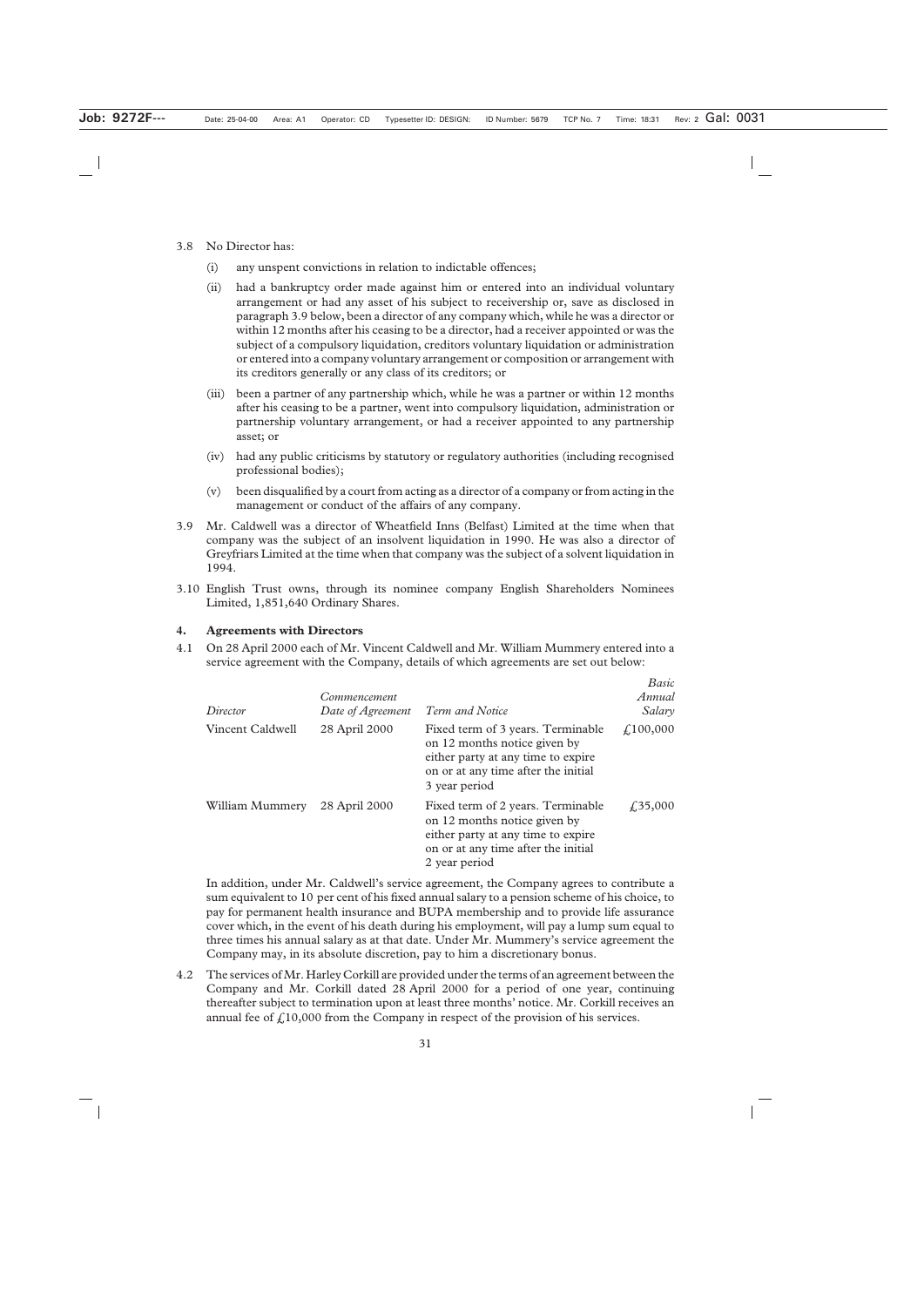- 4.3 The Directors are entitled to be reimbursed any expenses incurred by them in relation to their attending at board meetings of the Company or otherwise incurred in relation to the Company's business.
- 4.4 Save as set out in paragraphs 4.1 and 4.2 above, there are no service agreements in existence between any of the Directors and the Company or the Subsidiary which cannot be determined by the employing company without payment of compensation (other than statutory compensation) within one year.
- 4.5 Partingtons Limited, a company of which Mr. Mummery is a director and 50 per cent shareholder, supplied equipment to the Subsidiary to the value of  $f<sub>i</sub>121,075$  (inclusive of value added tax). Save as disclosed there are no existing agreements between any of the Directors and any company which is a member of the Group.
- 4.6 The aggregate remuneration paid and benefits in kind of any description whatsoever granted to the Directors by the Company during the period from 13 January 1998 to 31 May 1999 and the nine month period ended 29 February 2000 (including Directors' fees and pension fund contributions) (which were paid solely to Mr. Caldwell) were £54,989 and £35,833 respectively. It is estimated that the aggregate remuneration to be paid and benefits in kind to be granted to the Directors for the current financial year of the Company ending 31 May 2000 (including in each case Directors' fees and pension fund contributions) will be  $\angle 78,000$ under the arrangements in force at the date of this document.
- 4.7 There are no outstanding loans granted by the Company or the Subsidiary to any of the Directors nor has any guarantee been provided by the Company or the Subsidiary for the benefit of any of the Directors.
- 4.8 Mr. Vincent Caldwell, who is a Director and a shareholder in the Company, may have been a promoter of the Company but received no payment or benefit nor is any such payment or benefit to be paid or given to him or to any other person for acting as a promoter.
- 4.9 There are no arrangements under which a Director has agreed to waive future emoluments nor have there been any such waivers of emoluments during the nine month period ended 29 February 2000.

## **5. Memorandum and Articles of Association**

- 5.1 Under Isle of Man law the Company has all the powers of an individual save any restrictions made by special resolutions and detailed in its Memorandum of Association. At this date no such restrictions apply.
- 5.2 The Articles of Association (the "Articles") which were adopted on 28 April, 2000 contain, inter alia, provisions to the following effect:

## **(i) Voting Rights**

Subject to any special rights or restrictions as to voting attached to any shares and subject to any suspension or abrogation of voting rights pursuant to the Articles at a general meeting on a show of hands every member who (being an individual) is present in person and every proxy and every member (being a corporation) who is present by a duly authorised representative not being himself a member, shall have one vote, so however that no individual shall have more than one vote and on a poll every member present in person or by proxy shall have one vote for every share of which he is the holder.

## **(ii) Dividends**

Subject to the provisions of the Companies Acts, 1931 to 1993 (the "Acts"), the Company may by ordinary resolution declare dividends to be paid to the members according to their respective rights and interests, but no dividend shall exceed the amount recommended by the directors. Subject to the provisions of the Acts, the directors may pay such interim dividends as appear to them to be justified by the profits of the Company available for distribution.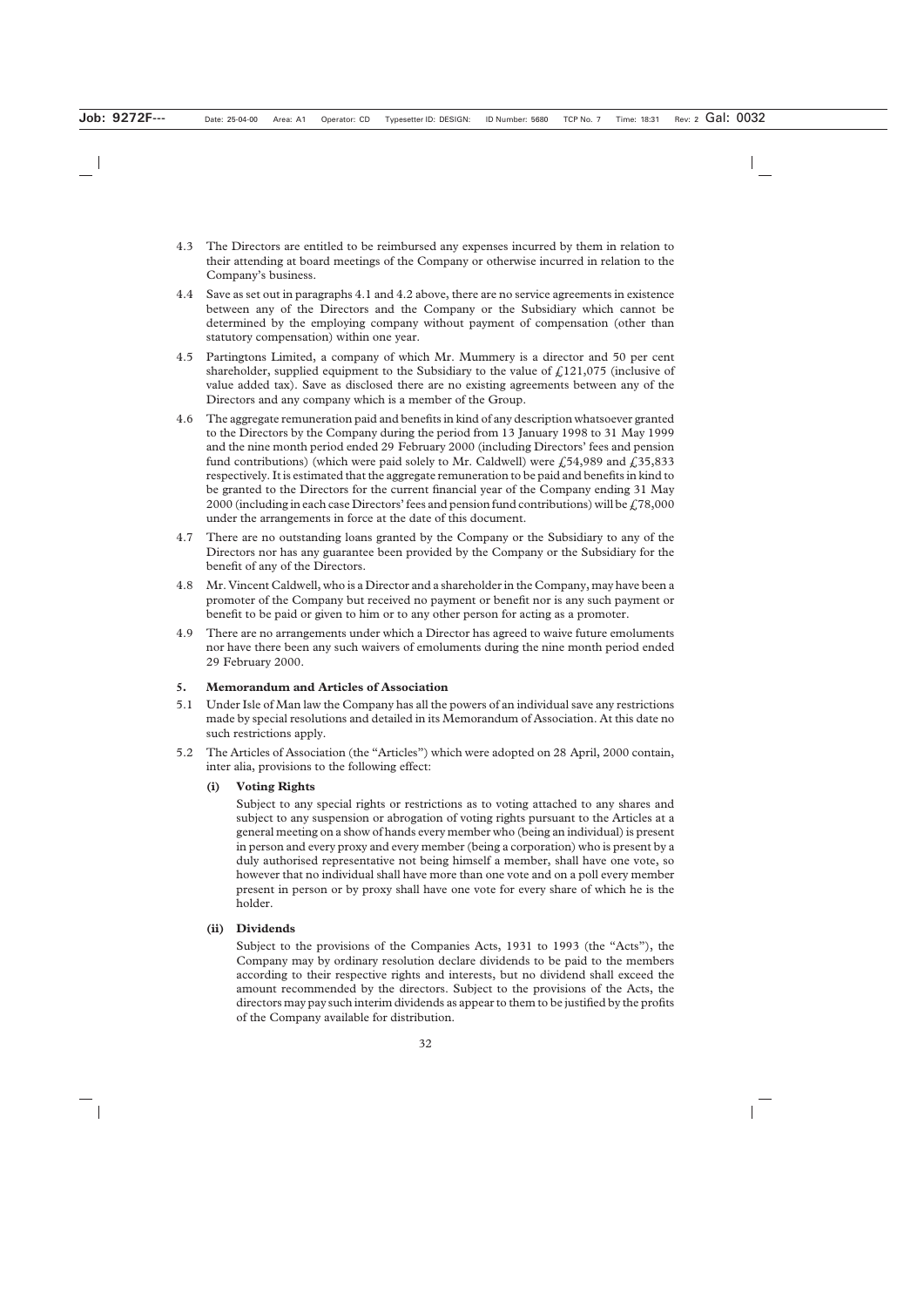Any dividend recommended by the directors and declared by the Company and any interim dividend may be in pounds Sterling or, in whole or in part, in such other currency or currencies as the directors may from time to time decide.

Subject to the rights of any persons entitled to shares with special rights as to dividend (no such shares presently being in issue) all dividends shall be declared and paid according to the amounts paid on the shares in respect of which the dividend is paid, but no amount paid on a share in advance of calls shall be treated as paid up on the share. All dividends shall be apportioned and paid proportionately to the amounts paid on the shares during any portion of the period in respect of which the dividend is paid; but if any share is issued on terms providing that it shall rank for dividends as from a particular date such share shall rank for dividend accordingly.

No dividend or other monies payable by the Company on or in respect of any share shall bear interest as against the Company.

Any general meeting declaring a dividend or bonus may direct payment of such dividend or bonus wholly or partly by the distribution of specific assets and in particular of paid up shares or debentures of any other company or in any one or more of such ways.

The directors may, if authorised by an ordinary resolution, allot to any holders of ordinary shares who have elected to receive them additional ordinary shares, credited as fully paid, instead of cash in respect of all or part of any dividend or dividends specified by the resolution.

All dividends unclaimed for a period of twelve years after having become due shall be forfeited and shall (unless the directors otherwise resolve) revert to the Company.

#### **(iii) Distribution of Assets on Liquidation**

On a winding up, subject to any special rights attaching to any class of shares (no such special rights presently being in existence) any surplus assets will belong to the holders of any ordinary shares then in issue according to the numbers of shares held by them. In addition, the liquidator may, with the authority of a special resolution and any other sanction required by the Acts, divide among the members in kind the whole or any part of the assets of the Company. For this purpose the liquidator may set such value as he deems fair upon any class or classes of property and may determine how the division is carried out as between the members or different classes of members. No contributory shall, however, be compelled to accept any asset in respect of which there is a liability.

#### **(iv) Transfer of Shares**

Subject to the restrictions referred to below, any member may transfer all or any of his certificated shares by instrument in writing in any usual or common form, or in such other form as the directors may approve and in the case of uncertificated shares through CREST in accordance with and subject to the relevant regulations from time to time and in the manner provided by the rules and procedures of the relevant system concerned. The instrument of transfer shall be signed by or on behalf of the transferor and, in the case of a partly paid up share, by or on behalf of the transferee. The directors may, in their absolute discretion and without assigning any reason, refuse to register a transfer of any share, not being a fully paid up share, or being in respect of a share on which the Company has a lien, provided that the directors shall not exercise their discretion in such a way as to prevent dealings in shares admitted to listing or trading on the Stock Exchange taking place on an open and proper basis. They may also refuse to register any transfer of any share (whether fully paid or not) to an entity which is not a legal or natural person, to a minor, to a bankrupt, or to be held jointly by more than four persons. The directors may also decline to register any instrument of transfer unless: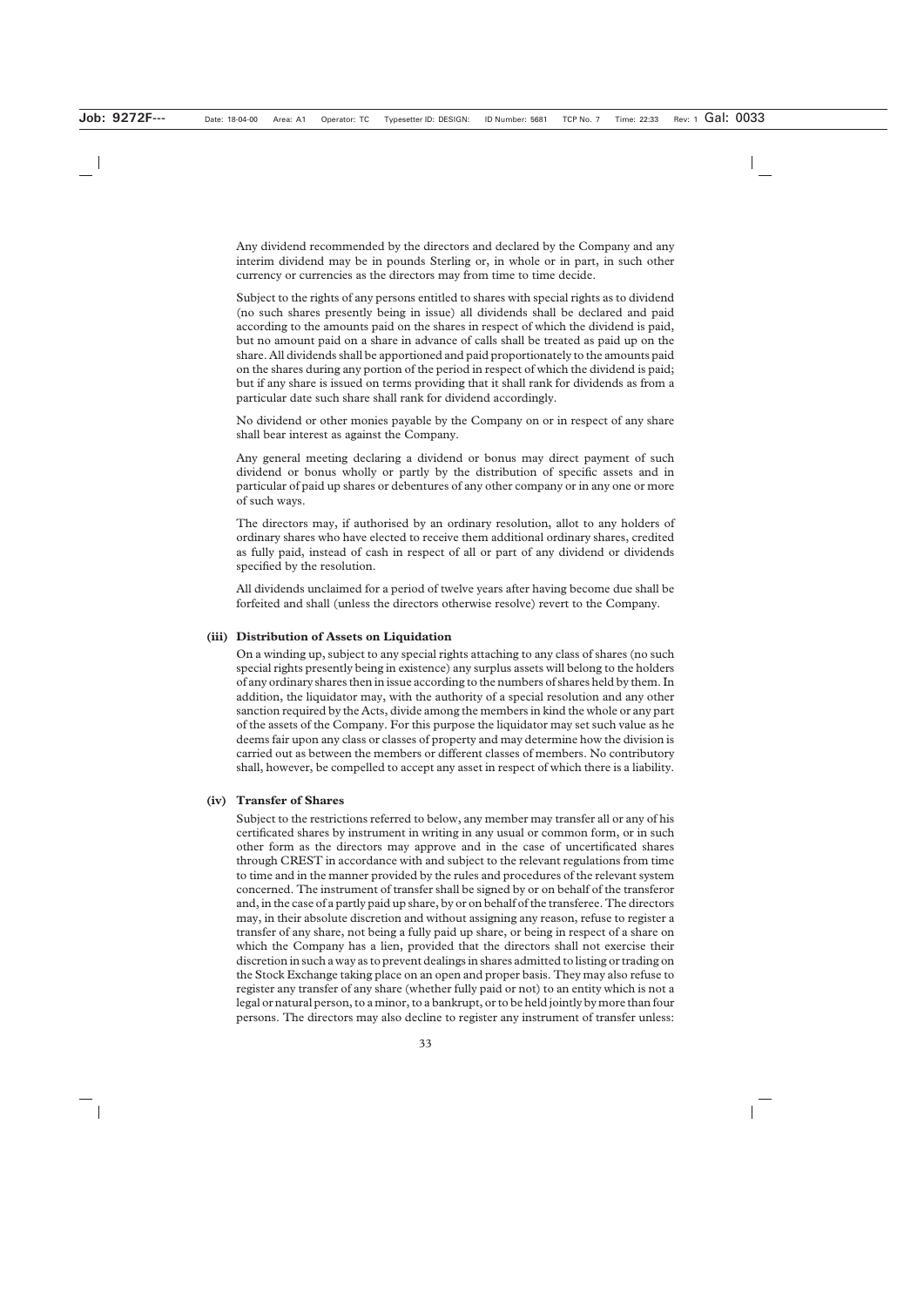- (i) it is deposited duly stamped, or adjudged or certified as not chargeable to any stamp duty, at the place where the register of members is kept, accompanied by the certificate for the shares to which it relates and such other evidence as the directors may reasonably require to show the right of the transferor to make the transfer; and
- (ii) it is in respect of only one class of certificated share.

The registration of transfers may be suspended by the directors for any period not exceeding 30 days in any year provided that the Company will not close the register of members in respect of shares permitted to be transferred by means of the CREST system without the consent of the operator of that system.

#### **(v) Issue and Allotment of Shares**

Subject to the provisions of the Articles relating to the authority to allot shares, the pre-emption rights of shareholders, and otherwise and to any resolution of the Company in general meeting passed pursuant thereto, the unissued shares of the Company (whether forming part of the original or any increased capital) or rights to subscribe for or convert any security into shares, shall be under the control of the directors who may offer, allot, grant options over or otherwise dispose of them to such persons, on such terms and conditions and at such times as they shall think fit, but so that no share shall be allotted as a discount.

The Articles confer on shareholders rights of pre-emption in respect of the allotment of equity securities which are, or are to be, paid up wholly in cash. These rights have been disapplied as referred to at paragraph 2.2 above.

#### **(vi) Variation of Rights**

Subject to the provisions of the Acts, all or any of the special rights and privileges attached to any share or class of shares may be varied or abrogated with the consent in writing of the holders of not less than three-quarters in nominal value of the issued shares of that class or with the sanction of a special resolution passed at a separate general meeting of the holders of the shares of that class.

Subject to the terms upon which any shares may be issued, the rights or privileges attached to any class of shares shall not be deemed to be varied or abrogated by the creation or issue of any new shares ranking pari passu in all respects with those already issued, or by the purchase or redemption by the Company of its own shares.

#### **(vii) Changes in Share Capital**

- (a) The Company may by ordinary resolution increase its share capital by such sum as the resolution prescribes, consolidate and divide all or any of its share capital into shares of a larger amount, cancel any shares which, at the date of the passing of the resolution, have not been taken or agreed to be taken by any person and diminish the amount of its share capital by the amount of the shares so cancelled and sub-divide its shares or any of them into shares of smaller amount and determine that, as between the holders of the shares resulting from such sub-division, one or more of the shares may have any such preferred or other special rights over, or may have such deferred rights or be subject to any such restrictions as compared with, the other or the others as the Company has power to attach to unissued or new shares.
- (b) Subject to the Acts and to any rights for the time being attached to any shares, the Company may by special resolution reduce its share capital or any capital redemption reserve, share premium account or other undistributable reserve in any manner. Subject to the Acts, the Company may issue shares which are, or at the option of the Company or the holder are, liable to be redeemed and it may also purchase its own shares (including any redeemable shares).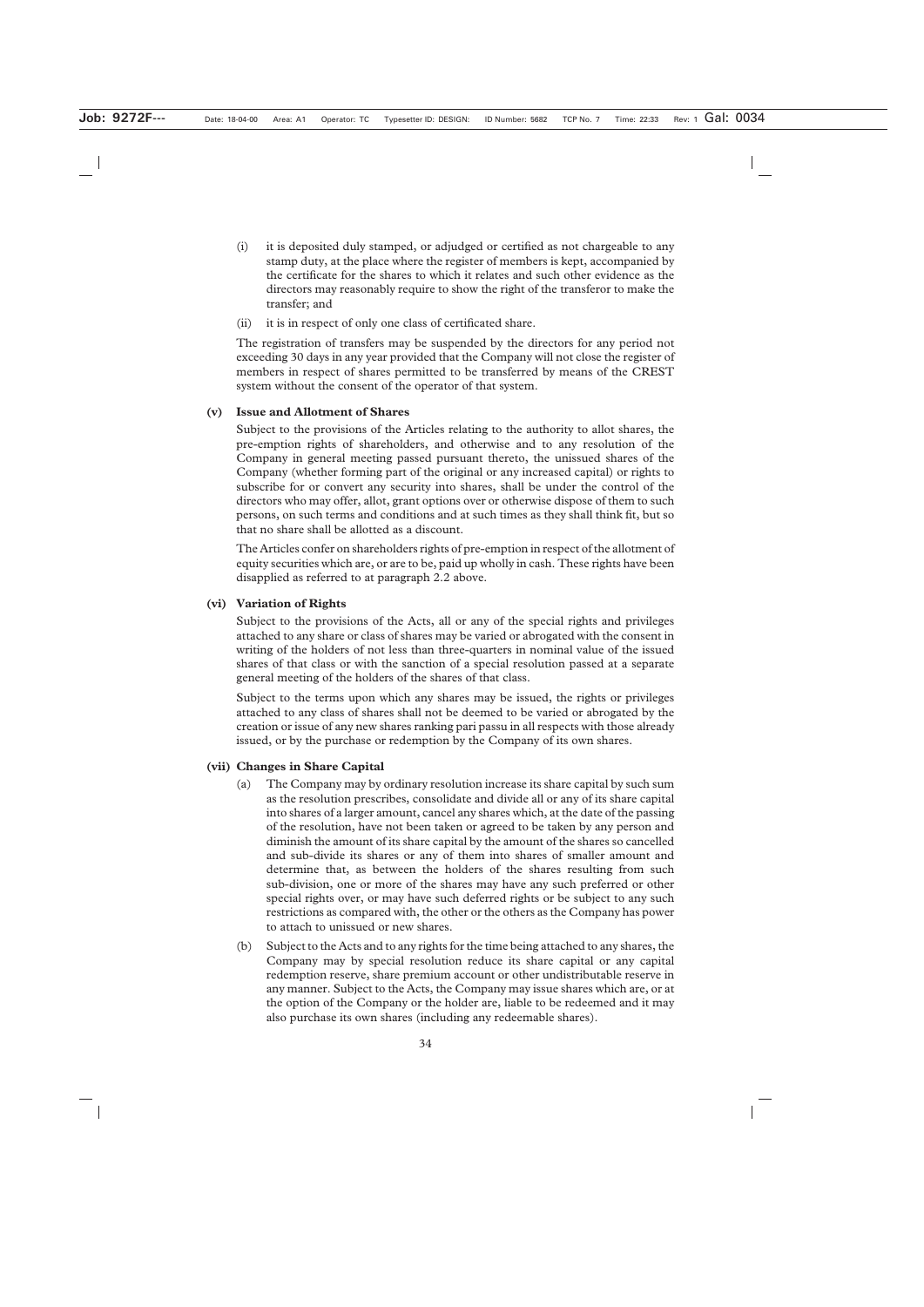#### **(viii)Directors**

- (a) Unless otherwise determined by the Company by ordinary resolution, the number of directors shall not be subject to any maximum but shall not be less than two. A director shall not require any shareholding qualification and shall not be required to retire on attaining any specific age.
- (b) A director shall not vote on (or be counted in the quorum in respect of) any resolution of the directors, or of a committee of the directors, concerning any contract or arrangement or any other proposal in which he has an interest which is to his knowledge a material interest otherwise than by virtue of his interests in shares, debentures or other securities of, or otherwise in or through, the Company. Notwithstanding the foregoing, a director shall (in the absence of some other material interest than as indicated below) be entitled to vote (and be counted in the quorum) in respect of any resolution concerning any of the following matters:
	- (i) the giving of any security, guarantee or indemnity in respect of money lent or obligations incurred by him or any other person at the request of or for the benefit of the Company or of any of its subsidiary undertakings;
	- (ii) the giving of any security, guarantee or indemnity of a debt or obligation of the Company or any of its subsidiary undertakings for which he himself has assumed responsibility in whole or in part under a guarantee or indemnity or by the giving of security;
	- (iii) any proposal concerning any offer of shares or debentures or other securities of or by the Company or any of its subsidiary undertakings for subscription or purchase, in which offer he is, or may be, entitled to participate as a holder of securities or in the underwriting or sub-underwriting of the offer;
	- (iv) any proposal concerning any other company in which he does not to his knowledge hold an interest in shares representing 1 per cent or more of the issued shares of any class of the equity share capital of such company or of the voting rights available to members of the relevant company (any interest of 1 per cent or more being deemed to be a material interest in all circumstances);
	- (v) any proposal concerning any arrangement (including, without limitation, the adoption, modification or operation of a pension, superannuation or similar scheme or retirement, death or disability benefits scheme or personal pension plan or employees share scheme) for the benefit of directors and employees of the Company or of any of its subsidiary undertakings which does not award him any privilege or benefit not generally awarded to the employees to whom such arrangement relates; and
	- (vi) any proposal concerning the purchase, funding, and/or maintenance of any policy of insurance for the benefit of directors or for the benefit of persons including directors.
- (c) A director shall not vote on (or be counted in the quorum in respect of) a resolution of the directors, or of a committee of the directors, concerning his own appointment as the holder of an office or place of profit with the Company or another company in which the Company is interested (including the arrangement or variation of its terms or its termination).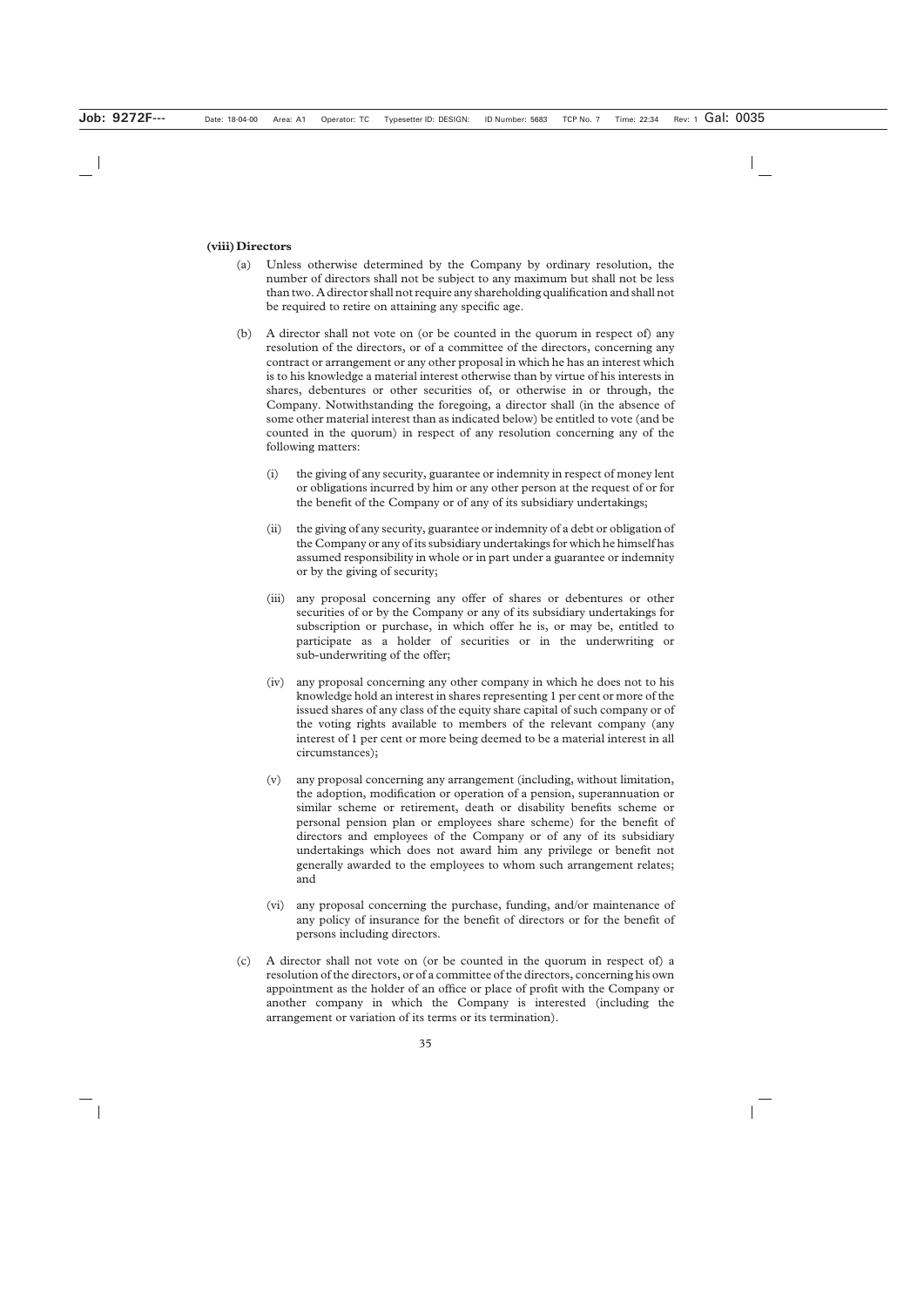- (d) The directors, other than those holding full time salaried employment in the Company, shall be entitled to ordinary remuneration for their services as directors in such amount as the Remuneration Committee of the directors may determine. The directors shall be entitled to be repaid all travelling and hotel expenses properly incurred by them in or about the performance of their duties as directors, including their expenses of travelling to and from meetings of the directors or of committees of the directors or general meetings or otherwise incurred while engaged on the business of the Company. If by arrangement with the other directors, any director shall perform or render any special duties or services outside his ordinary duties as a director, the directors may pay him special remuneration in addition to ordinary remuneration, and such special remuneration may be by way of salary, commission, participation in profits or retirement benefits scheme as may be arranged.
- (e) A director may be appointed by the directors to any other office or employment under the Company, except that of auditor, in conjunction with his office as director for such period, on such terms and at such remuneration (by way of salary, commission, participation in profits, retirement benefits scheme or other benefits) as the directors may determine.
- (f) Any director may act by himself or his firm in a professional capacity for the Company (except that of Auditor) and he or his firm shall be entitled to remuneration for professional services as if he were not a director.
- (g) At each annual general meeting of the Company, one-third of the directors who are subject to retirement by rotation or, if their number is not 3 or a multiple of 3, then the number nearest to but (except when less than 3 directors are subject to retirement by rotation) not exceeding one-third, shall retire from office. A retiring director shall be eligible for re-election.

#### **(ix) Borrowing Powers**

The directors may exercise all the powers of the Company to borrow money and to mortgage or charge all or any part of its undertaking, property and assets (both present and future), including its uncalled capital and, subject to the Acts, to issue debentures and other securities, whether outright or as collateral security, for any debt, liability or obligation of the Company or of any third party. The directors shall restrict the borrowings of the Company and exercise all voting and other rights or powers of control exercisable by the Company in relation to its subsidiary undertakings so as to secure (but as regards subsidiary undertakings only insofar as, by the exercise of the rights or powers of control, the directors can secure) that the aggregate principal amount outstanding of all borrowings by the Group (exclusive of borrowings owing by one member of the Group to another member) does not, without the previous sanction of an ordinary resolution, exceed an amount equal to the greater of  $\ell$ , 5 million and 3 times the adjusted capital and reserves (as defined in the Articles).

#### **(x) Pensions and Benefits**

(a) The directors may establish and maintain or procure the establishment and maintenance of or participation in or contribution to any contributory or non-contributory pension or superannuation fund, scheme or arrangement or life assurance scheme or arrangement for the benefit of, or give or procure the giving of donations, gratuities, pensions, allowances or emoluments to, any persons who are or were at any time in the employment or service of the Company, or of any company which is or was a subsidiary undertaking of the Company or allied or associated with the Company or any subsidiary undertaking, or who are or were at any time directors or officers of the Company or of any such other company, and the spouses, former spouses, families and dependants of any such persons;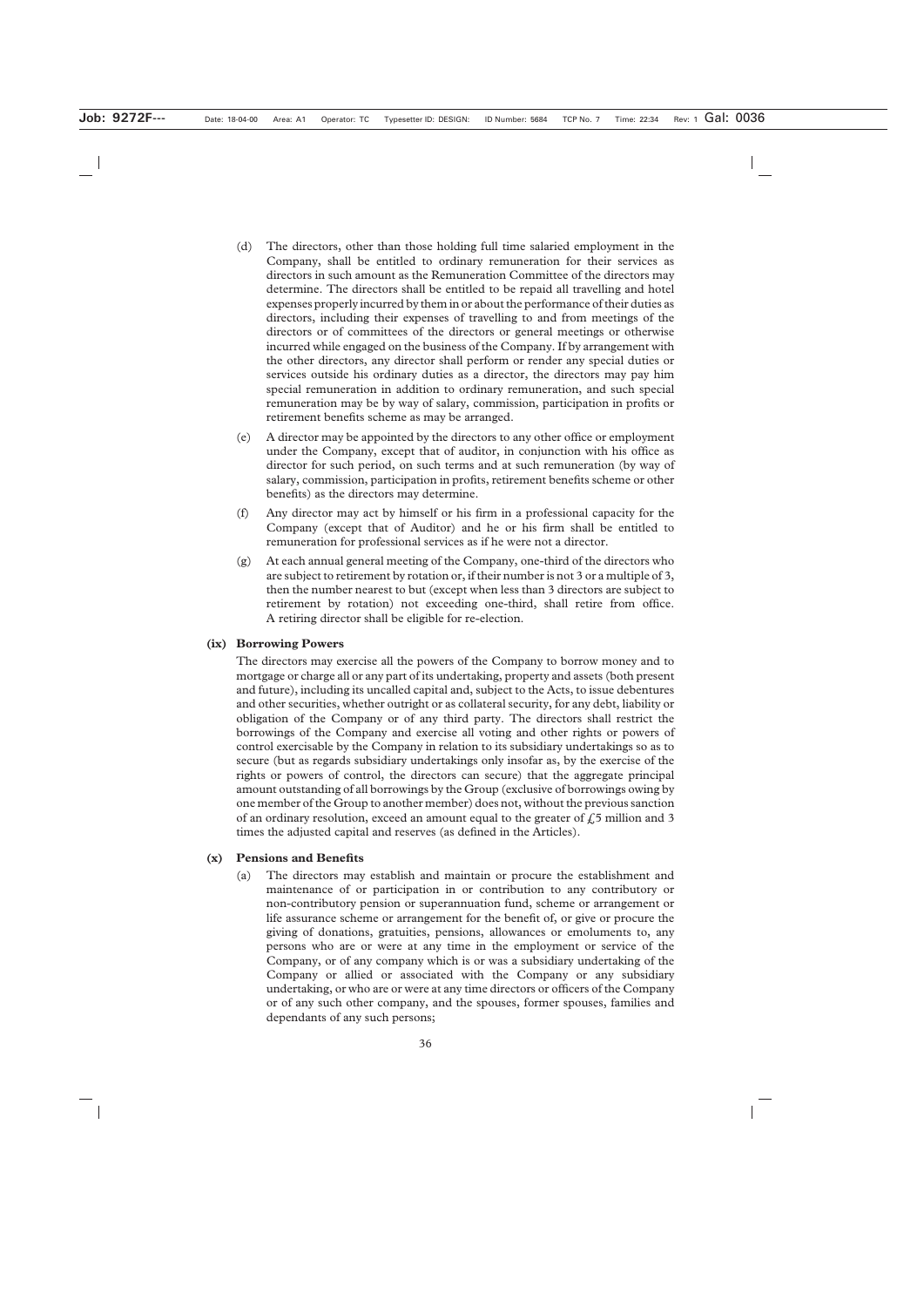(b) The directors may procure any of the above matters to be done by the Company either alone or in conjunction with any other company. Any director holding any employment or office shall be entitled to participate in and retain for his own benefit any such donation, gratuity, pension, allowance or emoluments.

#### **(xi) Untraced shareholders**

The Company may sell the shares of a member, or the shares to which a person is entitled by virtue of transmission on death or bankruptcy, if:

- (a) during the period of 12 years prior to the date of the publication of the advertisements referred to below (or, if published on different dates, the first date), being a period during which at least 3 dividends have been payable, all warrants and cheques in respect of the shares in question sent in the manner authorised by the Articles have remained uncashed;
- (b) the Company on or after expiry of the period of 12 years has given notice, by advertisement in both an Isle of Man newspaper and a newspaper circulating in the area in which the last known address of the member, or the address at which service of notices may be effected in the manner authorised by the Articles, is located, of its intention to sell the shares;
- (c) during the period of 12 years and the period of 3 months following publication of the advertisements or following the later publication if the two advertisements are published on different dates, the Company has received no indication either of the whereabouts or of the existence of the member or person; and
- (d) if the share capital of the Company is admitted to the Official List or to the Alternative Investment Market of the London Stock Exchange, notice has been given to such Stock Exchange of the Company's intention to make the sale.

#### **(xii) Notices**

Notices may be served by the Company upon any member either personally or by post to such member's registered address.

#### **(xiii) Non Isle of Man, Irish and UK Shareholders**

Any member described in the register of Members as having an address not within the Isle of Man, Ireland or the United Kingdom may give to the Company an address within the Isle of Man, Ireland or the United Kingdom at which all notices shall be served upon him, and all notices served at such address shall be deemed to be duly served. If such member shall not have given such an address he shall not be entitled to receive any notice.

## **6. Share Option Plans**

## **6.1 The Company's 2000 Share Option Plan**

## **(i) General**

On 28 April, 2000 the Company approved and adopted the betinternet.com plc 2000 Share Option Plan (the "Plan"). The Plan is administered by the remuneration committee of the Board of directors (the "Remuneration Committee"), currently consisting of the Non-Executive Director and the Chairman and Managing Director of the Company.

#### **(ii) Eligibility**

Participation in the Plan is limited to employees (including executive directors of the Group), nominated by the Remuneration Committee, who are required to devote substantially the whole of their working time to the business of the Group and in any event at least 25 hours, or in the case of employees who are not directors of any company within the Group at least 20 hours, per week (excluding meal breaks) and who are not within 3 years of their normal retirement date.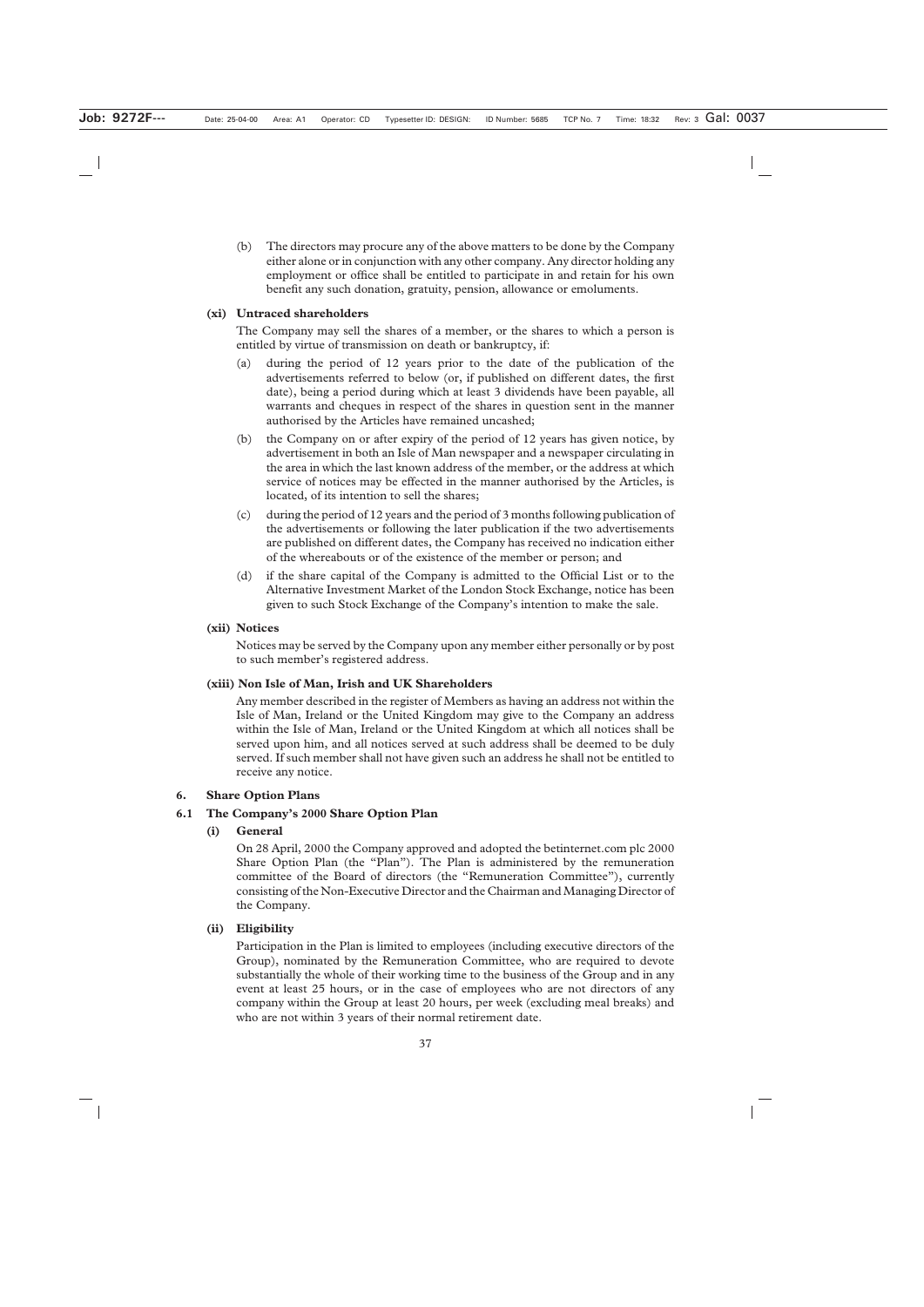#### **(iii) Grant of Options**

Options under the Plan may initially be granted during the period of 42 days following the date of approval of the Plan by the shareholders of the Company and thereafter within 42 days following the announcement by the Company of its results for any period. No option may be granted more than 10 years after the date of approval of the Plan by the shareholders of the Company. There is no consideration payable for the grant of an option under the Plan. An option is personal to the option holder and is not transferable.

#### **(iv) Limitations on grant of options**

- (a) No option may be granted under the Plan which would result in the aggregate of the number of shares which have been issued, or remain to be issued, on the exercise of options granted under the Plan or on the exercise of share options granted within the previous 10 years under any other share option scheme of the Company, or which have been issued within the previous 10 years under any other employee share scheme of the Company, (excluding, in each case, the options granted under the Company's 1998 Share Option Plan) to exceed 10 per cent of the Company's issued ordinary share capital at the date of grant.
- (b) The total number of Ordinary Shares over which options may be granted under the Plan at any date shall not exceed 5 per cent of the issued Ordinary Shares from time to time.
- (c) No option may be granted under the Plan which would cause the aggregate of the number of shares which have been issued, or remain to be issued, on the exercise of options granted under the Plan or under any other share option scheme of the Company or which have been issued pursuant to any other employee share scheme of the Company during the previous 3 years (excluding, in each case, the options granted under the Company's 1998 Share Option Plan) to exceed 3 per cent of the Company's issued ordinary share capital at the date of grant.
- (d) No option may be granted to an individual if it would cause the aggregate exercise price of shares subscribed or to be subscribed on the exercise of options granted to that individual under the Plan and any other share option scheme of the Company during the period of 10 years ending on the date of grant (excluding, in each case, the options granted under the Company's 1998 Share Option Plan) to exceed 4 times his annual taxable emoluments.

#### **(v) Subscription price**

The price per Ordinary Share payable upon the exercise of an option whilst the Ordinary Shares are admitted to AIM will be not less than the higher of:

- (a) the nominal value of an Ordinary Share; and
- (b) the average middle-market quotation for an Ordinary Share on AIM over the 3 dealing days immediately preceding the date on which the invitation leading to the grant of the relevant option is issued (or, whilst the Ordinary Shares are not admitted to trading on AIM, the market value determined by the Remuneration Committee).

#### **(vi) Exercise of Option**

An option will normally be exercisable not earlier than 3 and not later than 10 years after the date on which it was granted and may only be exercised during this period, provided that the performance condition attached to the option by the Remuneration Committee prior to the grant of the option has been satisfied. The Plan provides that a performance condition, which must normally be satisfied before the option becomes exercisable, must be attached to all options granted under the Plan. The performance condition attached to each grant of options will be disclosed in the Company's Annual Report and Accounts for the year in which the grants are made.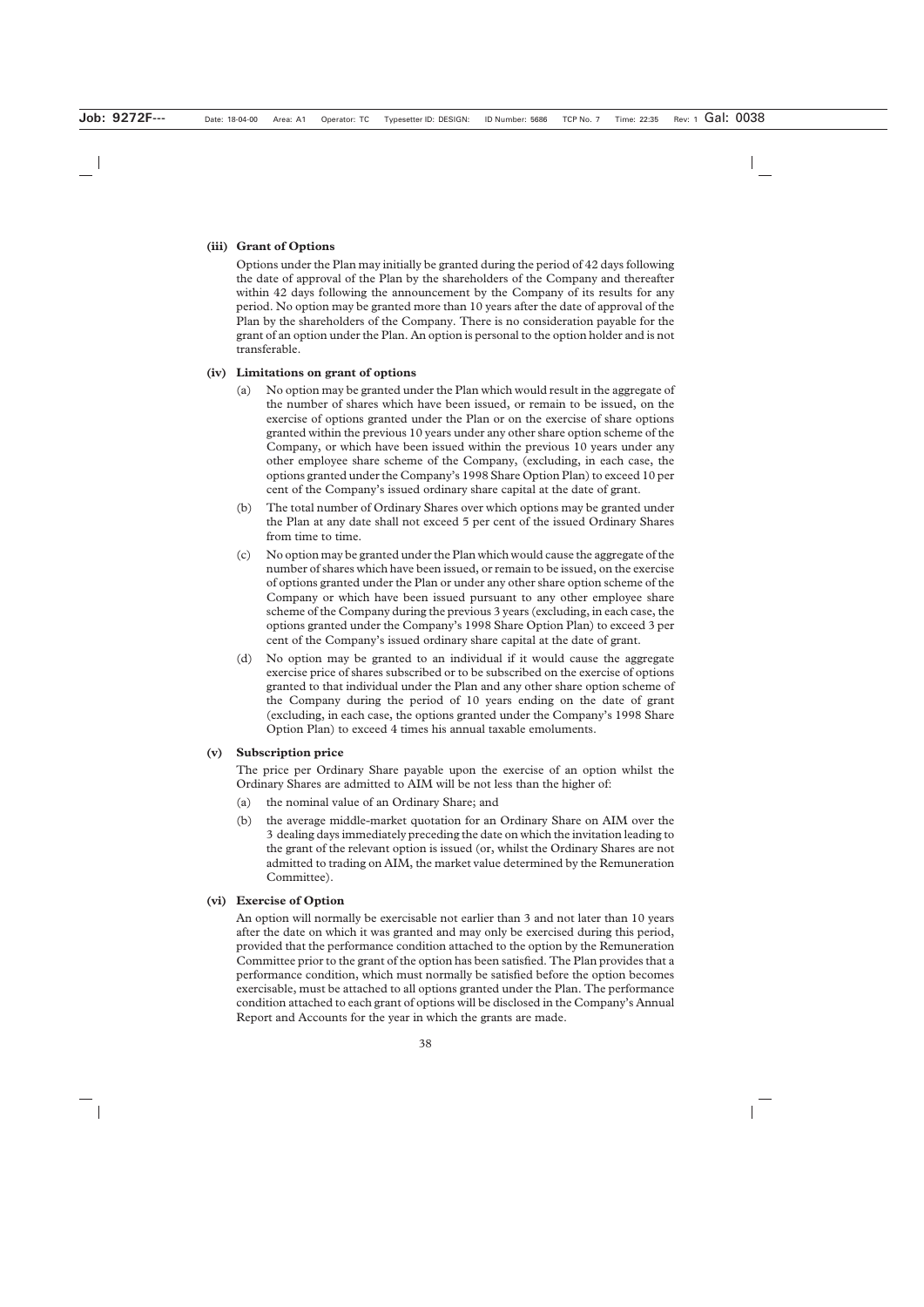Options will normally lapse within 30 days of cessation of employment. However, provided the Remuneration Committee so agrees, options may be exercised (irrespective of the period for which the option has been held and whether the requisite performance condition has been satisfied) if the option holder dies or ceases to be employed by reason of ill-health, injury, early retirement and in the event of a take-over, reconstruction or winding-up of the Company. If control of the Company is acquired by another company through a takeover or reconstruction and that company agrees, an option holder may, instead of exercising his options, release his existing option in exchange for the grant of an equivalent option over shares in the acquiring company.

#### **(vii) Rights attaching to shares**

All shares allotted under the Plan will rank pari passu in all respects with all other ordinary shares then in issue (save as regards any rights attaching to such shares by reference to a record date prior to the date of allotment) and application will be made to the London Stock Exchange for such shares to be admitted to AIM.

#### **(viii)Variation of Capital**

In the event of any variation of the share capital of the Company, the number of shares subject to any option and the price payable for each of those shares on its exercise shall be adjusted in such manner as the Remuneration Committee may determine provided that the Company's auditors confirm that such adjustments are fair and reasonable.

#### **(ix) Amendment**

The directors may at any time alter or amend the Plan provided that no amendment may operate to affect adversely an option holder as regards an option granted prior to the amendment being made and no amendment to the advantage of option holders may be made without the prior approval of the Company in general meeting.

#### **(x) Options Granted**

No options have yet been granted under the Plan.

#### **6.2 The Company's 2000 USA Share Option Plan**

#### **(i) General**

On 28 April, 2000 the Company approved and adopted the betinternet.com plc 2000 USA Share Option Plan (the "USA Plan"). The USA Plan is administered by the Remuneration Committee.

#### **(ii) Eligibility**

Participation in the USA Plan is limited to employees (including officers and directors), directors and consultants (being persons who are engaged to render services to a member of the Group and who are compensated for such services) selected by the Remuneration Committee. Non-Statutory Share Options (as hereinafter defined) may be granted to employees, directors and consultants. Incentive Share Options (as hereinafter defined) may be granted only to employees.

#### **(iii) Grant of Options**

The USA Plan became effective on 28 April, 2000 being the date of adoption of the USA Plan by the Board and its approval by the shareholders of the Company. No option may be granted more than 10 years after the date on which the USA Plan became effective. There is no consideration payable for the grant of an option under the USA Plan. An option is personal to the option holder and unless otherwise determined by the Remuneration Committee, is not transferable.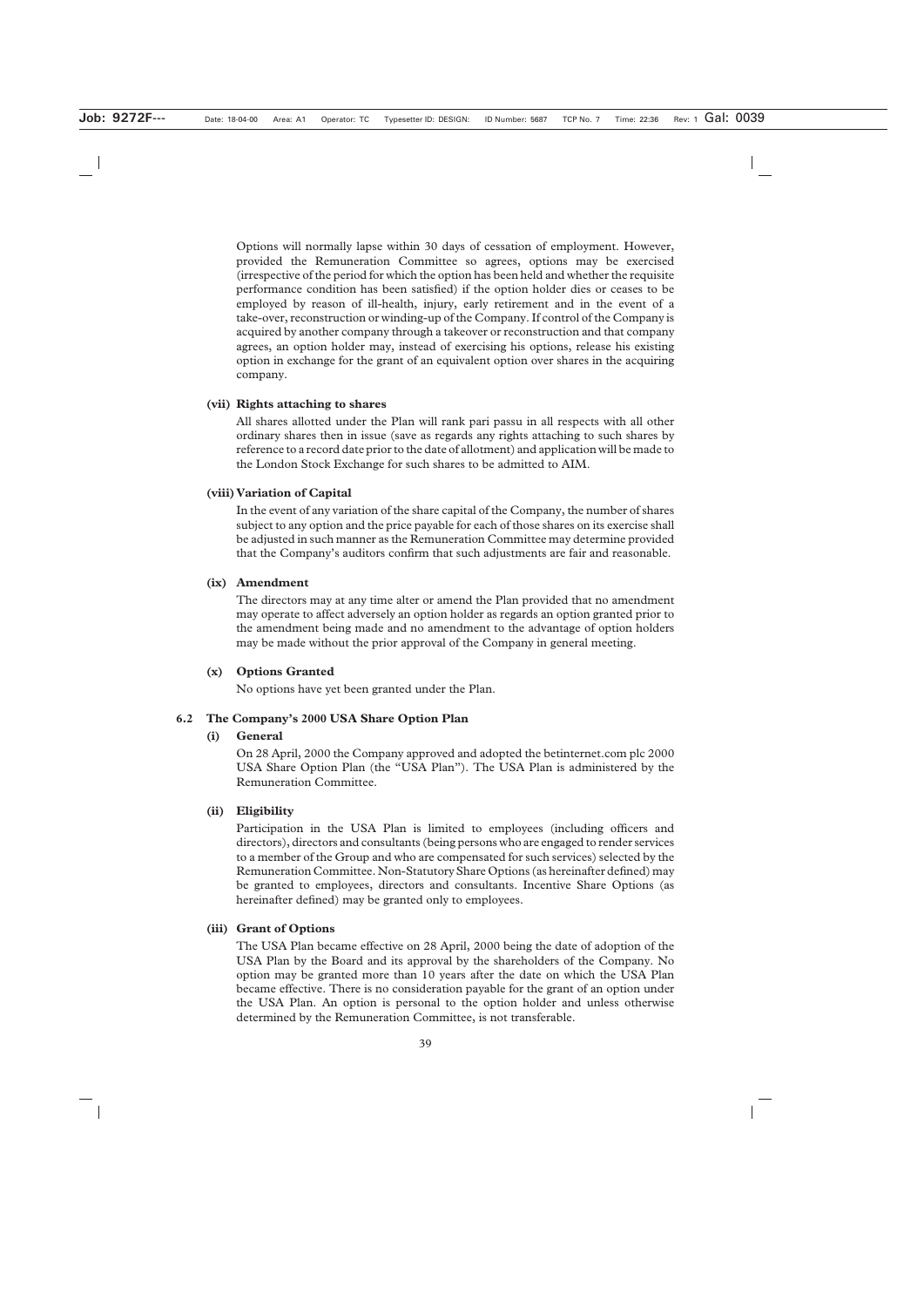#### **(iv) Limitations on grant of options**

- (a) At the time of grant each option shall be designated as either on option intended to qualify as an incentive share option within the meaning of Section 422 of the USA Internal Revenue Code of 1986, as amended, (the "Code") and the regulations promulgated thereunder (an "Incentive Share Option") or as an option not intended to so qualify (a "Non-Statutory Share Option"). However, notwithstanding such designations to the extent that the aggregate fair market value of ordinary shares the subject of options granted to an individual and which become exercisable for the first time during any calendar year exceed US\$100,000 such excess shall be treated as Non-Statutory Share Options.
- (b) No option may be granted under the USA Plan which would result in the aggregate of the numbers of shares which at that time have been issued, or remain to be issued, on the exercise of options granted under the USA Plan to exceed 3,909,202 Ordinary Shares (being 5 per cent of the Company's issued ordinary share capital following Admission).

#### **(v) Subscription price**

The price per ordinary share payable upon the exercise of an option in the case of an Incentive Share Option:

- (a) granted to an employee who, at the time of grant, owns ordinary shares representing more than 10 per cent of the voting rights of the whole of the issued share capital of the Company or of any of its subsidiaries, shall be not less than 110 per cent of the Fair Market Value of an ordinary share on the date of grant;
- (b) granted to an employee, other than an employee as described in (i) above, shall be not less that the Fair Market Value of an ordinary shares on the date of grant.

For this purpose "Fair Market Value" means:

- (i) if the ordinary shares are listed, quoted or traded on any established stock exchange (including without limitation AIM) or a national market system in the USA (including without limitation the Nasdaq National Market or The Nasdaq Smallcap Market of the Nasdaq Stock Market) the closing sales price for such ordinary share (or the closing bid, if no sales were reported) as quoted on such system or exchange (or the exchange with the greatest volume of trading in ordinary shares) on the last market trading day prior to the day of determination, as reported in The Financial Times or The Wall Street Journal (as applicable) or such other source as the Remuneration Committee deems reliable;
- (ii) if the ordinary shares are regularly quoted by a recognised securities dealer but selling prices are not reported, the mean between the high bid and low asked prices for the ordinary shares on the last market trading day prior to the day of determination, as reported in The Financial Times or The Wall Street Journal (as applicable) or such other source as the Remuneration Committee deems reliable;
- (iii) in the absence of an established market for the ordinary shares, the price determined in good faith by the Remuneration Committee;

Provided that in no event shall the Fair Market Value be less than the par value of the ordinary shares. The price per ordinary share payable upon the exercise of an option shall be the price determined by the Remuneration Committee, subject to applicable laws under the rules of the USA Plan.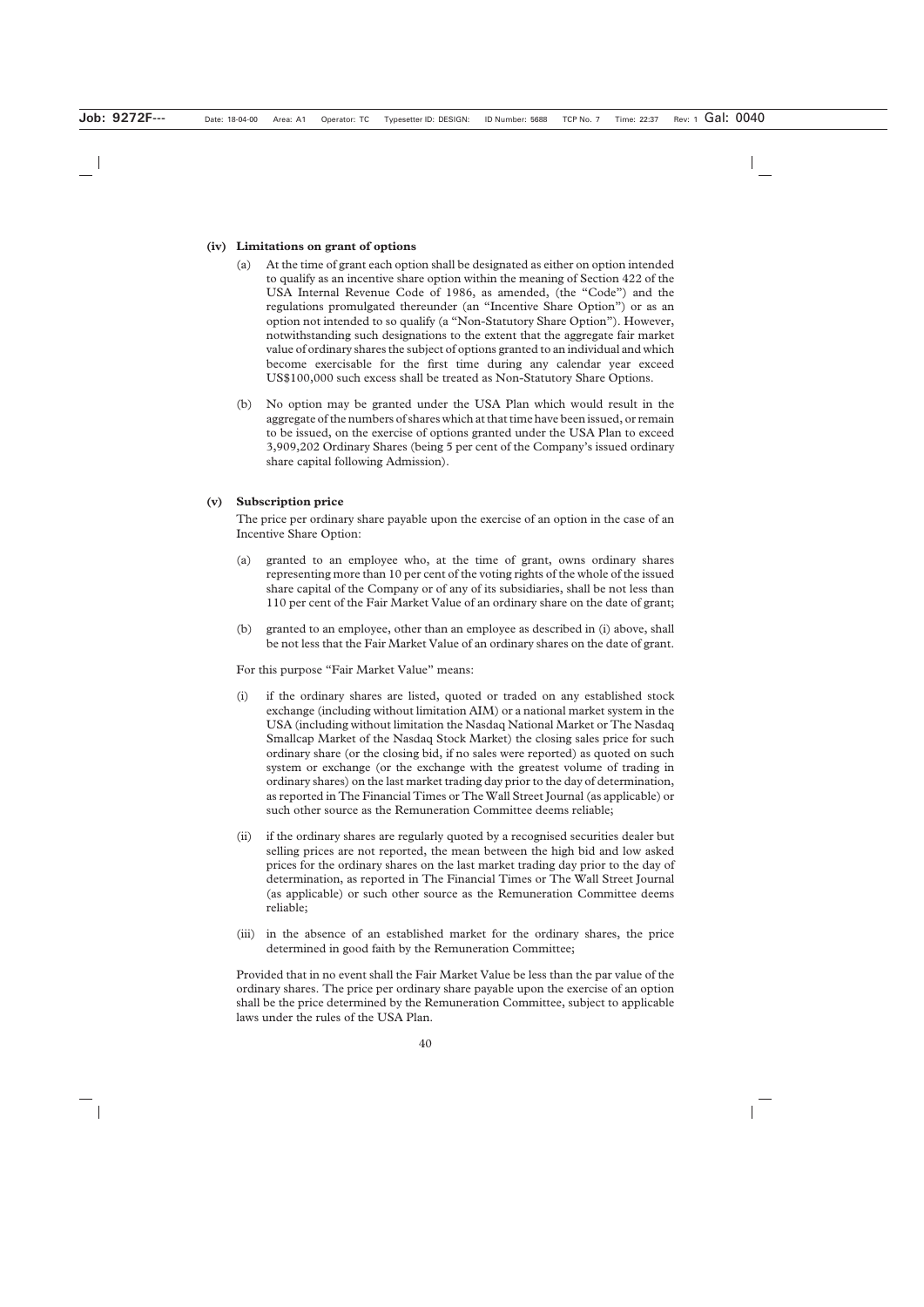#### **(vi) Exercise of Options**

The term of each option will be stated in the notice of grant of option. An Incentive Share Option will not be exercisable more than 10 years after the date on which it was granted. However, if an Incentive Share Option is granted to a person who owns ordinary shares representing more than 10 per cent of the voting rights of the whole of the issued share capital of the Company or any of its subsidiaries the term of the option shall be not more than 5 years from the date of grant. An option may only be exercised during the period fixed by the Remuneration Committee and provided that any performance condition attached to the option by the Remuneration Committee at the time of the grant of the option has been satisfied. Any performance condition attached to any grant of options will be disclosed in the Company's Annual Report and Accounts for the year in which the grants are made.

Options will normally be exercisable within 90 days of the date of termination of an individuals' employment relationship, directorship or consulting relationship and if not exercised within such period shall lapse. However, options may be exercised (irrespective of the period for which the option has been held and whether the requisite performance condition has been satisfied) if the option holder dies or the option holder's status as an employee, director or consultant is terminated by reason of total and permanent disability. In addition, in the event of a merger or asset sale or winding up of the Company, options may be exercised for such period as may be determined by the Remuneration Committee. In the event of a merger or asset sale an option holder may be entitled to release his existing option in exchange for the grant of an equivalent option over shares in the acquiring company, if the acquiring company does not grant equivalent options the options shall fully vest and become exercisable for a period of 15 days and if not exercised within such period shall lapse.

#### **(vii) Rights attaching to shares**

All shares allotted under the USA Plan will rank pari passu in all respects with all other ordinary shares then in issue (save as regards any rights attaching to such shares by reference to a record date prior to the date of allotment) and application will be made to any Stock Exchange on which the Company's shares are listed, quoted or traded for such shares to be admitted to listing, quotation or trading.

#### **(viii)Variation of Capital**

In the event of any variation of the share capital of the Company, the number of shares subject to any option and the price payable for each of those shares on its exercise shall be proportionately adjusted.

#### **(ix) Amendment**

The Board may at any time alter, amend, suspend or terminate the USA Plan provided that no alteration, amendment, suspension or termination may operate to affect adversely the rights of any option holder as regards an option already granted. The Company shall obtain the approval of the Company in general meeting of any amendment to the extent necessary to comply with applicable laws.

#### **(x) Options Granted**

No options have yet been granted under the USA Plan.

#### **6.3 The Company's 1998 Share Option Plan**

#### **(i) General**

On 26 May 1998 the Directors approved and adopted the 1998 Share Option Plan (the "1998 Plan"). Options over a total of 2,661,600 Ordinary Shares are outstanding under the Plan at the date hereof. Further details of those options are set out in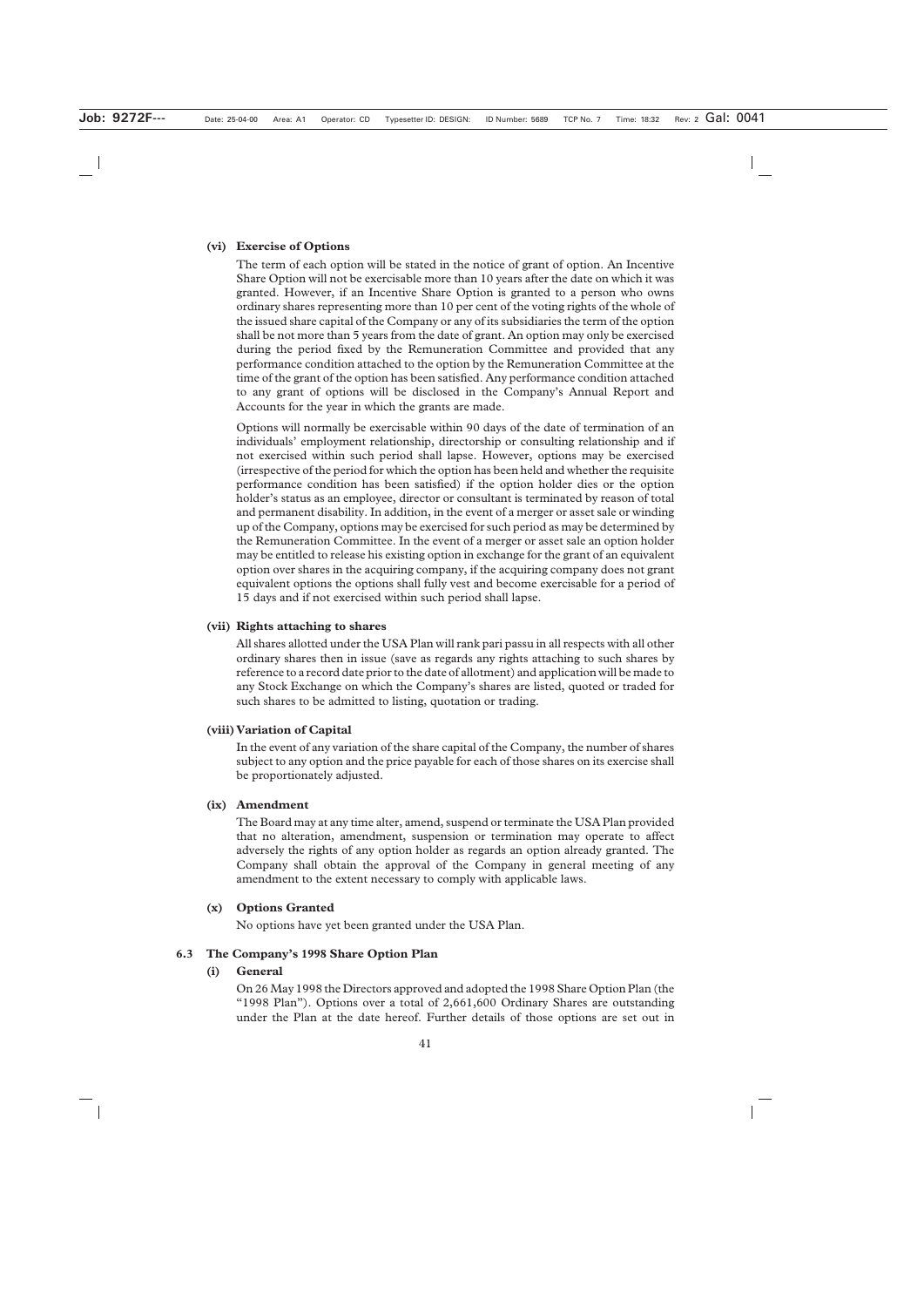paragraph 6.3(ii) below. Options over a further 500,000 Ordinary Shares have been offered and accepted and, in accordance with the rules of the 1998 Plan will be granted on 8 May 2000, all of which will be exercisable at a price of 23.1465p per share within ten years from the date of grant. The 1998 Plan is administered by the Remuneration Committee. No further options will be granted under the 1998 Plan.

#### **(ii) Options Granted**

Options over a total of 2,661,600 Ordinary Shares have been granted to employees of the Company and remain outstanding pursuant to the 1998 Plan all of which are exercisable ten (10) years from their respective date of grant, at the following Exercise Prices:

|               | No. of        | <b>Shares Exercise</b> |
|---------------|---------------|------------------------|
|               | Ordinary      | Price Per              |
| Date of Grant | <i>Shares</i> | Ordinary Share         |
| 25/06/98      | 120,000       | 0.5p                   |
| 23/04/99      | 660,000       | 0.5p                   |
| 23/08/99      | 44,800        | 3.25p                  |
| 18/09/99      | 44,800        | 3.25p                  |
| 09/02/00      | 584,000       | 23.1465p               |
| 22/04/00      | 1,208,000     | 23.1465p               |
|               |               |                        |

The address of each of the employees to whom an option has been granted is Burleigh Manor, Peel Road, Douglas, Isle of Man IM1 5EP.

#### **(iii) Exercise of Option**

An option will only be exercisable when it has vested in accordance with the terms on which it was granted.

Options lapse 90 days after the date of cessation of employment provided that at the date of such cessation the option has been held for at least 12 months, otherwise they lapse on the date of cessation. However, options may be exercised (irrespective of the period for which the option has been held) if the option holder dies or ceases to be employed by reason of permanent injury or disability, early retirement or because the Company of which the option holder was a director ceases to be a member of the Company's group or in the event of a take-over, reconstruction or winding-up of the Company. If control of the Company is acquired by another company through a take-over or reconstruction and that company so agrees, an option holder may, instead of exercising his option, release his existing option in exchange for the grant of an equivalent option over shares in the acquiring company.

#### **(iv) Rights attaching to shares**

All shares allotted under the 1998 Plan will rank *pari passu* in all respects with all other ordinary shares then in issue (save as regards any rights attaching to such shares by reference to a record date prior to the date of allotment).

#### **(v) Variation of Capital**

In the event of any variation of the share capital of the Company, the number of shares subject to any option and the price payable for each of those shares on its exercise shall be adjusted in such manner as the Remuneration Committee may determine, provided that the Company's auditors confirm that such adjustments are fair and reasonable.

#### **(vi) Amendment**

The directors may at any time alter or amend the 1998 Plan provided that no amendment may operate to affect adversely an option holder as regards an option granted prior to the amendment being made.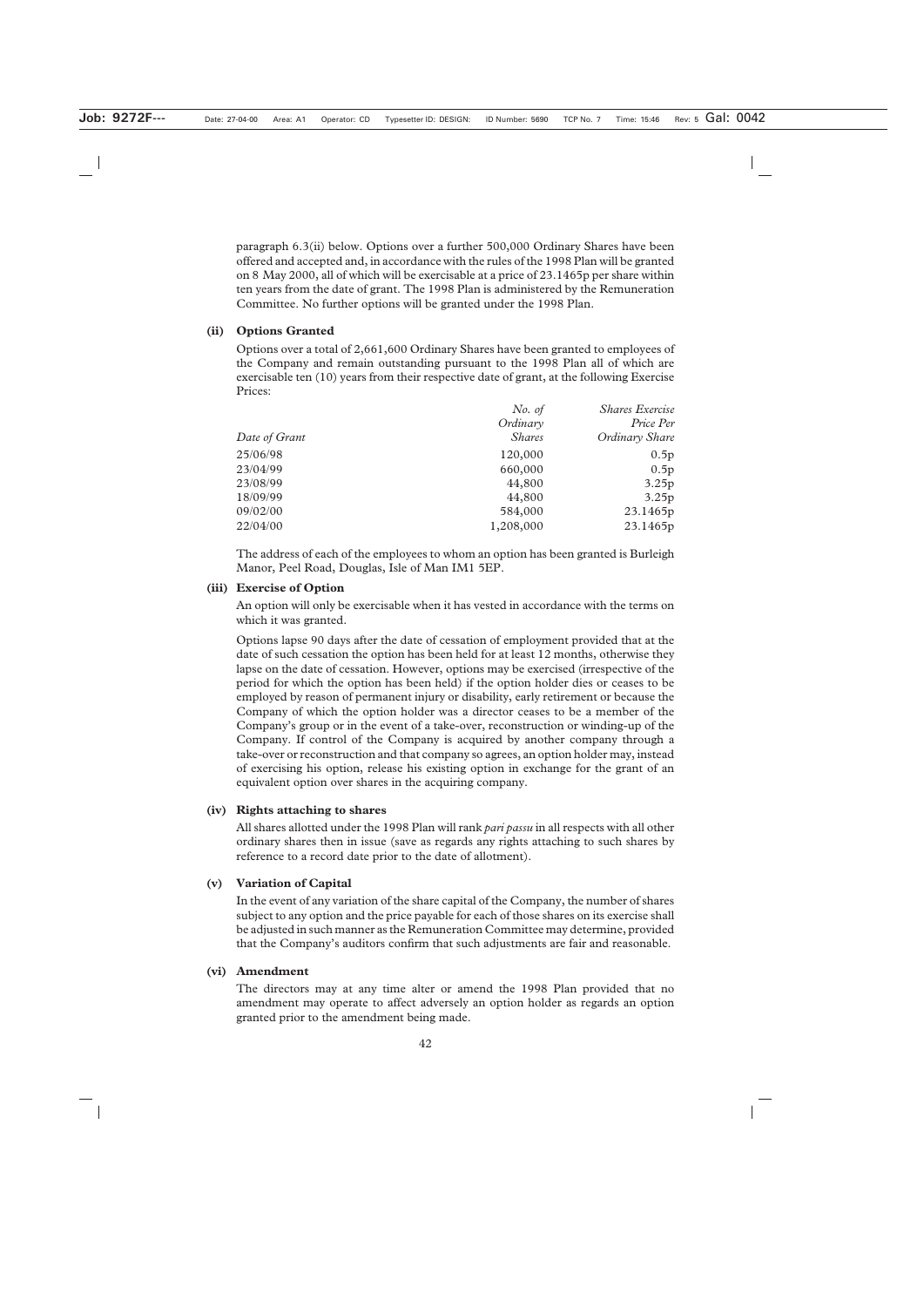## **7. Material Contracts**

The following contracts, not being entered into in the ordinary course of business and which are, or may be, material, have been entered into by the Company and the Subsidiary during the two years preceding the date of this document:

- (a) a lease agreement dated 20th January 2000 between Burnbrae Limited (1) and the Company (2) pursuant to which the Company took a lease of the fourth floor at Viking House, Nelson Street, Douglas, Isle of Man for a period of 10 years commencing on and including 3rd January 2000 at the rent, details of which are provided in paragraph 1.4 of Part IV of this document. On the same date the Company entered into an option agreement with Burnbrae Limited pursuant to which it was granted an option in respect of the third floor of Viking House, Nelson Street, Douglas, Isle of Man. This option was exercised on 18 April 2000 and a new lease in respect of this floor was entered into on 18 April 2000 between Burnbrae Limited (1) and the Company (2) for a period of 10 years commencing on 12 April 2000 at a rent of  $\text{\textsterling}30,641$ . On the same date the Company was granted two further options in respect of the ground and first floors at Viking House which are exercisable at any time up to and including 31 July 2000.
- (b) a contract for development of an Internet betting system dated 16th March 2000 between Professional Data and Management Services Limited ("PDMS") (1) and the Subsidiary (2) pursuant to which PDMS was appointed by the Subsidiary to develop an Internet betting system and a back office administration system at a total cost of  $£170,636.14$  (inclusive of VAT). By a letter dated 16th March 2000 PDMS acknowledged that the ownership of the system is split into two parts namely the bespoke element, which is owned by the Subsidiary and a set of standard components which are licensed to the Subsidiary by PDMS.
- (c) a nominated adviser agreement dated 28 April 2000 between the Company (1), the Directors (2) and English Trust (3) pursuant to which the Company appointed English Trust to act as nominated adviser to the Company for the purposes of the AIM Rules commencing on the date of the agreement and subject to termination on not less than 3 months notice. The Company has agreed to pay to English Trust a fee of  $\text{\emph{£}}20,000$  per annum. The Company and the Directors have given certain warranties to English Trust.
- (d) a letter of agreement dated 25th March 2000 between the Company (1) and Capital International as broker (2) pursuant to which the Company appointed Capital International to act as nominated broker to the Company for the purposes of the AIM Rules. Capital International has been appointed for an initial period of twelve months and thereafter their appointment is terminable upon three months' notice by either party. Capital International will be paid a commission of two per cent of the funds raised by the Company pursuant to the Placing (plus VAT where applicable) (of which sum  $\text{\textsterling}40,000$  will be utilised in the subscription for 88,889 Placing Shares pursuant to the Placing) and thereafter an annual retainer of  $\ell$ 12,500 is payable quarterly in advance (plus VAT where applicable).
- (e) a placing agreement dated 28 April 2000 between English Trust (1), the Directors (2), the Company (3) and Capital International (4) pursuant to which English Trust has agreed to use its reasonable endeavours to procure subscribers for the Placing Shares at the Placing Price failing which it will itself subscribe for such Placing Shares. In turn, Capital International has agreed with English Trust to act as its placing agent to procure subscribers for the Placing Shares in satisfaction of English Trust's obligations under the Placing Agreement. The agreement is conditional, *inter alia*, upon Admission taking place on or before 9 May 2000 or such later date as English Trust and the Company may agree but in any event not later than 31 May 2000. The Company will pay to English Trust a fee of  $£85,000$  and a commission equal to two per cent of the aggregate value of the Placing Shares at the Placing Price (plus VAT where applicable).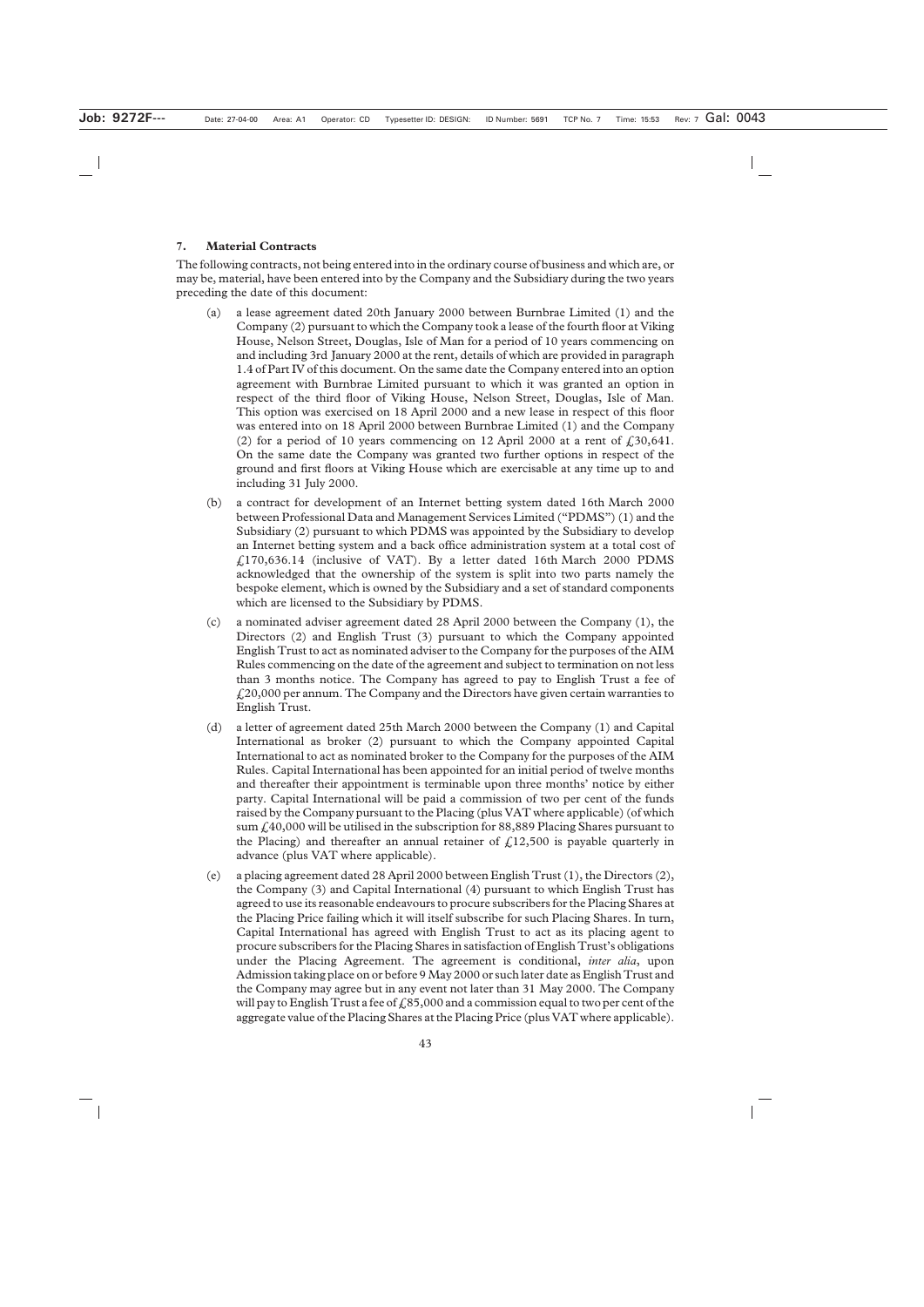The agreement also provides for the Company to pay all expenses properly payable in connection with the application for Admission, including the reasonable fees and costs of all legal advisers, all costs relating to the Placing, including printing and advertising charges, the fees of the Registrars and the fees payable to the London Stock Exchange.

The agreement contains warranties and undertakings given by the Company and the Directors in favour of English Trust as to the accuracy of information contained in this document and other matters relating to the Group and its business and an indemnity from the Company in favour of English Trust.

The Directors have agreed that they will not, and will use their reasonable endeavours to procure that persons connected with them, will not dispose of any Ordinary Shares in the Company held immediately following Admission in which they have an interest for the period expiring on the day 12 months from the date of Admission save in the event of an intervening court order, a takeover offer relating to the Company's share capital becoming or being declared to be unconditional, or the death of the Director.

English Trust may terminate the placing agreement in specified circumstances prior to Admission, principally in the event of a material breach of the warranties or taxation covenant contained in it, or where any change in national or international, financial, industrial, economic, political or market conditions occurs which, in the reasonable opinion of English Trust (and after such consultation with Capital International and the Company as is reasonable in the circumstances) is likely to be materially prejudicial to the Company, its financial position, its prospects taken as a whole or the successful outcome of the Placing.

(f) Lock-In Agreements dated 28 April 2000 between English Trust, the Company and each of Martin Caldwell, Jennifer Caldwell and Mill Properties Limited (together the "Principal Shareholders") pursuant to which each of the Principal Shareholders agrees that he, she or it will not dispose of any Ordinary Shares in which they have an interest immediately following Admission for a period expiring 12 months from the date of Admission save, in the case of Martin Caldwell and Jennifer Caldwell, for Ordinary Shares up to the value of  $\text{\textsterling}250,000$  or in certain specified circumstances or otherwise with the consent in writing of English Trust.

## **8. Litigation**

Neither the Company nor the Subsidiary is or has been involved in any legal or arbitration proceedings which are having or may have, or have had during the twelve months preceding the date of this document, a significant effect on the Company or the Group's financial position and, so far as the Directors are aware, no such proceedings are pending or threatened.

#### **9. Taxation**

The statements in this paragraph are only a general guide to the current law and practice in relation to Isle of Man and UK taxation and may not apply to certain persons who hold shares in the Company other than as an investment (such as dealers in securities) or who are not resident or ordinarily resident in the Isle of Man or United Kingdom. If you are in any doubt as to your tax position or you are subject to tax in a jurisdiction other than the Isle of Man or United Kingdom, you should consult your professional adviser without delay.

#### 9.1 **Taxation of Chargeable Gains**

There is no capital gains tax in the Isle of Man and therefore gains made by Isle of Man shareholders will not be subject to Isle of Man tax.

If a United Kingdom shareholder disposes of all or any of the Ordinary Shares acquired under the Placing he or she may, depending on the shareholder's particular circumstances, incur a liability to United Kingdom taxation on chargeable gains. Individuals, personal representatives and trustees may be entitled to taper relief, which may serve to reduce the gain chargeable. Companies are not entitled to taper relief, but are due indexation allowance which may also reduce the gain chargeable.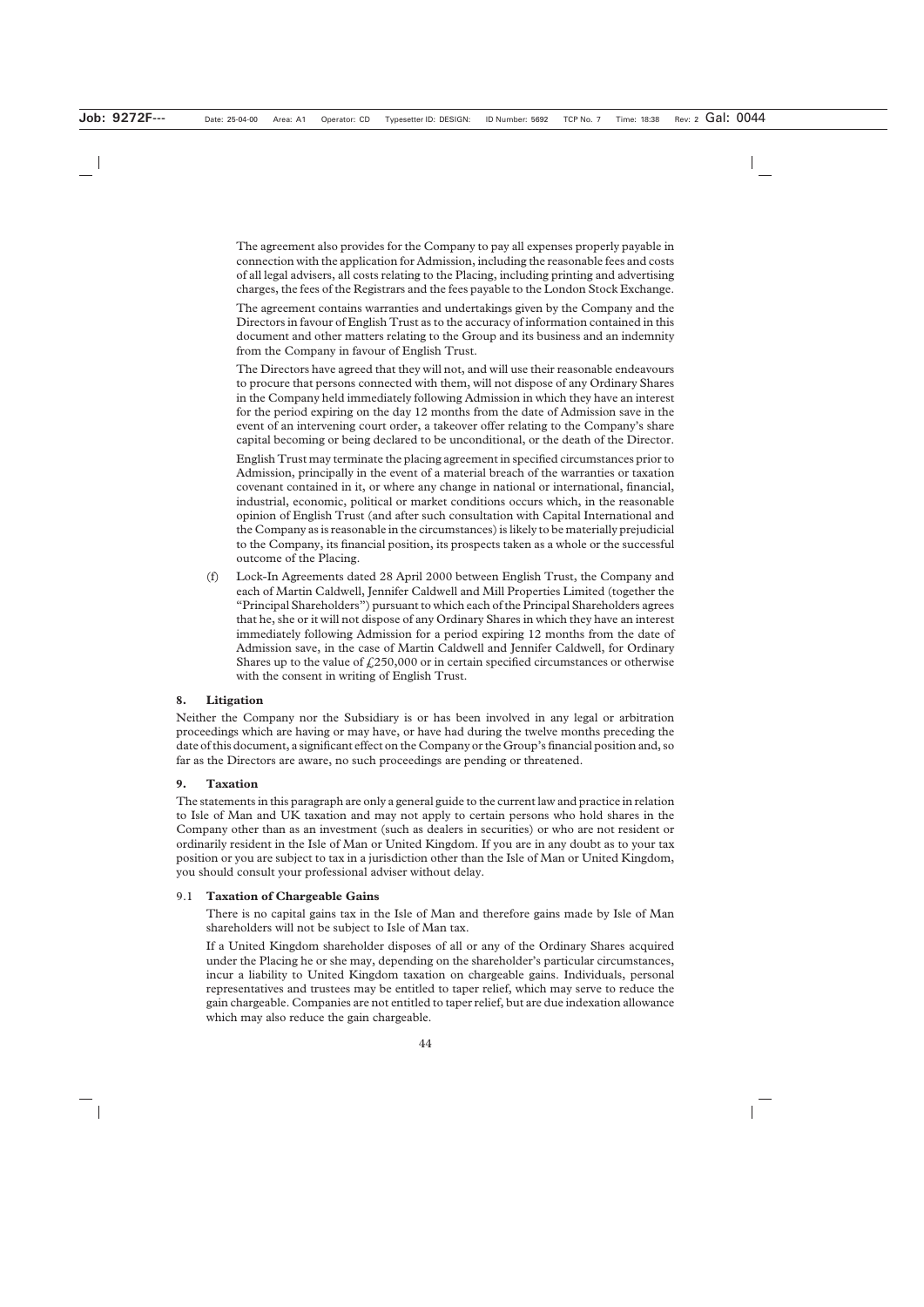#### 9.2 **Stamp Duty**

There is no stamp duty on shares issued by a company in the Isle of Man.

#### 9.3 **Taxation of Dividends**

Dividends paid by the Company to Isle of Man resident shareholders will not incur Isle of Man non-resident withholding tax of 20 per cent. Shareholders resident outside of the Isle of Man, including UK resident shareholders, will be subject to Isle of Man non-resident tax at 20 per cent on all dividends paid.

Shareholders resident in the United Kingdom will ordinarily be able to claim credit against United Kingdom taxes for tax withheld in the Isle of Man.

Other shareholders resident outside the Isle of Man may be able to claim the benefit of double taxation provisions in their own jurisdictions to claim credit for the tax withheld in the Isle of Man against a liability for tax in their own jurisdiction and are recommended to take advise from their professional advisers.

**The above information is of a general nature only and is not intended to be exhaustive. Any person who is in any doubt as to his or her taxation position should take appropriate independent professional advice.**

## **10. Working Capital**

The Company is of the opinion that, having made due and careful enquiry and after taking account of bank and other facilities available to the Company and the net proceeds of the Placing, the working capital available to the Group will, from Admission, be sufficient for its present requirements, that is for at least the next twelve months.

#### **11. General**

- 11.1 The total costs, charges and expenses (including commissions) payable in connection with the Placing and Admission are estimated to amount to  $f<sub>1</sub>490,000$  (excluding value added tax) and are payable by the Company. The amounts payable for arranging to procure subscribers for shares pursuant to the Placing will include a commission equal to 2 per cent of the aggregate value of the Placing Shares at the Placing Price payable to English Trust and a commission equal to 2 per cent of the funds raised pursuant to the Placing to Capital International. Other than as set out in this document there is no commission payable by the Company to any person in consideration of their agreeing to subscribe for Placing Shares or of their procuring or agreeing to procure subscribers for Placing Shares. The net proceeds of the Placing receivable by the Company are expected to amount to  $\text{\textsterling}2,510,000$ .
- 11.2 Save as disclosed in Part I of this document, there has been no significant change in the financial or trading position of the Group since 29 February 2000, being the date to which the latest audited accounts of the Company were prepared.
- 11.3 There have been no interruptions in the Group's business which may have or have had in the last 12 months a significant effect on the Company's financial position.
- 11.4 There are no arrangements under which future dividends are waived or agreed to be waived.
- 11.5 The auditors of the Company, Deloitte & Touche, Chartered Accountants of Grosvenor House, P.O. Box 250, 66/67 Athol Street, Douglas, Isle of Man IM99 1XJ, have audited the accounts of the Company for the two accounting periods ended 29 February 2000.
- 11.6 The Placing has been fully underwritten by English Trust.
- 11.7 Deloitte & Touche, Chartered Accountants, and English Trust have given and have not withdrawn their written consents to the issue of this document with, in the case of Deloitte  $\&$ Touche, the inclusion of their Accountants Report set out in Part II above and the references to such report, and in each case, their names in the form and context in which they appear.
- 11.8 The Placing Price of 45p represents a premium of 44p over the nominal value of 1p per Ordinary Share.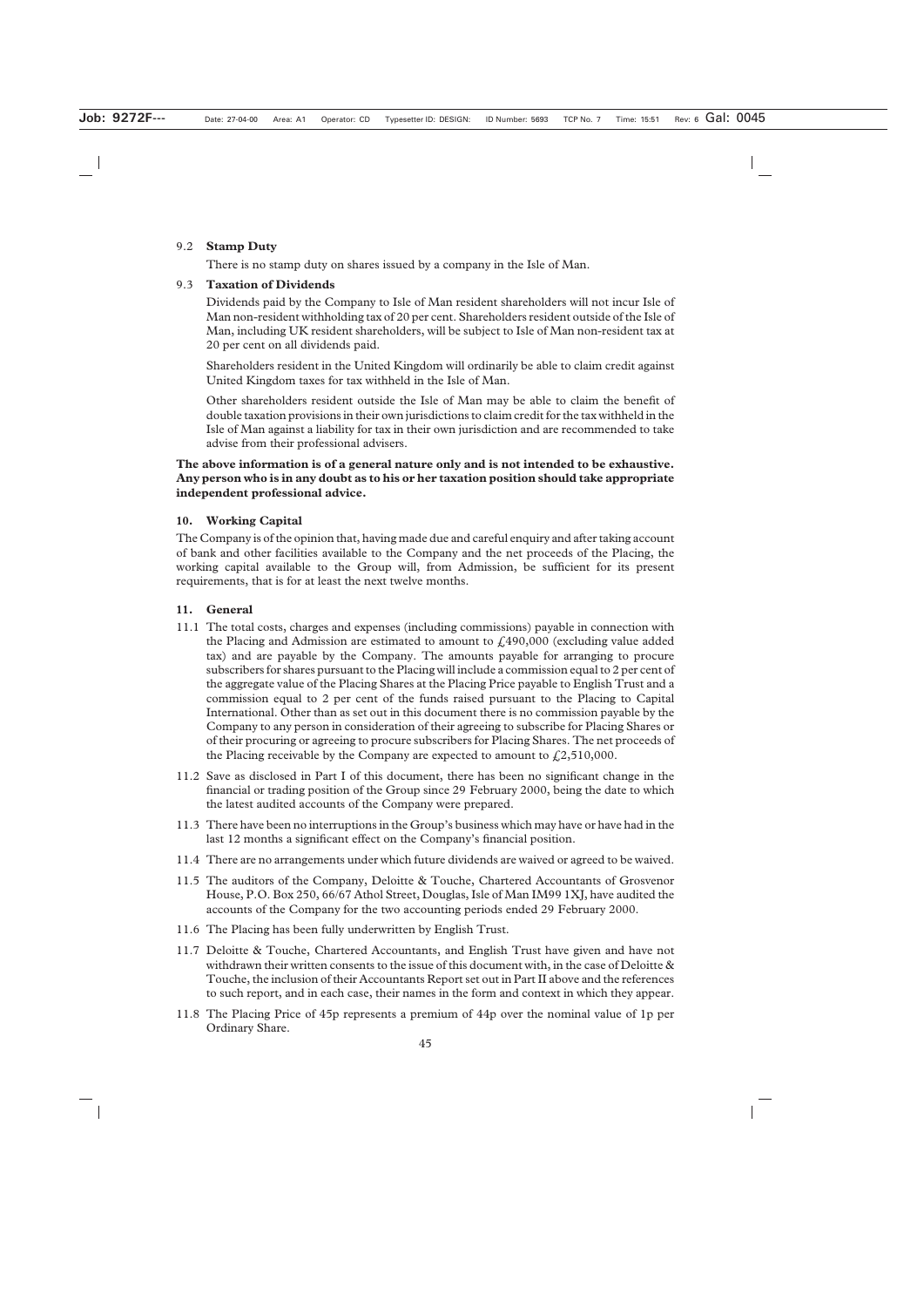- 11.9 The financial information in this document relating to the Group does not constitute statutory accounts within the meaning of Section 2(1) of the Companies Act 1982. The information is based on the audited accounts of the Company for the period from 13 January 1998 to 31 May 1999 and the audited consolidated accounts of the Group for the nine month period ended 29 February 2000. The auditors' reports in respect of such accounts have been made by Deloitte & Touche under Section 9(1) of the 1982 Act and each such report was unqualified. The Company's year end is 31 May.
- 11.10The arrangements for paying for the Placing Shares are set out in the placing letters issued by Capital International. All monies received from placees will be held by English Trust prior to Admission, when the net proceeds will be paid to the Company. If Admission does not become effective, all subscription monies shall be refunded as soon as practicable without interest.
- 11.11No temporary documents of title will be issued. The Ordinary Shares will be in registered form. Definitive share certificates will be sent to placees who request them by first class post at the risk of the placee within seven days of the completion of the Placing. Pending the despatch of definitive share certificates transfers will be certified against the register.
- 11.12The Company has applied to CRESTCo Limited for the Ordinary Shares to be admitted to CREST as a participating security. It is expected that the admission of the Ordinary Shares to CREST as a participating security will be effective from Admission. Shareholders who are direct or sponsored members of CRESTCo Limited will then be able to dematerialise their Ordinary Shares in accordance with the rules and practices instituted by CRESTCo Limited.
- 11.13The minimum amount which, in the opinion of the Directors, must be raised by the Company under the Placing to provide the sums required in respect of the matters specified in paragraph 21 of Schedule 1 of the Public Offers of Securities Regulations 1995 and paragraph 5 in Part I of the Fourth Schedule to the Companies Act 1931 is  $\ell$ , 3,000,000 which will be applied by the Company as to  $\text{\textsterling}490,000$  for the expenses (excluding VAT and including commissions), and as to the balance of  $f(2,510,000)$ , in advertising and enhancing the website and working capital.
- 11.14The Ordinary Shares the subject of the Placing are not being offered generally and no applications have or will be accepted other than under the terms of the Placing Agreement. All of the Ordinary Shares the subject of the Placing have been conditionally placed.
- 11.15Except for the fees payable to the professional advisers whose names are set out on page 4 above, payments to trade suppliers and shares issued as set out in paragraph 2.1(iii) and 2.1(vii) above, no person has received any fees, securities in the Company or any other benefit in each case to a value of  $\ell$ , 10,000 or more, whether directly or indirectly, from the Company within the 12 months preceding the application for Admission, or has entered into any contractual arrangement to receive from the Company, directly or indirectly, any such fees, securities or any such other benefit on or after Admission.
- 11.16The Company was granted a bookmaker's permit and a Betting Office Licence on 28 May 1998 by the Isle of Man Gaming Control Commissioners. Save as disclosed in this document, there are no patents or other intellectual property rights, licenses or particular contracts which are or may be of fundamental importance to the Group's business.
- 11.17Save as disclosed in this document there are no significant investments by the Group under active consideration.

## **12. Documents Available for Inspection**

Copies of the following documents will be available for inspection during normal business hours on any business day (Saturdays and public holidays excepted) at the offices of Laurence Keenan Advocates, Victoria Chambers, 47 Victoria Street, Douglas, Isle of Man IM1 2LD and English